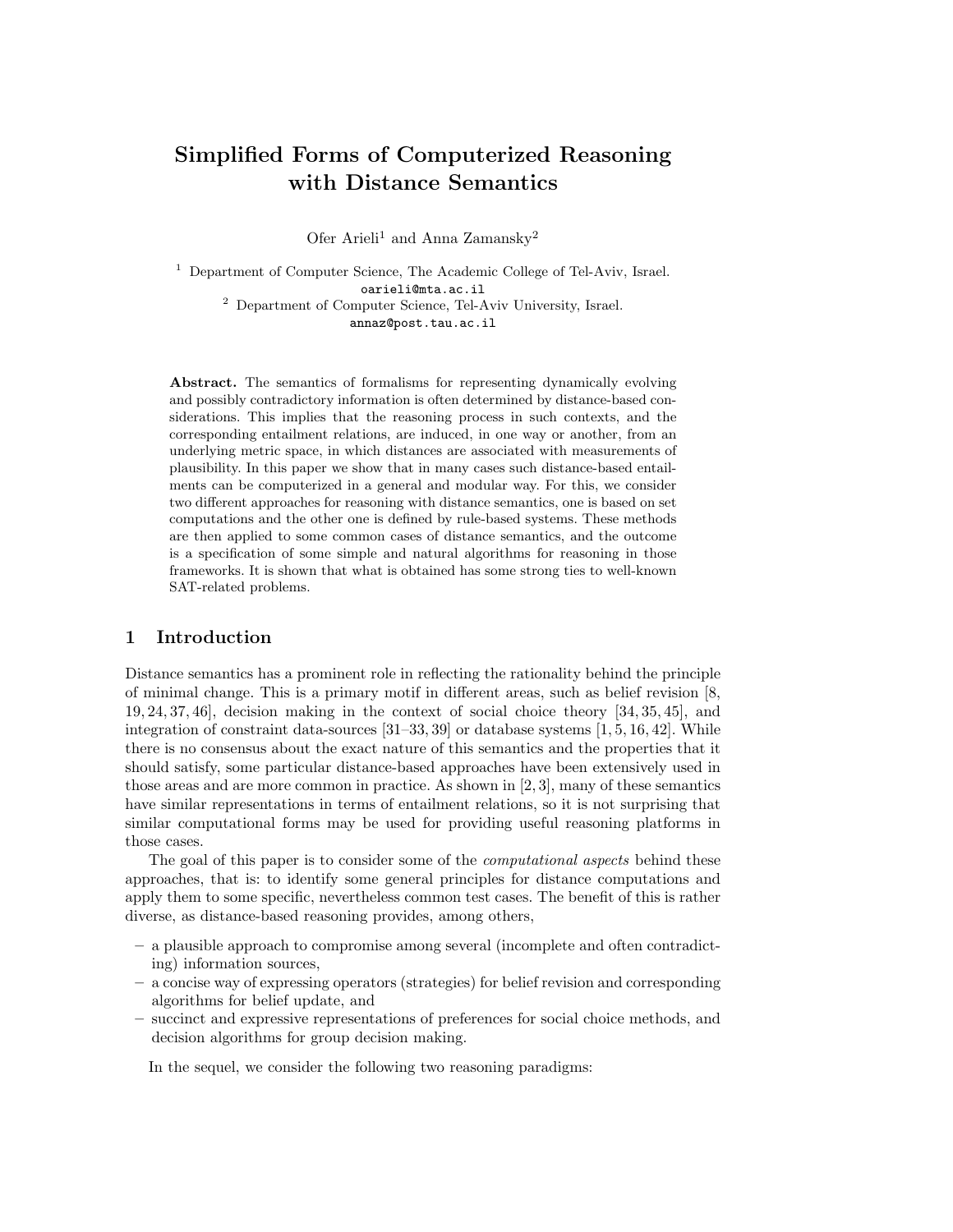– Deductive systems. This traditional approach for automated reasoning should be taken with care in our context, as many classically valid rules do not hold when distance semantics is involved. To see this, consider the following example.

Example 1. Suppose that one defines an inference system that is based on majority vote considerations (that is,  $\psi$  follows from  $\Gamma$  if there are more formulas in  $\Gamma$  implying  $\psi$  than those implying  $\neg \psi$ ). As we shall see below, such a system can be represented in terms of distance semantics. Yet, it is evident that this entailment is neither reflexive nor monotonic (p follows from  $\{p\}$ , but it does not follow from  $\{p, \neg p\}$ ). Moreover, it is also clear that such an entailment is not even closed under logical equivalence as, e.g.,  $\{p, \neg p\}$  and  $\{p, p, \neg p\}$  have different conclusions. This also shows that contraction is not sound in this case either, so 'standard' structural rules may fail as well in the general case.

The discussion above indicates that even sound systems for distance semantics, based on deductive rules, are hard to get. In the sequel, we shall define a sound and complete system for one case (minmax reasoning with drastic distances), and consider some useful sound systems for the other cases.

– Set computations. The other approach for reasoning with distance semantics is based on computations of a minimal nonempty intersection of sets of valuations. The elements of each set are equally distant from the formulas that they evaluate, and the minimal nonempty intersection of those sets determines the valuations that are 'closest' to the premises. This idea is based on Grove's well-known spheres system [24], which is often used for defining revisions in terms of set intersections (see, e.g., [17, 19, 23]). We introduce iterative processes for computing those intersections for different distance-based settings, and show the correspondence between this problem and similar problems in the context of constraint programming.

In the sequel, we consider in greater details three common cases of reasoning with distance semantics: minmax reasoning, reasoning by voting, and reasoning by summation of distances. Each one of these reasoning strategies is augmented with different distances (metrics), and algorithms for computing entailments induced by these settings are provided. It is shown that in some cases distance semantics is reducible to other well-known problems (e.g., a variation of max-SAT), and so off-the-shelf solvers for those problems may be useful for distance-based reasoning as well.

We show also that our methods are easily extendable to the prioritized case, that is, when the premises are augmented with numeric information that represents the relative priority of each assertion. Interestingly, not only the entailment relations are defined in a way which is analogous to the non-prioritized case, but also the computation of their conclusions are derived from (the computations for) the non-prioritized case. For instance, we show that for reasoning with prioritized theories and summation of drastic distances one has to trade max-SAT solvers (as in the non-prioritized case) by solvers for the weighted version of max-SAT.

It should be noted that, as the purpose of this paper is to provide a step forward towards a unification and a systematization of computational approaches to distance-based reasoning, some techniques as well as several concrete cases covered in this paper have already been studied in other works. For instance, recently and independently, Gorogiannis and Hunter [23] have proposed some distance-based algorithms for implementing four merging operators using binary decision diagrams (BDDs). We believe, however, that the new results of this paper help to unify and clarify the studied cases. This includes,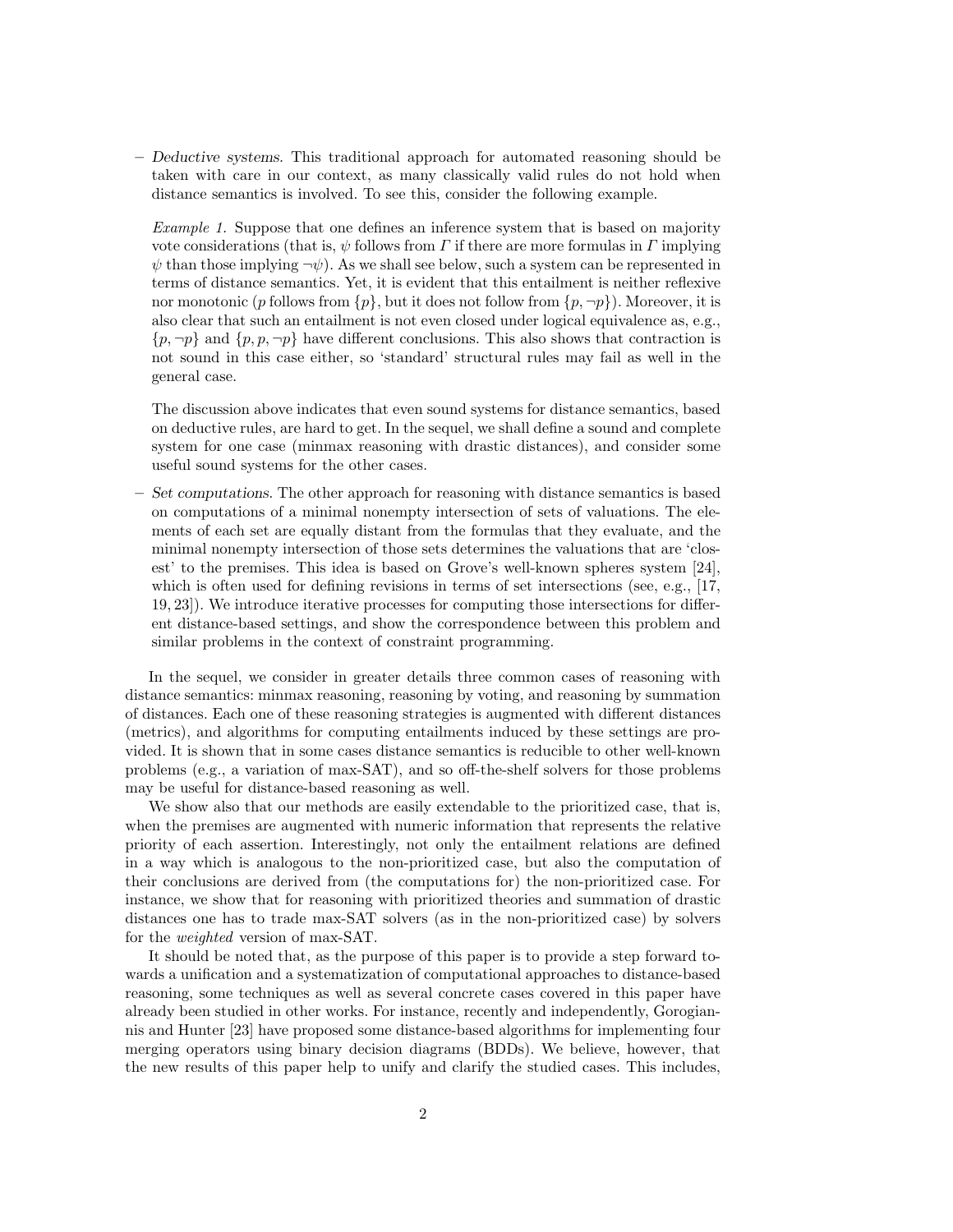among others, the use of deductive methods in the context of distance-based reasoning, a computerized approach for reasoning with a variety of distances that can be represented in an inductive way (discussed in Sections 3.1 and 5.1), a comparison showing that the Hamming metric and the discrete metric are similar for distance-based reasoning with clauses (Corollary 4), decidability results for infinite languages (Section 6), incorporation of priorities, and algorithms for handling prioritized information (Section 7).

This paper is a revised and extended version of [6]; the rest of it is organized as follows: In the next section we recall the basic definitions of distance-based semantics by entailment relations as defined in [2, 3], and consider the computational complexity of the general entailment problem. Then we consider the computational aspects of reasoning with minmax strategy (Section 3), majority votes (Section 4), and summations of distances (Section 5). In Section 6 we handle infinite languages and show that decidability is preserved in this case, and in Section 7 we investigate the corresponding cases for prioritized formulas and prioritized theories. Conclusions and future work are discussed in Section 8.

# 2 Distance-Based Semantics

## 2.1 Preliminaries

We fix a propositional language  $\mathcal L$  with a finite set Atoms =  $\{p_1, \ldots, p_m\}$  of atomic formulas. A finite multiset of formulas in  $\mathcal L$  is called a *theory*.<sup>3</sup> For a theory  $\Gamma$ , we denote by Atoms( $\Gamma$ ) the set of atomic formulas that occur in  $\Gamma$ . The set of valuations for  $\mathcal L$  is  $\Lambda = \{ \langle p_1 : a_1, \ldots, p_m : a_m \rangle \mid a_1, \ldots, a_m \in \{t, f\} \}.$  The set of models of a formula  $\psi$  is a subset of Λ, defined as follows:

 $\mathsf{mod}(p_i) = \{ \langle p_1 : a_1, \ldots, p_i : t, \ldots, p_m : a_m \rangle \mid a_1, \ldots, a_{i-1}, a_{i+1}, \ldots, a_m \in \{t, f\} \},$  $\text{mod}(\neg \psi) = \Lambda \setminus \text{mod}(\psi),$  $\text{mod}(\psi \land \varphi) = \text{mod}(\psi) \cap \text{mod}(\varphi),$  $\text{mod}(\psi \vee \varphi) = \text{mod}(\psi) \cup \text{mod}(\varphi).$ 

Given a theory  $\Gamma = {\psi_1, \ldots, \psi_n}$ , we define  $\text{mod}(\Gamma) = \text{mod}(\psi_1) \cap \ldots \cap \text{mod}(\psi_n)$ . We say that  $\Gamma$  is consistent if  $mod(\Gamma)$  is not empty.

**Definition 1 (distance functions).** A *pseudo-distance* on  $U$  is a total non-negative function  $d: U \times U \to \mathbb{N}$ , attisfying the following conditions:

- symmetry: for all  $\nu, \mu \in U$   $d(\nu, \mu) = d(\mu, \nu),$
- *identity preservation:* for all  $\nu, \mu \in U$   $d(\nu, \mu) = 0$  iff  $\nu = \mu$ .

A pseudo-distance  $d$  is a *distance* function on  $U$  if it has the following property:

– triangular inequality: for all  $\nu, \mu, \sigma \in U$   $d(\nu, \sigma) \leq d(\nu, \mu) + d(\mu, \sigma)$ .

Example 2. It is easy to verify that the following two functions are distances on the space Λ of two-valued valuations on Atoms:

<sup>&</sup>lt;sup>3</sup> As theories may store several instances of the same assertion (coming, e.g., from different sources — see for instance Example 1), they are in the form of multisets rather than sets.

<sup>4</sup> Usually, distance values are real numbers. Here we restrict ourselves to the natural numbers in order to simplify the algorithms in what follows (these algorithms can be generalized to real numbers, though).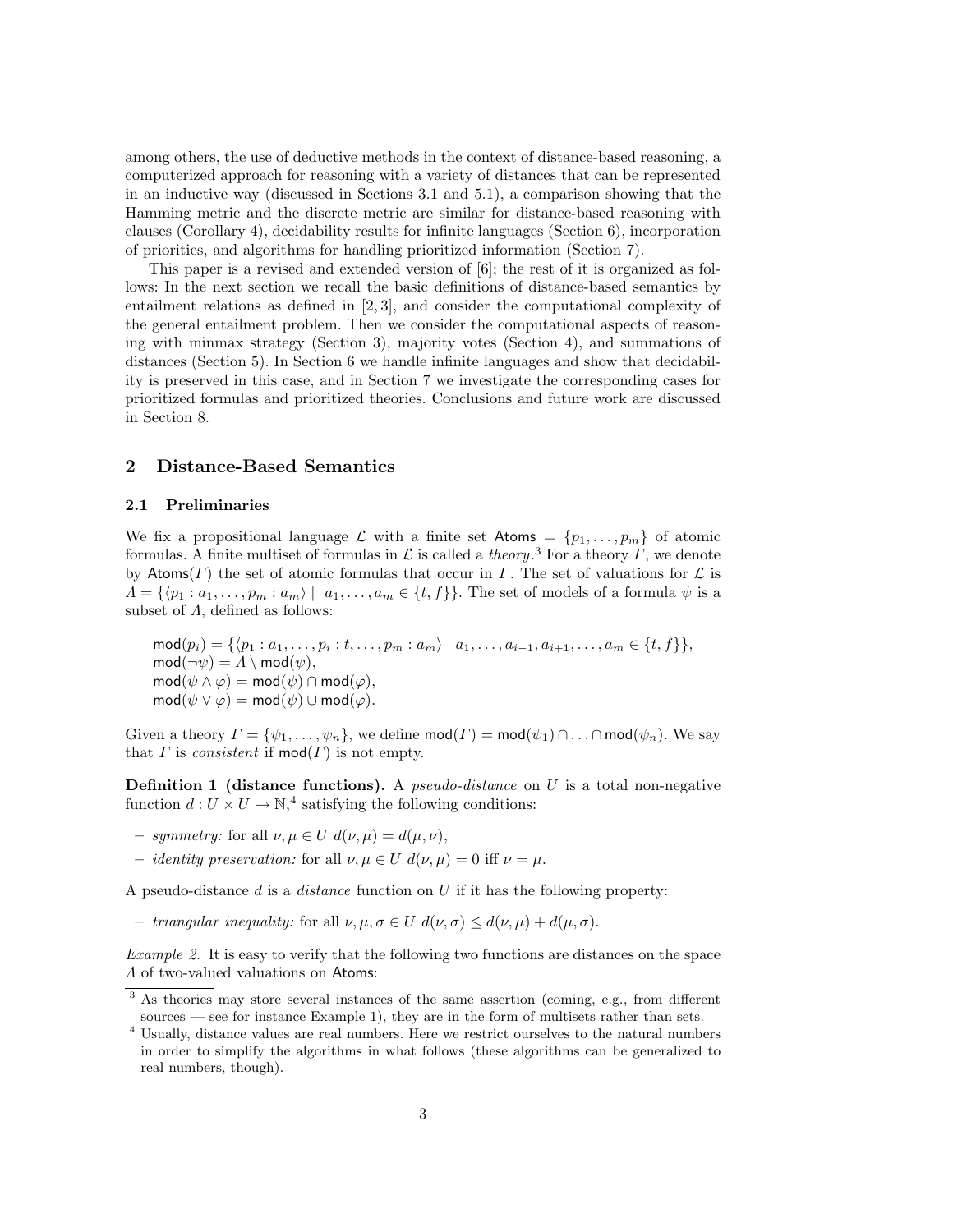- The drastic distance<sup>5</sup>:  $d_U(\nu,\mu) = 0$  if  $\nu = \mu$  and  $d_U(\nu,\mu) = 1$  otherwise.
- The Hamming distance<sup>6</sup> [25]:  $d_H(\nu, \mu) = |\{p \in \text{Atoms} \mid \nu(p) \neq \mu(p)\}|$ .

Definition 2 (aggregation functions). A numeric aggregation function is a total function f whose argument is a multiset of real numbers and whose values are real numbers, such that: (i) f is non-decreasing in the value of its argument, (ii)  $f({x_1, \ldots, x_n})$  = 0 iff  $x_1 = x_2 = ... x_n = 0$ , and (iii)  $f({x}) = x$  for every  $x \in \mathbb{R}$ .

In what follows we shall aggregate (non-negative) distance values, and so we shall use functions such as summation, average, maximum, and so forth.

For defining distance-based entailments we recall the definitions in [2, 3].

**Definition 3.** Given a finite set S of elements in U and a (pseudo) distance d on U, denote:  $\max_d S = \max\{d(s_1, s_2) | s_1, s_2 \in S\}.$ 

**Definition 4.** Given a theory  $\Gamma = {\psi_1, \dots, \psi_n}$ , a valuation  $\nu \in \Lambda$ , a pseudo-distance d, and an aggregation function  $f$ , define:

$$
- d(\nu, \psi_i) = \begin{cases} \min\{d(\nu, \mu) \mid \mu \in \text{mod}(\psi_i)\} & \text{if } \text{mod}(\psi_i) \neq \emptyset, \\ 1 + \max_d \Lambda & \text{otherwise.} \end{cases}
$$

$$
- \delta_{d,f}(\nu, \Gamma) = f(\{d(\nu, \psi_1), \dots, d(\nu, \psi_n)\}).
$$

*Note 1.* Intuitively, the function  $d$  in the definition above represents 'distances' between valuations and formulas, and  $\delta_{d,f}$  represents 'distances' between valuations and theories. In the two extreme degenerate cases, when the formula  $\psi$  is either a tautology or a contradiction, all the valuations are equally distant from  $\psi$ . In the other cases, the valuations that are closest to  $\psi$  are its models and their distance to  $\psi$  is zero. This also implies that  $\delta_{d,f}(\nu,\Gamma)=0$  iff  $\nu\in \text{mod}(\Gamma)$  (see [3]).

The next definition captures the intuition behind distance semantics that the most relevant valuations for a theory  $\Gamma$  are those that are  $\delta_{d,f}$ -closest to  $\Gamma$ . Intuitively, then, such valuations model the 'most conceivable states of affairs' with respect to  $\Gamma$  (see also [3, 4, 31, 33]).

**Definition 5** (most plausible valuations). The most plausible valuations of  $\Gamma$ , with respect to a pseudo distance d and an aggregation function f on  $\Lambda$ , are defined as follows:

$$
\Delta_{d,f}(\Gamma) = \begin{cases} \{ \nu \in \Lambda \mid \forall \mu \in \Lambda \, \delta_{d,f}(\nu,\Gamma) \leq \delta_{d,f}(\mu,\Gamma) \} & \text{if } \Gamma \neq \emptyset, \\ \Lambda & \text{otherwise.} \end{cases}
$$

*Note 2.* The distance-like function  $\delta_{d,f}$  in Definition 4 is not invariant with respect to the notion of logical equivalence. Yet, we note the following:

a) According to Definition 5, consistent theories that are logically equivalent share the same most plausible valuations (see also Proposition 2 below). Inconsistent theories, on the other hand, are all logically equivalent. Thus, any definition of most plausible valuations that makes a distinction among inconsistent theories cannot preserve logical equivalence, but it should employ some other considerations. To see this consider, for instance, the theories  $\Gamma_1 = \{p \wedge q, \neg p \vee \neg q\}$  and  $\Gamma_2 = \{p, q, \neg p \vee \neg q\}$ . In

<sup>5</sup> Also known as the discrete metric.

 $^6$  Also known as Dalal distance  $\left[ 18\right]$  or the symmetric difference.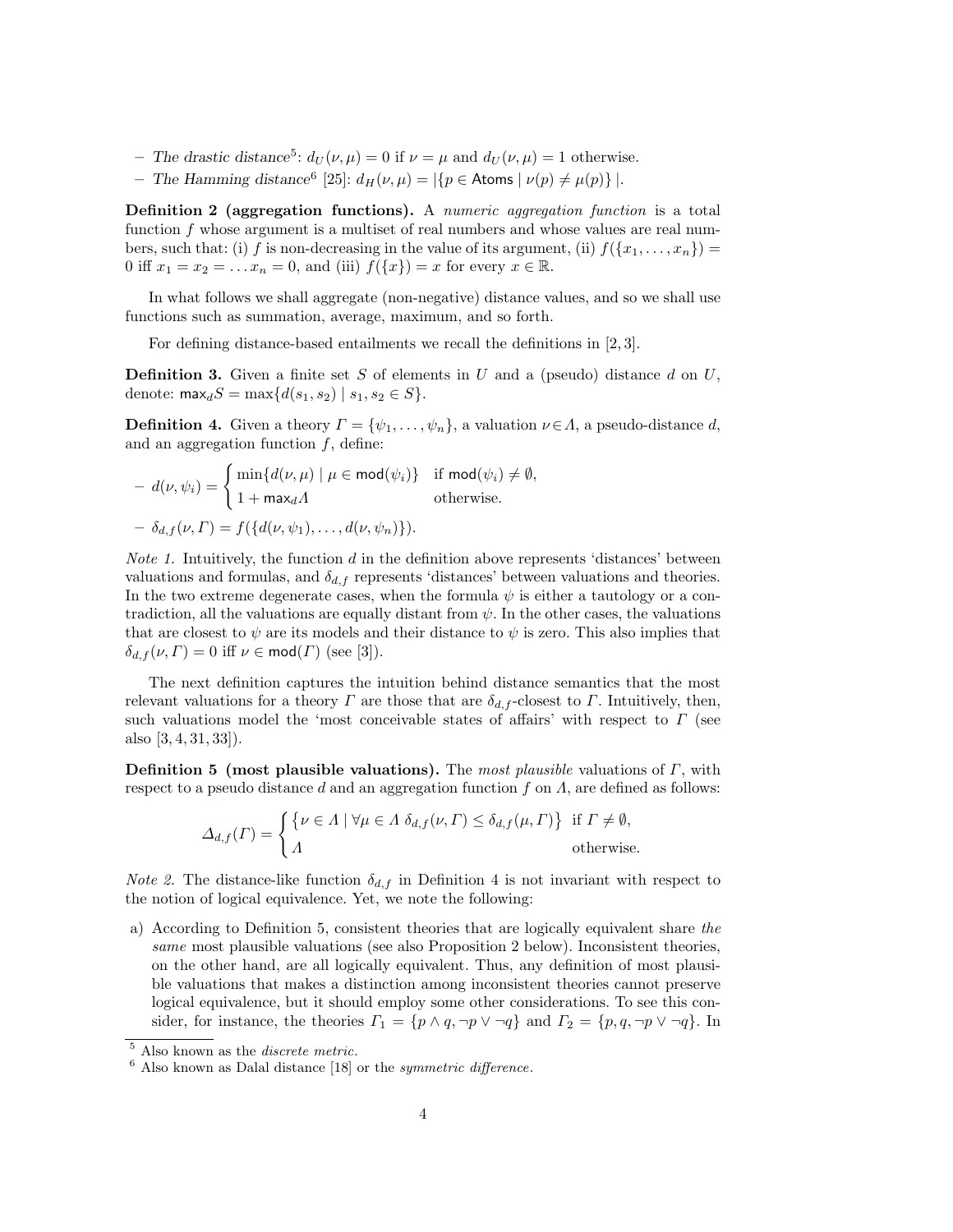the context of mediator systems,  $\Gamma_1$  and  $\Gamma_2$  may reflect the results of a poll among two and three different sources, respectively (each source contributes one formula). According to this view, in the second case two out of three experts support (logically entail) the conclusion  $p \vee q$ , while in the first case there is no majority among the experts for this conclusion. This consideration shows that in certain circumstances the distance-based criterion may not be syntactically independent, so in such cases standard rewriting rules should not be employed (recall also Example 1). Clearly, this has a major effect on the algorithms for automated reasoning, developed for particular distance semantics (see also [3]).

b) Despite of the above, we note that distance-based reasoning is invariant with respect to more restricted notions of logical equivalence, even when the underlying theories are not consistent. To see this, consider the following definition.

**Definition 6 (bi-equivalence).** [30] A theory  $\Gamma$  is bijection-equivalent to a theory  $Γ'$  (bi-equivalent, for short), if there is a bijection  $σ: Γ → Γ'$  such that for all  $ψ ∈ Γ$ ,  $mod(\psi) = mod(\sigma(\psi)).^{7}$ 

For instance, the theory  $\Gamma_1$ , considered in Item (a) of this note, is not bi-equivalent to  $\Gamma_2$ , but it is bi-equivalent to  $\Gamma_3 = \{\neg(\neg p \lor \neg q), \neg p \lor \neg q\}.$ 

**Proposition 1.** Let  $\Gamma$  and  $\Gamma'$  be bi-equivalent theories. Then for every pseudo distance d and aggregation function f,  $\Delta_{d,f}(\Gamma) = \Delta_{d,f}(\Gamma').$ 

*Proof.* Given a pseudo distance d and an aggregation function f. Let  $\Gamma$  and  $\Gamma'$  be bi-equivalent theories, and let  $\sigma$  be a corresponding bijection between them. Then for every  $\psi \in \Gamma$ , mod $(\psi)$  = mod $(\sigma(\psi))$ , and so, for every  $\nu \in \Lambda$ ,  $d(\nu, \psi) = d(\nu, \sigma(\psi))$ . Now, since the number of occurrences of  $\psi$  in  $\Gamma$  is the same as the number of occurrences of  $\sigma(\psi)$  in  $\Gamma'$ , we have that for every  $\nu \in \Lambda$ ,  $\delta_{d,f}(\nu,\Gamma) = \delta_{d,f}(\nu,\Gamma')$ . Thus,  $\nu \in \Delta_{d,f}(\Gamma)$  iff  $\nu \in \Delta_{d,f}(\Gamma')$ ).  $\qquad \qquad \Box$ 

Distance-based entailments are now defined as follows:

**Definition 7** (distance-based entailments). For a pseudo distance  $d$  and an aggregation function f, define  $\Gamma \models_{d,f} \psi$  if  $\Delta_{d,f}(\Gamma) \subseteq \text{mod}(\psi)$ .

According to our distance-based entailments, then, conclusions should follow from all of the most plausible valuations of the premises.

Example 3. Let  $\Gamma = \{p, \neg p, q\}$ . According to classical logic, this theory is not consistent, and so everything follows from it. Yet, as q is not related to the contradiction in  $\Gamma$ , conclusions such as  $\neg q$  look counterintuitive in this case.

This anomaly is lifted in our framework. To see this consider, for instance, the drastic distance  $d_U$  and the summation function  $\Sigma$ . We have that

$$
\delta_{d_U, \Sigma}(\langle p:t, q:t \rangle, \Gamma) = 1, \quad \delta_{d_U, \Sigma}(\langle p:f, q:t \rangle, \Gamma) = 1,
$$

while

$$
\delta_{d_U, \Sigma}(\langle p:t, q:f \rangle, \Gamma) = 2, \quad \delta_{d_U, \Sigma}(\langle p:f, q:f \rangle, \Gamma) = 2,
$$

<sup>&</sup>lt;sup>7</sup> Recall that  $\Gamma$  and  $\Gamma'$  are multisets, so a bijection between them is an injection and a surjection between their root sets (i.e., a bijection between the corresponding sets, obtained by reducing multiple occurrences of each element to a single occurrence of the same element), and such that the number of occurrences in  $\Gamma$  and in  $\Gamma'$  of elements that are matched by the bijection, is the same (see [11]).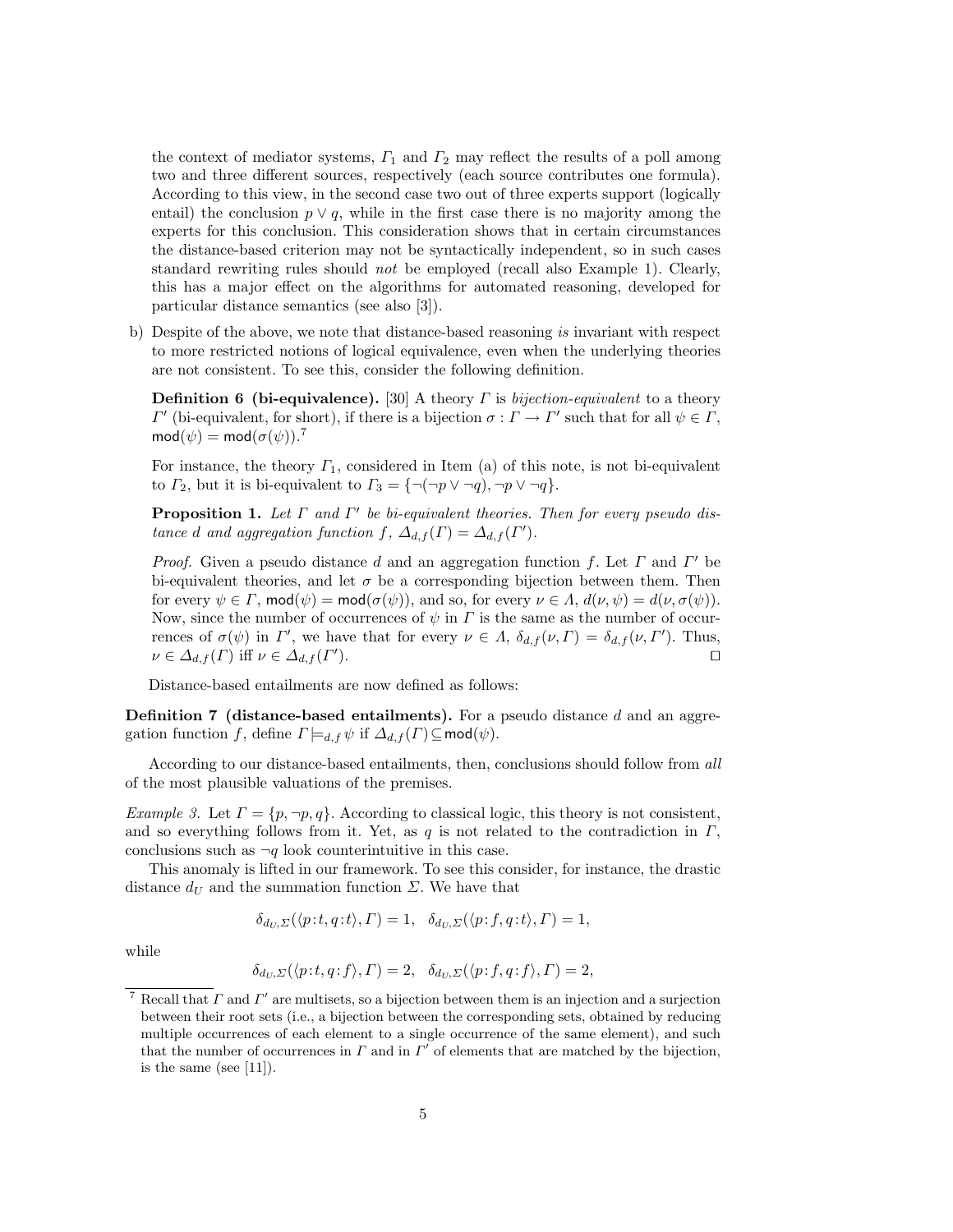thus valuations in which q is assigned f are more distant from  $\Gamma$  than valuations in which q is assigned  $t$ . It follows that

$$
\Gamma \models_{d_U, \Sigma} q, \quad \Gamma \not\models_{d_U, \Sigma} \neg q, \quad \Gamma \not\models_{d_U, \Sigma} p, \quad \Gamma \not\models_{d_U, \Sigma} \neg p,
$$

as intuitively expected. Similar results are also obtained, e.g., for  $\models_{d_H,\Sigma}$ .

Example 4. Consider the theory  $\Gamma = \{\neg p \lor \neg q, p \land q \land r, \neg p \lor \neg r\}$ . Clearly,  $\Gamma$  is not consistent, and again classical logic is useless in this case. Table 1 lists the distances between the elements of  $\Lambda$  and  $\Gamma$  in two common cases where Hamming distance is incorporated.

|         |  |  | $\boxed{r \parallel d_H(\nu_i, \neg p \vee \neg q) \parallel d_H(\nu_i, p \wedge q \wedge r) \parallel d_H(\nu_i, \neg p \vee \neg r) \parallel \delta_{d_H, \max}(\nu_i, \Gamma) \parallel \delta_{d_H, \Sigma}(\nu_i, \Gamma)}$ |  |  |
|---------|--|--|-----------------------------------------------------------------------------------------------------------------------------------------------------------------------------------------------------------------------------------|--|--|
| $\nu_1$ |  |  |                                                                                                                                                                                                                                   |  |  |
| $\nu_2$ |  |  |                                                                                                                                                                                                                                   |  |  |
| $\nu_3$ |  |  |                                                                                                                                                                                                                                   |  |  |
| $\nu_4$ |  |  |                                                                                                                                                                                                                                   |  |  |
| $\nu_5$ |  |  |                                                                                                                                                                                                                                   |  |  |
| $\nu_6$ |  |  |                                                                                                                                                                                                                                   |  |  |
| $\nu_7$ |  |  |                                                                                                                                                                                                                                   |  |  |
| $\nu_8$ |  |  |                                                                                                                                                                                                                                   |  |  |

Table 1. δ-distances between the elements of  $\Lambda$  and  $\Gamma$  (Example 4).

It follows that  $\Delta_{d_H,\text{max}}(\Gamma) = \{\nu_1,\nu_2,\nu_3,\nu_5\}$  while  $\Delta_{d_H,\Sigma}(\Gamma) = \{\nu_5\}$ . Thus, for instance,  $\Gamma \models_{d_H,\Sigma} \neg p$ , while  $\Gamma \not\models_{d_H,\max} \neg p$ .

### 2.2 Computing Distance-Based Entailments

The following proposition states two important observations about reasoning with distance semantics.<sup>8</sup>

**Proposition 2.** Denote by  $=$  the classical (two-valued) entailment. For every pseudo distance  $d$  and aggregation function  $f$ ,

- a) if  $\Gamma$  is satisfiable, then  $\Gamma \models_{d,f} \psi$  iff  $\Gamma \models \psi$ ,
- b) for every  $\Gamma$  there is a formula  $\psi$  such that  $\Gamma \not\models_{d,f} \psi$ .

*Proof (outline)*. The first item follows from the fact that for every formula  $\psi$  and a set of formulas  $\Gamma$  we have that  $d(\nu, \psi) = 0$  iff  $\nu \in \text{mod}(\psi)$  and  $\delta_{d,f}(\nu, \Gamma) = 0$  iff  $\nu \in \text{mod}(\Gamma)$ , thus Γ is satisfiable iff  $\Delta_{d,f}(\Gamma) = \text{mod}(\Gamma)$  (see also [3]). The second part follows from the fact that for every  $\Gamma$ ,  $\Delta_{d,f}(\Gamma) \neq \emptyset$  (indeed, since  $\Lambda$  is finite, there always exist valuations that are minimally  $\delta_{d,f}$ -distant from  $\Gamma$ ).

Taken together, the two items of Proposition 2 imply that every entailment relation induced by our framework coincides with the classical entailment with respect to consistent premises, while (unlike the classical case) distance-based reasoning is not trivial with respect to inconsistent theories.

<sup>&</sup>lt;sup>8</sup> For some other basic properties of entailments induced by distance semantics see, e.g., [3].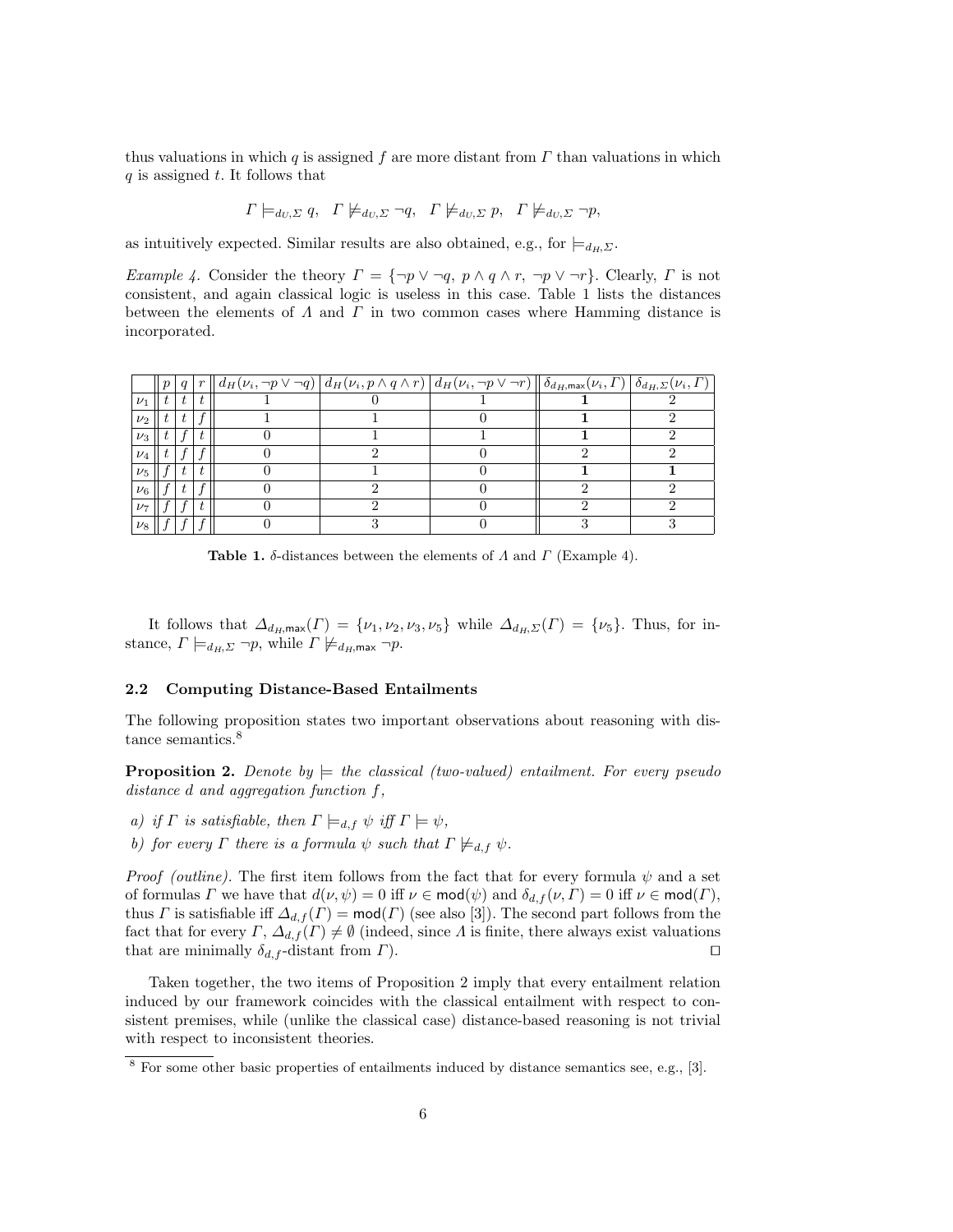Note 3. It is interesting to compare this result with the approach taken in belief revision in general and in the context of constraint merging operators [33] in particular. The latter assumes that belief sets are consistent and associates a belief set with the conjunction of its elements, while we do not do so: Proposition 2 indicates that distance-based entailments are faithful to classical logic only for consistent theories and are paraconsistent otherwise, thus inconsistency is not eliminated but is rather tolerated. This is also the reason why in our framework one cannot just take the conjunction of the premises (otherwise, for instance, one would not be able to distinguish between  $\{p, p, \neg p\}$  and  $\{p, \neg p, \neg p\}$ , which have *different* consequences in, e.g., a majority-vote semantics; see Section 4). Moreover, merging operators regard the integrity constraints as preferable to the formulas of the belief set, while in our case all the formulas in a theory have the same importance. Priorities among formulas may, nevertheless, be simulated in our framework as well. This subject is considered in Section 7.

Proposition 2 has also some important consequences regarding computational aspects and the complexity of distance-based reasoning. First, it implies that one cannot hope for better complexity results than those for the classical propositional logic, as for consistent premises the entailment problem is coNP-Complete. On the other hand, it is clear from Definition 7 and the fact that  $\Lambda$  is finite, that for polynomially (or exponentially) bounded computable distances and aggregation functions, distance-based reasoning for finite propositional languages is in EXP, i.e., it is decidable and has (at most) exponential complexity.<sup>9</sup>

The purpose of this work is, therefore, to consider some useful distance-based settings for which there are some practical ways of computing entailments. In particular, we consider some cases in which distance-based reasoning is reducible to the question of satisfiability, and so off-the-shelf SAT-solvers may be incorporated for automated computations of distance-based consequences. For this, we first need the following definitions:

**Definition 8.** Let d be a pseudo distance. The function  $\mathcal{R}_d : \mathcal{L} \times \mathbb{N} \to 2^{\Lambda}$  is defined, for every formula  $\psi$  in  $\mathcal L$  and every  $i \in \mathbb N$ , by

$$
\mathcal{R}_d(\psi, i) = \{ \nu \in \Lambda \mid \exists \mu \in \mathsf{mod}(\psi) \ d(\nu, \mu) \leq i \}.
$$

Intuitively,  $\mathcal{R}_d(\psi, i)$  is the 'sphere' of the valuations whose d-distance from  $\psi$  is bounded by *i*. Accordingly, the *i*-th 'buttonhole' of  $\psi$  with respect to *d* is defined for every  $i \in \mathbb{N}^+$ as follows:

$$
- \mathcal{R}_d^0(\psi) = \mathcal{R}_d(\psi, 0),
$$
  

$$
- \mathcal{R}_d^i(\psi) = \mathcal{R}_d(\psi, i) \setminus \mathcal{R}_d(\psi, i - 1).
$$

*Note 4.* Clearly, we have that  $\mathcal{R}_d(\psi, i) = \{ \nu \in \Lambda \mid d(\nu, \psi) \leq i \}.$  In terms of set inclusion, for every formula  $\psi$ , the sequence  $\mathcal{R}_d(\psi, r)$  is non-decreasing in the 'radius' *i*. Also, for every satisfiable  $\psi$  and  $i \in \mathbb{N}$  it holds that  $\nu \in \mathcal{R}^i_d(\psi)$  iff  $d(\nu, \psi) = i$ . Thus, for a satisfiable  $\psi$ , we have that  $\mathcal{R}_d^0(\psi) = \text{mod}(\psi) = \Delta_{d,f}(\psi)$ , and  $\mathcal{R}_d(\psi, k) = \Lambda$  for  $k = \text{max}_d \Lambda$ . If  $\psi$  is not satisfiable, then  $\mathcal{R}_d(\psi, i) = \mathcal{R}_d^i(\psi) = \emptyset$  for all *i*.

The notion of spheres may be traced back to Lewis's analysis of counterfactual conditionals in terms of the theory of possible worlds [38]. This notion is also a primary

<sup>&</sup>lt;sup>9</sup> See [31, 32] for some more detailed results on the complexity of computing distance-based operators.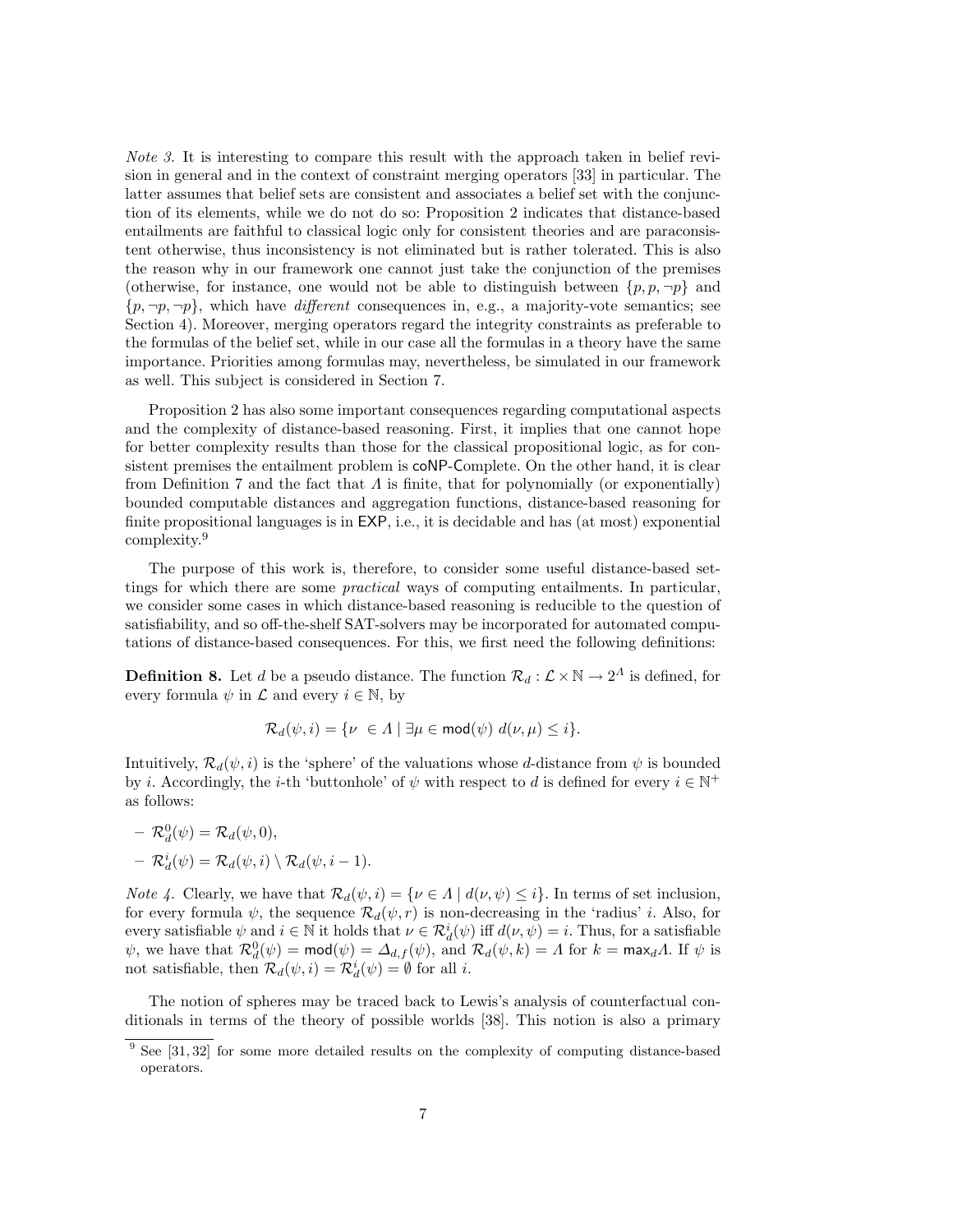concept behind Grove's system [24], which is extensively studied in the context of belief revision (see also [19] and [23]). In [12], a similar concept is called dilation, and it is used for defining a variety of revision and merging operators. That concept also induces a dual notion, called *erosion* (see [12]), which can be defined in our terms as follows:

$$
\mathcal{E}_d(\psi, i) = \Lambda - \mathcal{R}_d(\neg \psi, i) = \{ \nu \in \Lambda \mid d(\nu, \neg \psi) > i \}.
$$

In [34, Section 4] spheres are used for preference representation and group decision making, and as such they serve as a formal tool for bridging between distances-based representations and weighted formulas.

Spheres are also closely related to *supemodels* [22]. Given two integers  $i, j$ , a valuation  $\nu \in \Lambda$  is an  $(i, j)$ -supermodel of a formula  $\psi$ , if for every consistent conjunction  $\phi$  of at most *i* literals, there exists a valuation  $\mu \in \text{mod}(\{\psi, \phi\})$  and  $d(\nu, \mu) \leq j$ . In this sense,  $\mathcal{R}_d(\psi, n)$  consists of the  $(0, n)$ -supermodels of  $\psi$ .

The following lemma and definition will be useful in what follows:

**Lemma 1.** If every formula in  $\Gamma = {\psi_1, \ldots, \psi_n}$  is satisfiable, then there is some  $k \geq 0$ , such that  $\bigcap_{1 \leq i \leq n} \mathcal{R}_d(\psi_i, k)$  is not empty.

*Proof.* By Note 4, for every  $1 \leq i \leq n$  there is a  $k_i \leq \max_d \Lambda$  such that for every  $j \geq k_i$ ,  $\mathcal{R}_d(\psi_i, j) = \Lambda.$  Let  $k = \max\{k_i \mid 1 \leq i \leq n\}$ . Then  $\mathcal{R}_d(\psi, k) = \Lambda$  for all  $1 \leq i \leq n$ , and so  $\bigcap_{1 \leq i \leq n} \mathcal{R}_d(\psi_i, j) = \Lambda.$ 

Definition 9 (inductively representable distances). A pseudo distance d is called *inductively representable*, if there is a computable function  $G: 2^A \rightarrow 2^A$  such that for every formula  $\psi$  and every  $i \in \mathbb{N}$ ,  $\mathcal{R}_d(\psi, i) = \mathsf{G}(\mathcal{R}_d(\psi, i - 1))$ . G is called an *inductive* representation of d.

As Propositions 8 and 11 below show, both  $d_U$  and  $d_H$  are inductively representable.

# 3 MinMax Reasoning

In this section we study distance-based reasoning by min-max methods, that is: minimization of maximal distances. This kind of reasoning may be viewed as a skeptical approach, as it takes into account the best options (minimal values) among the worst cases (maximal distances). Distance-entailments that correspond to this type of reasoning are induced by the max aggregation function.

#### 3.1 Inductively Representable Distances

Min-max distance-based reasoning is characterized as follows:

**Proposition 3.** For any pseudo distance d and theory  $\Gamma = {\psi_1, \ldots, \psi_n}$ ,

- a) If there is a non-satisfiable element in  $\Gamma$ , then  $\Delta_{d,\max}(\Gamma) = \Lambda$ .
- b) If all the elements in  $\Gamma$  are satisfiable, then  $\Delta_{d,\max}(\Gamma) = \bigcap_{1 \leq i \leq n} \mathcal{R}_d(\psi_i,m)$ , where m is the minimal number such that  $\bigcap_{1 \leq i \leq n} \mathcal{R}_d(\psi_i, m)$  is not empty.<sup>10</sup>

 $\frac{10}{10}$  Part (b) of Proposition 3 in also noted (without a proof) in [12], for the particular case where  $d = d_H.$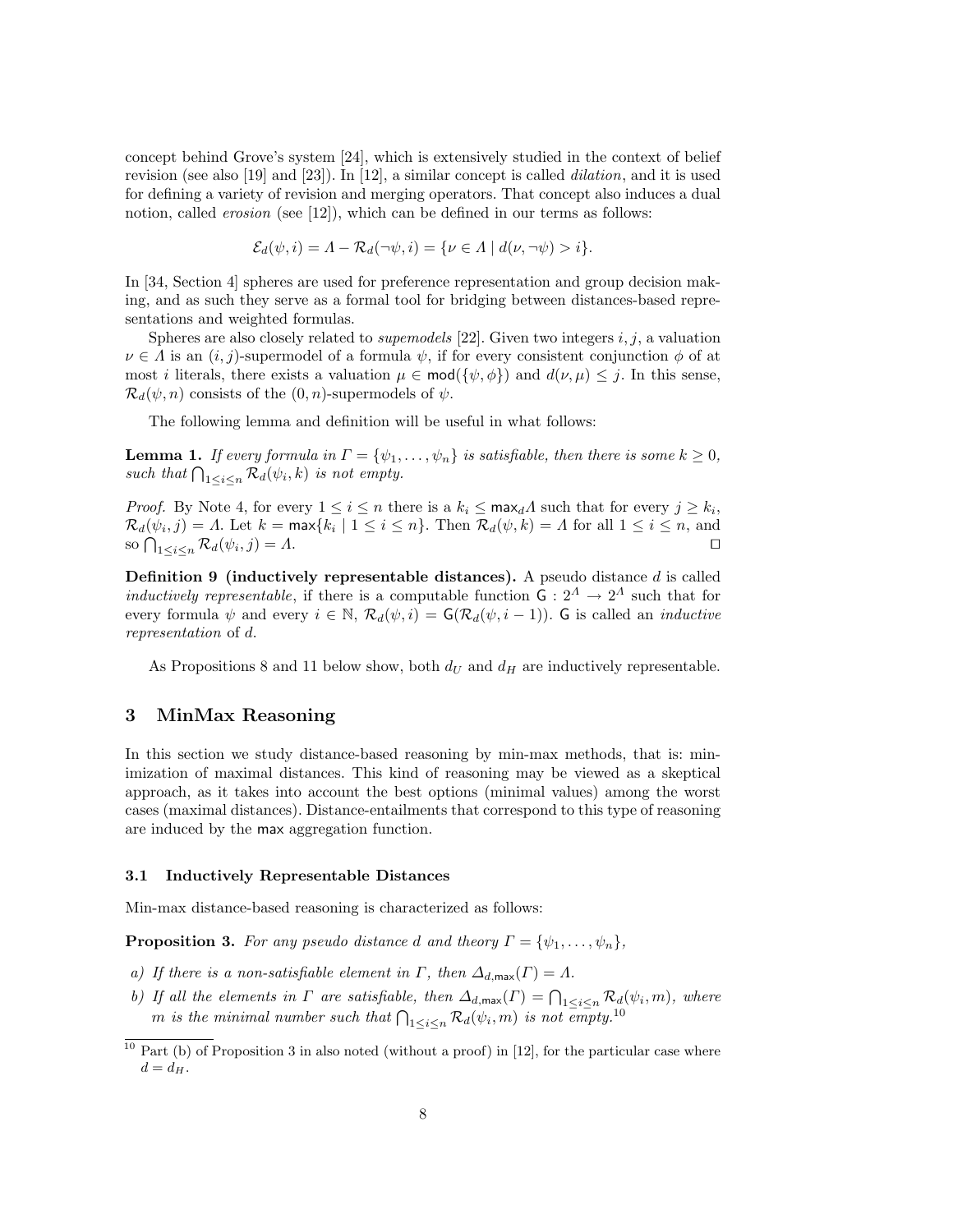*Proof.* For Item (a), let  $\psi_i$  be a non-satisfiable formula in Γ. Then, for every  $\mu \in \Lambda$ ,  $d(\mu, \psi_i) = 1 + \max_d \Lambda$ . Thus, for all  $\mu_1, \mu_2 \in \Lambda$  it holds that  $\delta_{d,\max}(\mu_1, \Gamma) = \delta_{d,\max}(\mu_2, \Gamma)$ , and so  $\Delta_{d,\max}(\Gamma) = \Lambda$ .

For Item (b), note that by Lemma 1 the number  $m$  defined in the proposition indeed exists. Now, let  $\mu \in \bigcap_{1 \leq i \leq n} \mathcal{R}_d(\psi_i, m)$ . As  $\mu \in \mathcal{R}_d(\psi_i, m)$  for every  $1 \leq i \leq n$ , we have that  $d(\mu, \psi_i) \leq m$  for all  $\psi_i \in \Gamma$ , and so  $\delta_{d, \max}(\mu, \Gamma) \leq m$ . If  $\mu \notin \Delta_{d, \max}(\Gamma)$ , then there is a valuation  $\nu \in \Lambda$  such that  $\delta_{d,\max}(\nu,\Gamma) < \delta_{d,\max}(\mu,\Gamma) \leq m$ . Thus,  $\max\{d(\nu,\psi_1),\ldots,d(\nu,\psi_n)\} < m$ , and so  $d(\nu,\psi_i) = k_i < m$  for every  $1 \leq i \leq n$ . Now, let  $k = \max\{k_1,\ldots,k_n\}$ . Then  $\nu \in \mathcal{R}_d(\psi_i,k)$  for every  $1 \leq i \leq n$ , and so  $\bigcap_{1 \leq i \leq n} \mathcal{R}_d(\psi_i,k)$ is non-empty for some  $k < m$ , in contradiction to the minimality of m.

For the converse, let  $\mu \in \Delta_{d,\max}(T)$ . As  $d(\mu, \psi_i) \leq \delta_{d,\max}(\mu, T)$  for all  $1 \leq i \leq n$ , necessarily  $\mu \in \mathcal{R}_d(\psi_i, \delta_{d, \max}(\mu, \Gamma))$  and so  $\bigcap_{1 \leq i \leq n} \mathcal{R}_d(\psi_i, \delta_{d, \max}(\mu, \Gamma))$  is non-empty. Suppose for a contradiction that  $m = \delta_{d,\max}(\overline{\mu}, \overline{\Gamma})$  is not the minimal number, for which  $\bigcap_{1 \leq i \leq n} \mathcal{R}_d(\psi_i, m)$  is non-empty. Then there is some  $k < m$  such that  $\bigcap_{1 \leq i \leq n} \mathcal{R}_d(\psi_i, k)$ is non-empty, and let  $\nu \in \bigcap_{1 \leq i \leq n} \mathcal{R}_d(\psi_i, k)$ . Then  $\nu \in \mathcal{R}_d(\psi_i, k)$  for every  $1 \leq i \leq n$ , and so  $d(\nu, \psi_i) \leq k$  for every  $\overline{\psi_i} \in \Gamma$ . Thus,  $\delta_{d, \max}(\nu, \Gamma) \leq k < m = \delta_{d, \max}(\mu, \Gamma)$ , a contradiction to our assumption that  $\mu \in \Delta_{d,\max}(\Gamma)$ .

By the proof of Part (b) of the last proposition, we have the following corollary, which emphasizes the fact that this kind of distance reasoning applies a 'min-max' approach:

Corollary 1. For every pseudo distance d and a theory Γ of satisfiable formulas it holds that  $\Delta_{d,\max}(\Gamma) = \bigcap_{1 \leq i \leq n} \mathcal{R}_d(\psi_i, m)$ , where  $m = \min{\{\delta_{d,\max}(\nu, \Gamma) \mid \nu \in \Lambda\}}$ .

In case that  $d$  is inductively representable by  $\mathsf{G}$ , the results above induce the iterative procedure in Figure 1, for computing  $\Delta_{d,\max}(\Gamma)$ .

> $\textbf{MPV}(\mathsf{G}, \{\psi_1, \ldots, \psi_n\})$ /\* Most Plausible Valuations of  $\{\psi_1,\ldots,\psi_n\}$  w.r.t.  $d$  and max  $^*/$ /\* G – an inductive representation of  $d$  \*/ for  $i \in \{1, \ldots, n\}$ , let  $X_i \leftarrow \text{mod}(\psi_i)$ ; if  $X_j$  is empty for some  $j \in \{1, \ldots, n\}$ , return  $\Lambda$ ; while  $(X_1 \cap ... \cap X_n)$  is empty, do: for  $i \in \{1, \ldots, n\}$ , let  $X_i \leftarrow G(X_i)$ ; return  $(X_1 \cap \ldots \cap X_n)$ ;

Fig. 1. Computing the most plausible valuations of  $\{\psi_1, \ldots, \psi_n\}$  w.r.t. d and max

**Proposition 4.** If d is inductively representable by  $\mathsf{G}$ , then for every theory  $\Gamma$ , the procedure **MPV(G, Γ)** of Figure 1 terminates and computes  $\Delta_{d,\text{max}}(\Gamma)$ .

*Proof.* It is easy to see that in the *i*-th iteration it holds that  $X_i = \mathcal{R}_d(\psi_i, i)$  for every  $1 \leq j \leq n$ . Hence, by Lemma 1, the condition in the loop is satisfied after a finite number of iterations and so the procedure always terminates. Also, by Proposition 3, the procedure returns  $\Delta_{d,\max}(\Gamma)$ .

Note 5. If there are tautologies among the premises, they can be discarded in the computations above, as the following proposition shows that in the min-max reasoning tautologies have no effect on the consequences.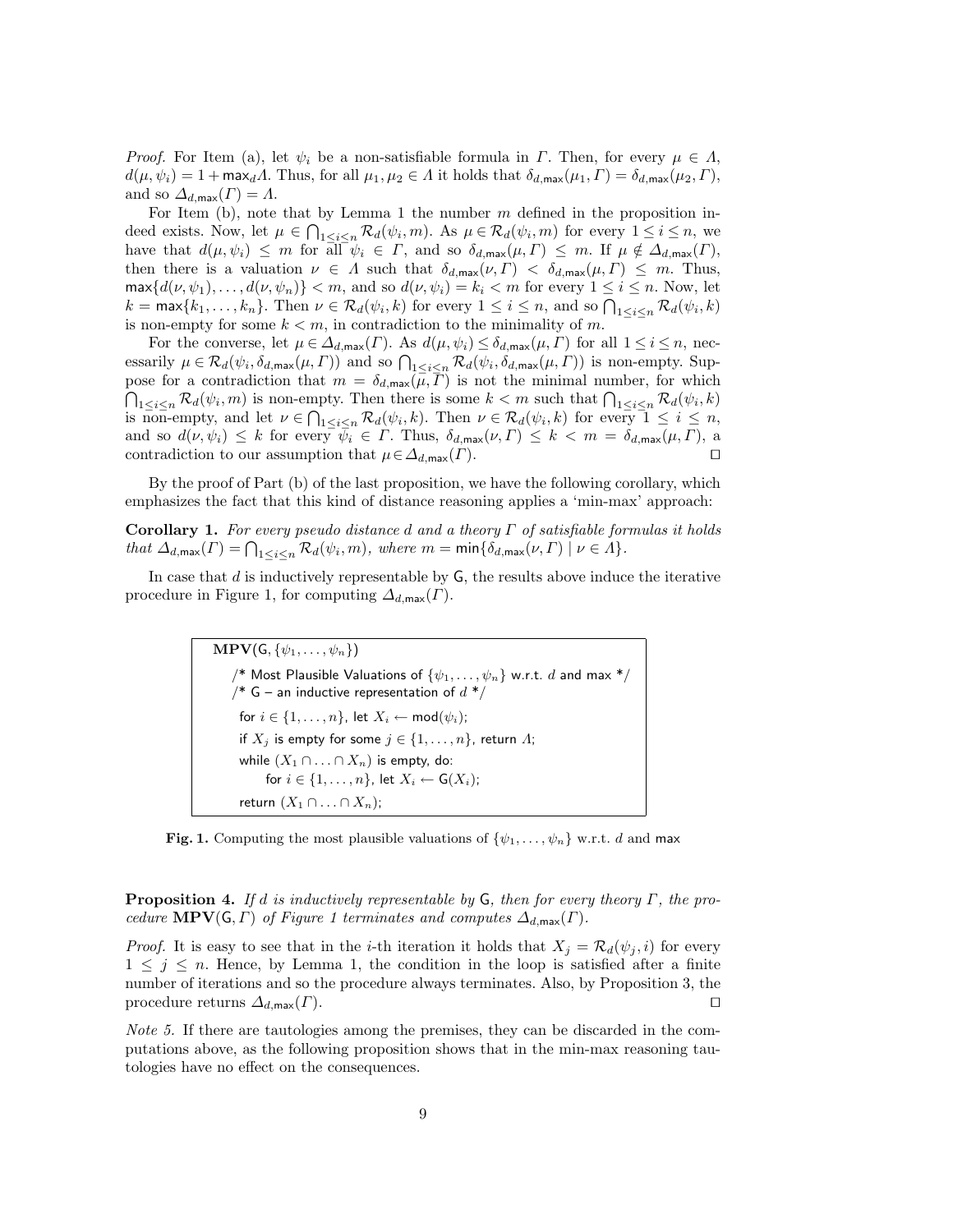**Proposition 5.** If  $\varphi \in \Gamma$  is a tautology, then  $\Delta_{d,\max}(\Gamma) = \Delta_{d,\max}(\Gamma \setminus \{\varphi\}).$ 

*Proof.* Let  $\Gamma = {\psi_1, \ldots, \psi_n, \varphi}$ . If  $n = 0$ , then as all the valuations are equally distant from a tautology, we have that  $\Delta_{d,\max}(\Gamma) = \Lambda = \Delta_{d,\max}(\emptyset)$ , and so the claim holds. If  $n \geq$ 1, then for every valuation  $\mu \in \Lambda$ ,  $\delta_{d,\max}(\mu, \Gamma) = \max\{d(\mu, \psi_1), \ldots, d(\mu, \psi_n), d(\mu, \varphi)\}$  $\max\{d(\mu,\psi_1),\ldots,d(\mu,\psi_n),0\}=\max\{d(\mu,\psi_1),\ldots,d(\mu,\psi_n)\}=\delta_{d,\max}(\mu,\Gamma\setminus\{\varphi\}).$  Thus,  $\Delta_{d,\max}(\Gamma) = \Delta_{d,\max}(\Gamma \setminus {\{\varphi\}}).$ 

Example 5. Consider again the theory  $\Gamma$  of Example 4. Figure 2 shows a graphical representation of the computations of MPV in case of minmax reasoning with Hamming distances.



Fig. 2. Iterative computations of  $\Delta_{d_H, \text{max}}(\Gamma)$  (Example 5) by intersection of spheres

After one iteration, the intersections of the spheres becomes nonempty, and so, by Proposition 3, its elements (the shadowed valuations in Figure 2) are the most plausible valuations of  $\Gamma$  (Cf. Example 4).

## 3.2 Drastic Distances

In this section we concentrate on minmax reasoning with drastic distances (see Example 2).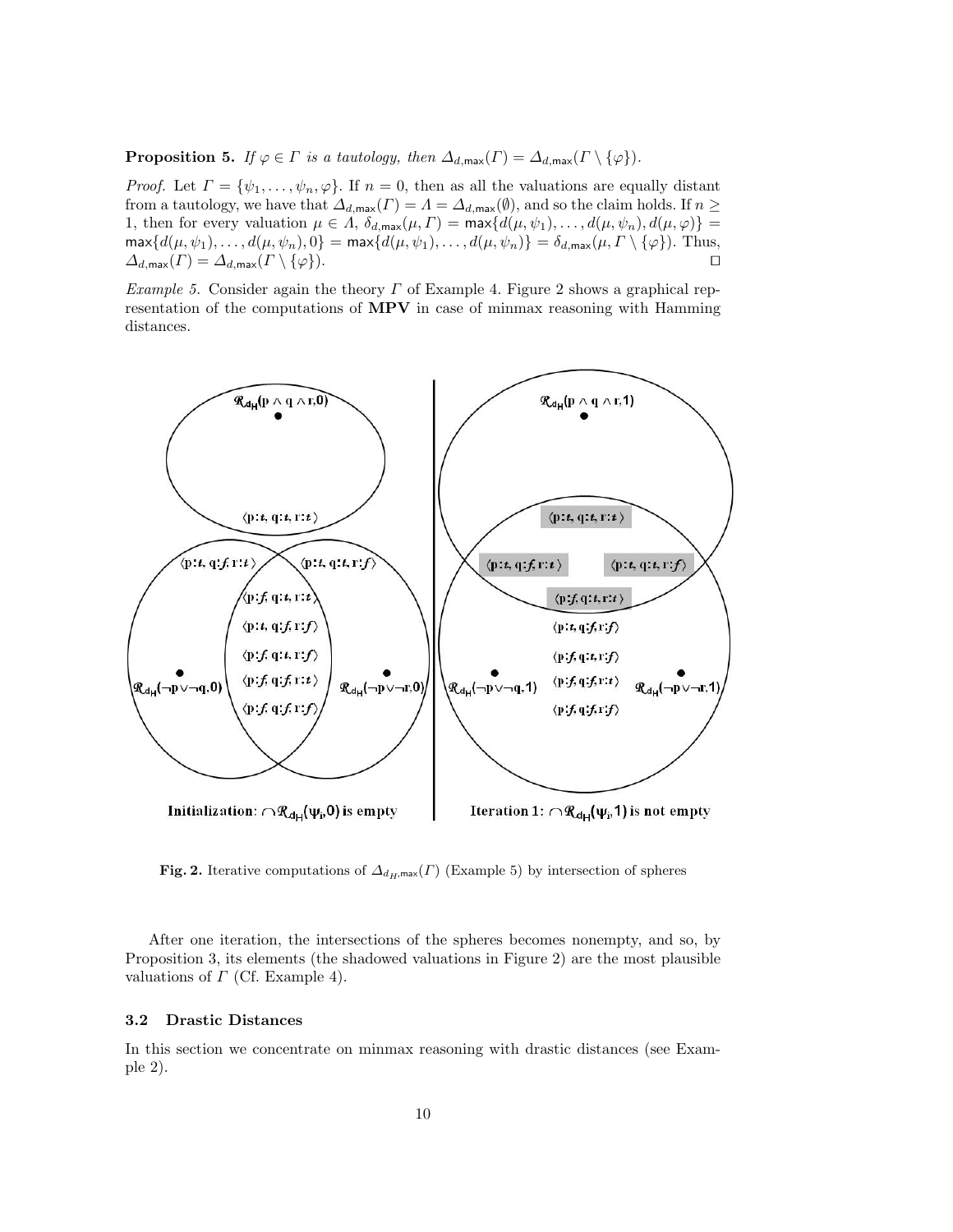**Proposition 6.** For every theory  $\Gamma = {\psi_1, \ldots, \psi_n},$ 

$$
\Delta_{d_U, \max}(\Gamma) = \begin{cases} \text{mod}(\Gamma) & \text{if } \text{mod}(\Gamma) \neq \emptyset, \\ \Lambda & \text{otherwise.} \end{cases}
$$

*Proof.* If mod( $\Gamma$ )  $\neq \emptyset$ , then for every distance d and aggregation function f,  $\Delta_{d,f}(\Gamma)$  =  $mod(\Gamma)$  (see [3]). Otherwise, there is at least one element in  $\Gamma$  that is not satisfiable, and so, for every valuation  $\mu \in \Lambda$ ,  $\delta_{d_U, \max}(\mu, \Gamma) = \max\{d_U(\mu, \psi_1), \ldots, d_U(\mu, \psi_n)\} = 1$ . It follows, then, that in this case  $\Delta_{d_U, \max}(\Gamma) = \Lambda$ .

Proposition 6 implies, in particular, that only tautological formulas follow from inconsistent theories:

**Corollary 2.** Let  $\Gamma$  be an inconsistent theory. Then  $\Gamma \models_{d_U, \text{max}} \psi$  iff  $\psi$  is a tautology.

*Proof.* Suppose that  $\Gamma$  is not consistent. By Proposition 6,  $\Delta_{d_U, \text{max}}(\Gamma) = \Lambda$ , and so  $\Gamma \models_{d_U, \max} \psi$  iff  $\Delta_{d_U, \max}(\Gamma) \subseteq \text{mod}(\psi)$ , iff  $\text{mod}(\psi) = \Lambda$ , iff  $\psi$  is a tautology.

While reasoning with the drastic distance and the max aggregation function are well-studied in the literature of belief revision, merging operators and data integration, Proposition 2 and Corollary 2 indicate that reasoning with the drastic distance under the minmax strategy has a somewhat 'crude nature' and is, ultimately, a classical one: either the set of premises is classically consistent, in which case the set of conclusions coincides with that of the classical entailment, or, in case of contradictory premises, only tautologies are entailed. It follows that in this case questions of satisfiability and logical entailment are reducible to the similar problems in standard propositional logic, and distance considerations do not add extra computational complications.

Next, we provide two methods for computerized reasoning in this case. One is based on the procedure MPV defined in the previous section, and the other is based on deduction systems.

By Proposition 6 we have the following result:

**Proposition 7.** If  $\psi$  is satisfiable, then  $\mathcal{R}_{d_U}(\psi, 0) = \text{mod}(\psi)$  and  $\mathcal{R}_{d_U}(\psi, i) = \Lambda$  for every  $i > 0$ .

**Proposition 8.** The function  $G_U : 2^{\Lambda} \to 2^{\Lambda}$  defined by  $G_U(V) = \Lambda$  for all  $V \subseteq \Lambda$ , is an inductive representation of  $d_U$ .

*Proof.* Immediate from Proposition 7.  $\Box$ 

By Proposition 8,  $d_U$  is inductively representable, and so, by Proposition 4, for every theory  $\Gamma$ , MPV( $\mathsf{G}_U, \Gamma$ ) terminates and returns  $\Delta_{d_U, \max}(\Gamma)$ .

Another way of computing consequences of the entailment relation  $\models_{d_U, \text{max}}$  is by the deduction system  $S_{\text{max}}^u$ , defined in Figure 3. This system manipulates expressions of the form  $\Gamma: V$ , where  $\Gamma$  is a theory and  $V \subseteq \Lambda$ .<sup>11</sup>

**Definition 10.** For a theory  $\Gamma$  and a set  $V \subseteq \Lambda$ , denote by  $\vdash_{\mathbf{S}_{\max}^{\mathbf{u}}} \Gamma : V$  that  $\Gamma : V$  is provable in  $\mathbf{S}_{\text{max}}^{\mathbf{u}}$ , and by  $\Gamma \vdash_{\mathbf{S}_{\text{max}}^{\mathbf{u}}} \psi$  that  $\vdash_{\mathbf{S}_{\text{max}}^{\mathbf{u}}} \Gamma : V$  for some  $V \subseteq \text{mod}(\psi)$ .

 $\overline{^{11}$  Here,  $\Gamma : V$  is a kind of a 'labeled expression', in which V is a string associated with a set of valuations.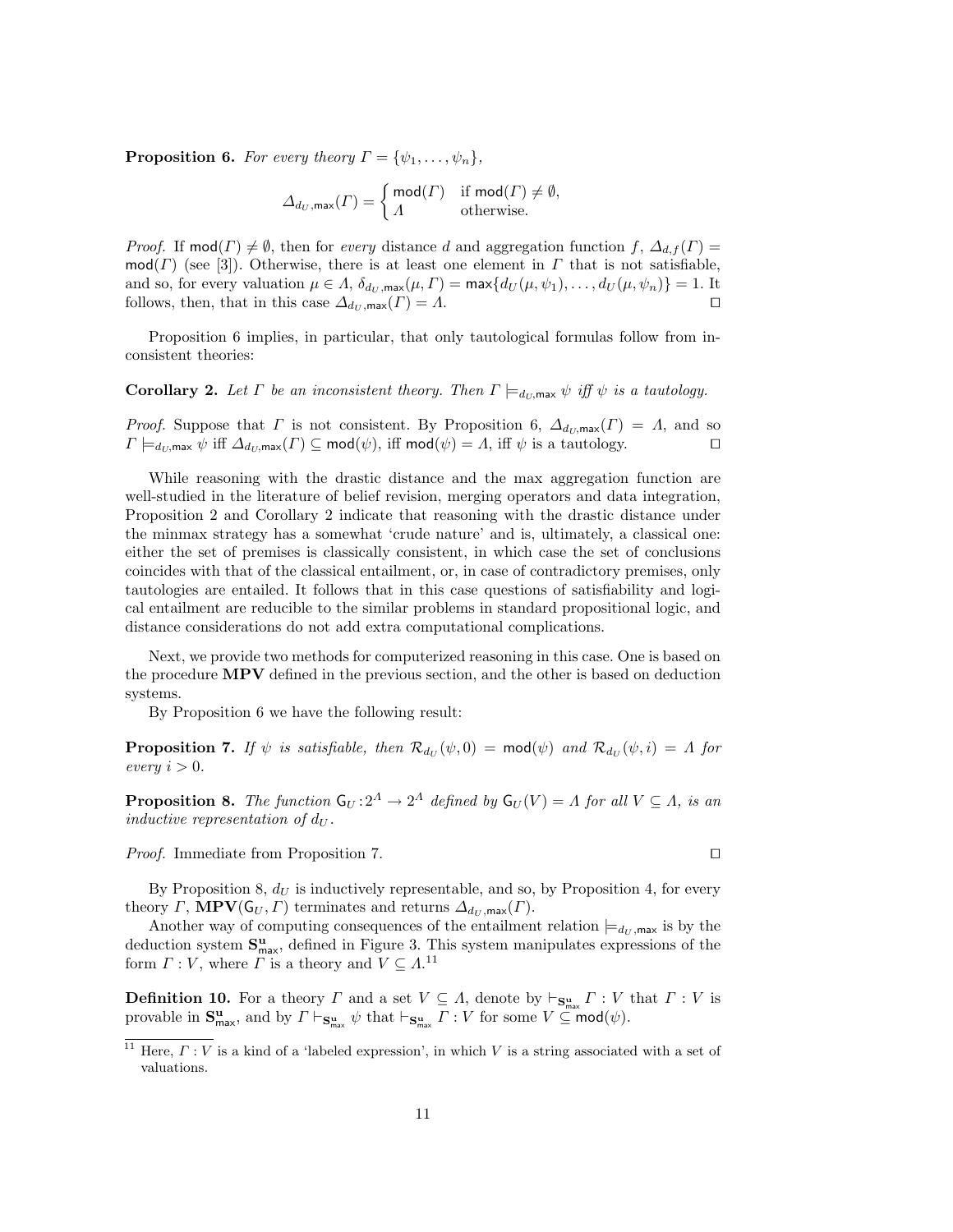| $-$ Axioms                                                                                                                                             |  |  |  |  |  |  |  |
|--------------------------------------------------------------------------------------------------------------------------------------------------------|--|--|--|--|--|--|--|
| $\emptyset$ : $\Lambda$<br>$(A_0)$                                                                                                                     |  |  |  |  |  |  |  |
| $\{\psi\}$ : mod $(\psi)$ if mod $(\psi) \neq \emptyset$ $(A_1)$                                                                                       |  |  |  |  |  |  |  |
| $\{\psi\}: \Lambda$ if mod $(\psi) = \emptyset$ $(A_2)$                                                                                                |  |  |  |  |  |  |  |
| $-$ Inference Rules:                                                                                                                                   |  |  |  |  |  |  |  |
| $\frac{\Gamma_1 : V_1 \quad \Gamma_2 : V_2}{\Gamma_1 \cup \Gamma_2 : V_1 \cap V_2}$<br>if $mod(\Gamma_1 \cup \Gamma_2) \neq \emptyset$ ( $I_1$ )       |  |  |  |  |  |  |  |
| $\frac{\Gamma_1 : V_1 \quad \Gamma_2 : V_2}{\Gamma_1 \cup \Gamma_2 : \Lambda}$ if mod $(\Gamma_1 \cup \Gamma_2) = \emptyset$ ( <i>I</i> <sub>2</sub> ) |  |  |  |  |  |  |  |

Fig. 3. The system  $S_{\text{max}}^{\text{u}}$ 

*Example 6.* Let  $\Gamma = \{p, q, \neg p \land \neg q\}$ . We show that  $\Gamma \vdash_{\mathbf{S}^{\mathbf{u}}_{\text{max}}} p \lor \neg p$ . Indeed,

$$
\frac{p : \{\langle p : t, q : t \rangle, \langle p : t, q : f \rangle\} \qquad q : \{\langle p : t, q : t \rangle, \langle p : f, q : t \rangle\}}{p, q, \neg p \land \neg q : \{\langle p : t, q : t \rangle\}}}
$$

Thus,  $\Gamma \vdash_{\mathbf{S}_{\max}^u} \psi$  iff  $\mathsf{mod}(\psi) = \Lambda$ . In particular, as  $\mathsf{mod}(p \vee \neg p) = \mathsf{mod}(p) \cup \mathsf{mod}(\neg p) = \Lambda$ , we have that  $\Gamma \vdash_{\mathbf{S}^{\mathbf{u}}_{\text{max}}} p \lor \neg p$ .

 $\bf{Proposition~9} \ \ (soundness~and~completeness). \ \ \Gamma \models_{d_U, \sf max} \psi \ {\it iff} \ \Gamma \vdash_{\mathbf{S}_{\sf max}^{\bf u}} \psi.$ 

For the proof of Proposition 9 we need the following lemma:

**Lemma 2.** For every theory  $\Gamma$  we have that  $\vdash_{\mathbf{S}_{\text{max}}^{\text{u}}} \Gamma : V$  iff  $V = \Delta_{d_U, \text{max}}(\Gamma)$ .

*Proof.* Suppose first that  $\vdash_{\mathbf{S}_{\text{max}}^u} \Gamma : V$ . We show by induction on the length of the proof that  $V = \Delta_{d_U, \text{max}}(\Gamma)$ . Indeed, the claim clearly holds if  $\Gamma : V$  is an axiom. If  $\Gamma : V$ is obtained by  $(I_1)$ , then  $\Gamma = \Gamma_1 \cup \Gamma_2$ , and as  $\text{mod}(\Gamma_1 \cup \Gamma_2) \neq \emptyset$ , also  $\text{mod}(\Gamma_1) \neq \emptyset$ and  $\text{mod}(\Gamma_2) \neq \emptyset$ . Hence, by induction hypothesis,  $\Delta_{d_U, f}(\Gamma_1) = V_1 = \text{mod}(\Gamma_1)$  and  $\Delta_{d_U, f}(\Gamma_2) = V_2 = \text{mod}(\Gamma_2)$ . Thus, by Proposition 6,  $V = V_1 \cap V_2 = \text{mod}(\Gamma_1) \cap \text{mod}(\Gamma_2)$  $mod(\Gamma) = \Delta_{d_U, max}(\Gamma)$ . If  $\Gamma : V$  is obtained by  $(I_2)$ , then  $\Gamma = \Gamma_1 \cup \Gamma_2$  and  $mod(\Gamma_1 \cup \Gamma_2)$  $\emptyset$ . By Proposition 6 again,  $V = \Lambda = \Delta_{d_U, \text{max}}(\Gamma)$ .

For the converse, it is easy to see by induction on the size of a nonempty set  $\Gamma$ , that there is some non-empty set  $V \subseteq A$ , such that  $\vdash_{\mathbf{S}^{\mathbf{u}}_{\text{max}}} \Gamma : V$ . Thus, for every theory  $\Gamma$ , it holds that  $\Gamma: V$  is provable in  $\mathbf{S}_{\text{max}}^{\mathbf{u}}$  for some  $V \neq \emptyset$ . On the other hand, we have already shown that if  $\vdash_{\mathbf{S}_{\text{max}}^{\text{u}}} \Gamma : V$ , then  $V = \Delta_{d_U, \text{max}}(\Gamma)$ . It follows, then, that  $\Gamma : \Delta_{d_U, \text{max}}(\Gamma)$  is provable in  $S_m^{\mathbf{u}}$  $\Box$ max.  $\Box$ 

*Proof (of Proposition 9)*. Suppose that  $\Gamma \models_{d_U, \text{max}} \psi$ . Then  $\Delta_{d_U, \text{max}}(\Gamma) \subseteq \text{mod}(\psi)$ . By Lemma 2,  $\Gamma: \Delta_{d_U, \max}(\Gamma)$  is provable in  $\mathbf{S}_{\max}^{\mathbf{u}}$ , and so  $\Gamma \vdash_{\mathbf{S}_{\max}^{\mathbf{u}}} \psi$ . Conversely, if  $\Gamma \vdash_{\mathbf{S}_{\max}^{\mathbf{u}}} \psi$ , then there is some  $V \subseteq \text{mod}(\psi)$  such that  $\Gamma : V$  is provable in  $\mathbf{S}_{\text{max}}^{\text{u}}$ . By Lemma 2 again,  $V = \Delta_{d_U, \text{max}}(\Gamma)$ . Thus,  $\Delta_{d_U, \text{max}}(\Gamma) \subseteq \text{mod}(\psi)$ , and so  $\Gamma \models_{d_U, \text{max}} \psi$ .

Proposition 9 shows that, eventually, reasoning with the drastic distance and the maximum function boils down to satisfiability checking. Apart of this observation, one could use Proposition 9 for showing more concrete properties of the computations in this case. For instance, by Proposition 9 it is evident that for checking entailments in this case, one has to consider only those premises that are 'relevant' for the conclusion. Such a situation is described below: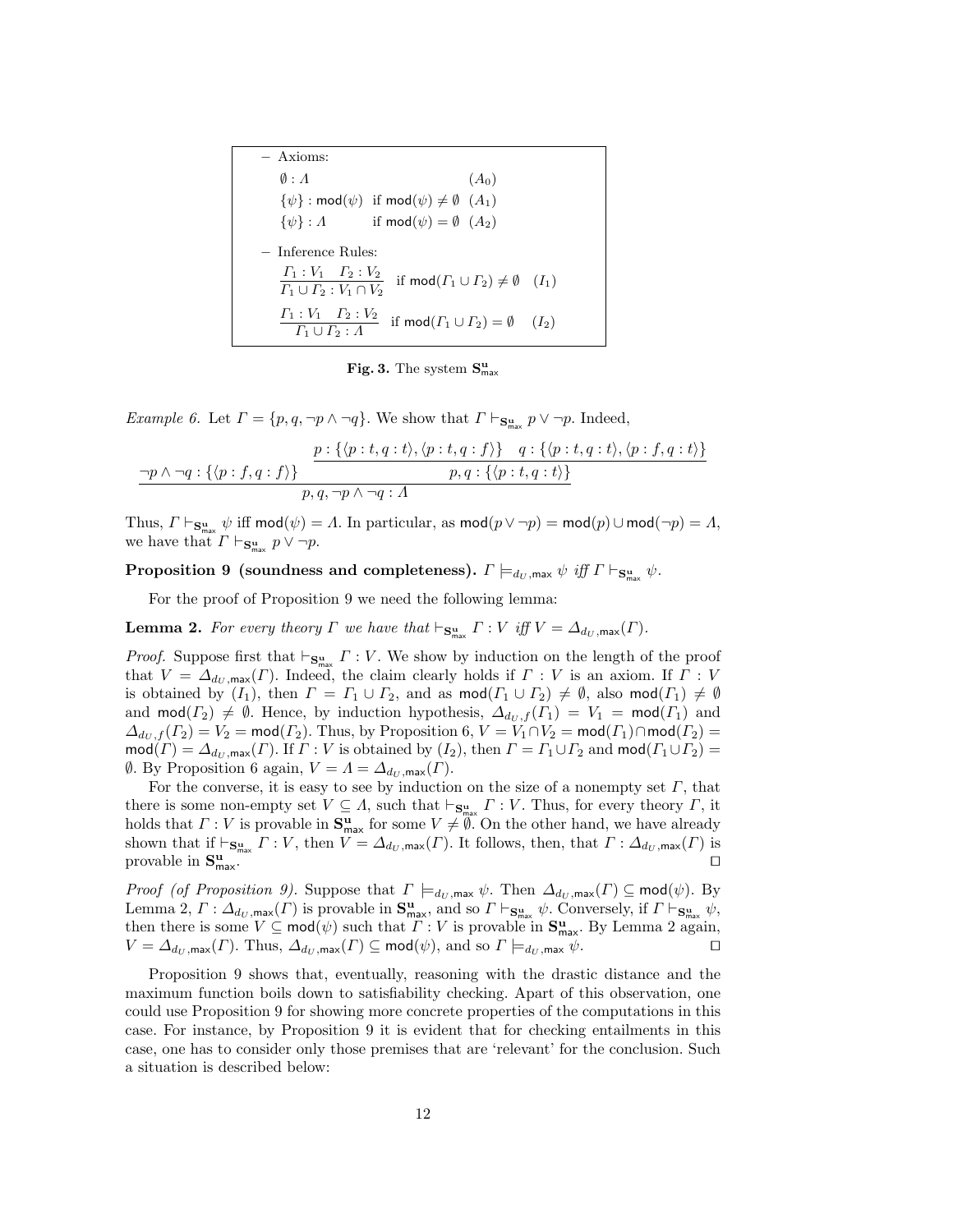Corollary 3. Suppose that a theory  $\Gamma$  can be partitioned to two independent subtheories. *I.e., there are theories*  $\Gamma'$  and  $\Gamma''$  so that  $\Gamma = \Gamma' \cup \Gamma''$  and  $\text{Atoms}(\Gamma') \cap \text{Atoms}(\Gamma'') = \emptyset$ . Then for every formula  $\psi$  such that  $\mathsf{Atoms}(\psi) \subseteq \mathsf{Atoms}(\Gamma')$ , we have that  $\Gamma \models_{d_U, \text{max}} \psi$ iff  $\varGamma'\models_{d_U, \text{max}} \psi.$ 

*Proof.* By the conditions of the corollary it is evident that if  $\Gamma \vdash_{S^u_{max}} \psi$ , there is a derivation process for  $\psi$  that does not involve any formula from  $\Gamma''$  (this follows directly from the definition of the rules of  $\mathbf{S}_{\text{max}}^{\mathbf{u}}$ ), and so  $\Gamma' \vdash_{\mathbf{S}_{\text{max}}^{\mathbf{u}}} \psi$  as well. Thus, by Proposition 9,  $\Gamma \models_{d_U, \text{max}} \psi \text{ iff } \Gamma \vdash_{\mathbf{S}_{\text{max}}^{\text{u}}} \psi \text{, iff } \Gamma' \models_{\mathbf{S}_{\text{max}}^{\text{u}}} \psi \text{, iff } \Gamma' \models_{d_U, \text{max}} \psi.$ 

## 3.3 Hamming Distances

In this section we investigate reasoning with the min-max approach, together with Hamming distances (denoted  $d_H$ ; see Example 2). For this, we need the following (technical) definitions:

**Definition 11.** Denote: 
$$
\mathbf{K}_i^n = \sum_{j=1}^i \binom{n}{j}
$$
.

**Definition 12** (*i*-validated formulas). A formula  $\psi$  is called *i-validated*, if among the 2<sup>|Atoms( $\psi$ )|</sup> valuations on Atoms( $\psi$ ), at most  $\mathbf{K}_i^{|\text{Atoms}(\psi)|}$  valuations do not satisfy  $\psi$ .

Note that an *i*-validated formula  $\psi$  is also *j*-validated, for all  $1 \le i \le j \le |\text{Atoms}(\psi)|$ .

*Example 7.* Clearly, any tautology is 1-validated (and so it is *i*-validated for any *i*). Also, a literal (i.e., an atomic formula or its negation) is 1-validated. This implies the following result:

Lemma 3. Every clause is 1-validated.

Proof. Follows from the fact that a disjunction of literals is either a tautology or is falsified only by the valuation that assigns  $f$  to all its literals. In both cases the formulas are 1-validated.  $\Box$ 

Checking the  $i$ -validity of a formula is more cumbersome when conjunctions are introduced. For instance,  $\psi = p \wedge q$  is 2-validated but not 1-validated, as  $|$ Atoms $(\psi)| = 2$ ,  $\mathbf{K}_1^2 = 2, \mathbf{K}_2^2 = 3$ , and there are three valuations on  $\{p, q\}$  that falsify  $\psi$ .

Now we can identify some important cases in which reasoning with Hamming distances coincides with reasoning with the drastic distance.

**Proposition 10.** If  $\Gamma$  consists of 1-validated formulas, then for every aggregation function f and every formula  $\psi$ ,  $\Gamma \models_{d_H,f} \psi$  iff  $\Gamma \models_{d_U,f} \psi$ .

The main observation for Proposition 10 is the following:

**Lemma 4.** If a formula  $\psi$  is *i*-validated, then for every  $\nu \in \Lambda$ ,  $d_H(\nu, \psi) \leq i$ .

*Proof.* Suppose that  $\psi$  is *i*-validated and let  $n = | \text{Atoms}(\psi)|$ . If  $\nu$  is a model of  $\psi$ , then  $d_H(\nu, \psi) = 0$  and we are done. Suppose then that  $\nu(\psi) = f$ . As  $\psi$  is *i*-validated, it is in particular satisfiable, so we need to show that there exists a model  $\mu$  of  $\psi$ , such that  $d_H(\nu,\mu) \leq i$ . Indeed, denote by  $\sigma^{\downarrow \text{Atoms}(\psi)}$  the restriction of a valuation  $\sigma$  to  $\text{Atoms}(\psi)$ . Since  $\psi$  is *i*-validated, there are at most  $\mathbf{K}_i^n$  partial valuations on Atoms( $\psi$ ) that do not satisfy  $\psi$ , and one of them is of course  $\nu^{\downarrow \text{Atoms}(\psi)}$ . Denote this set of partial valuations by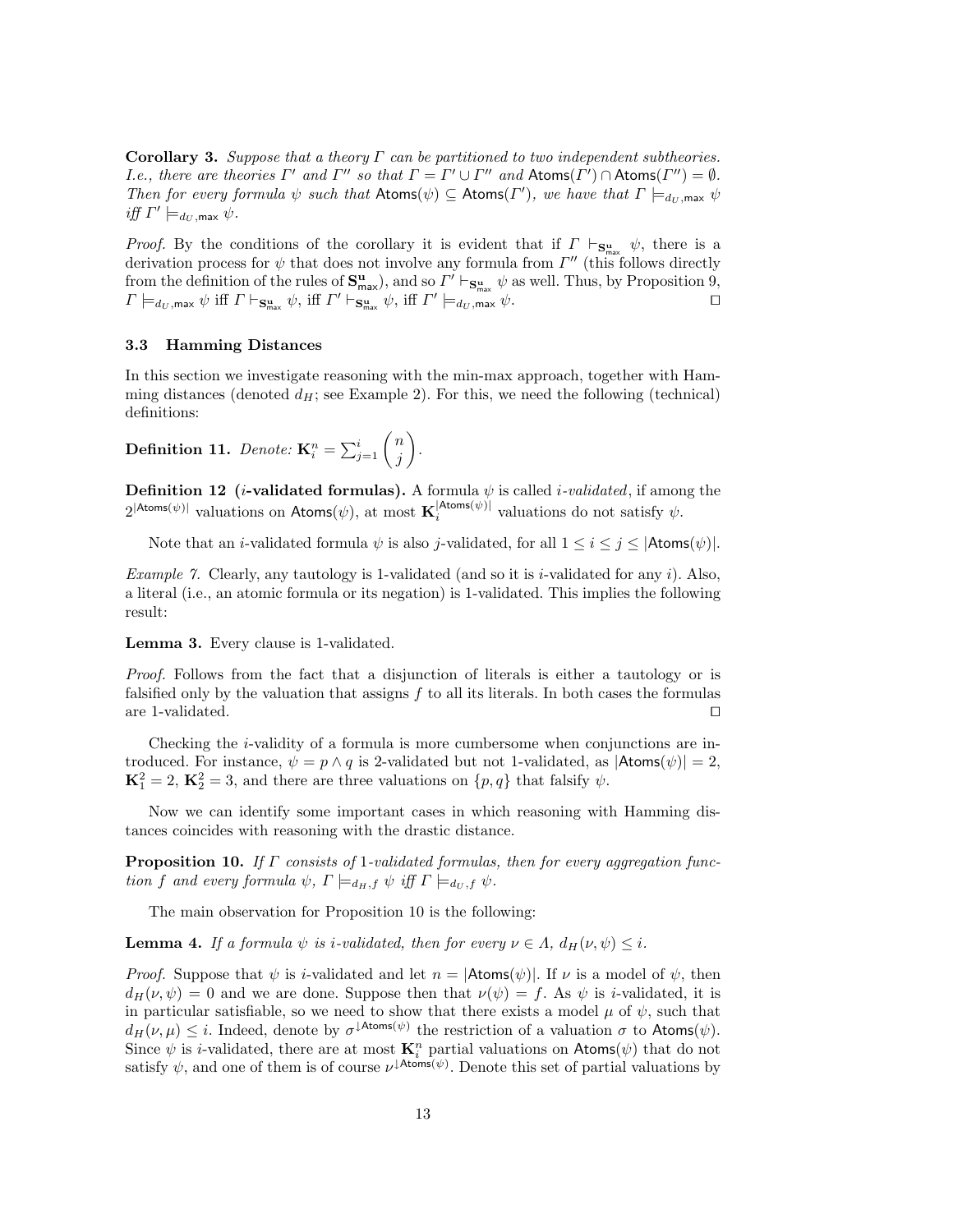S. Then  $|S| \leq \mathbf{K}_i^n$ . Now, let T be the set of all partial valuations on  $\mathsf{Atoms}(\psi)$  that differ in at most i atoms from  $\nu^{\downarrow \text{Atoms}(\psi)}$ . As for every  $j \geq 1$  the number of partial valuations on Atoms( $\psi$ ) that differ in *exactly* j atoms from  $\nu^{\downarrow \text{Atoms}(\psi)}$  is equal to n over j, and since  $\nu^{\downarrow \text{Atoms}(\psi)} \in T$ , we have that  $|T| = \mathbf{K}_i^n + 1$ . By the pigeon-hole principle, then, it follows that there must be some partial valuation  $\sigma$  on  $\mathsf{Atoms}(\psi)$  such that  $\sigma \in T \setminus S$ . Now, let  $\mu$  be an extension to Atoms of  $\sigma$ , defined as follows:

$$
\mu(p) = \begin{cases} \sigma(p) & \text{if } p \in \text{Atoms}(\psi), \\ \nu(p) & \text{if } p \in \text{Atoms} \setminus \text{Atoms}(\psi). \end{cases}
$$

As  $\sigma \notin S$ ,  $\sigma(\psi) = t$ , and so  $\mu(\psi) = t$  as well. Also,  $d_H(\nu, \mu) \leq i$ , thus  $d_H(\nu, \psi) \leq i$ .  $\Box$ 

*Proof (of Proposition 10).* Let  $\phi$  be a 1-validated formula and let  $\nu \in \Lambda$ . We have that  $\nu \in \text{mod}(\phi)$  iff  $d_H(\nu, \phi) = d_U(\nu, \phi) = 0$ . By Lemma 4,  $\nu \notin \text{mod}(\phi)$  iff  $d_H(\nu, \phi) =$  $d_U(\nu, \phi) = 1$ . In any case, then, it holds that  $d_H(\nu, \phi) = d_U(\nu, \phi)$ . This implies that for every aggregation function f and every set Γ of 1-validated formulas,  $\Delta_{d_H,f}(\Gamma)$  =  $\Delta_{d_{II},f}(\Gamma)$ , and so Proposition 10 is obtained.

Corollary 4. Let  $\Gamma$  be a set of clauses. Then:

\n- 1. 
$$
\Gamma \models_{d_H, f} \psi
$$
 iff  $\Gamma \models_{d_U, f} \psi$ , for every aggregation function  $f$  and every formula  $\psi$ .
\n- 2.  $\Gamma \models_{d_H, \text{max}} \psi$  iff  $\Gamma \models_{S_{\text{max}}} \psi$ .
\n

Proof. The first item follows from Lemma 3 and Proposition 10, the second item follows from the first item and Proposition 9.  $\Box$ 

Note 6. Item 1 of Corollary 4 also indicates that, under distance semantics, syntactic transformations of inconsistent premises will often change the intended meaning of the underlying theory. Indeed, reasoning based on Hamming distance and the drastic distance are, in general, different.

For 1-validated premises we therefore have a sound and complete proof system. Next, we consider the other cases.

**Definition 13.** For  $\nu \in \Lambda$ , denote by Diff $(\nu, i)$  the set of valuations differing from  $\nu$  in exactly i atoms.

The following proposition is the analogue, for Hamming distances, of Proposition 8.

**Proposition 11.** The function  $G_H: 2^{\Lambda} \to 2^{\Lambda}$ , defined for every  $V \subseteq \Lambda$  by

$$
\mathsf{G}_{H}(V) = V \cup \bigcup_{\mu \in V} \mathsf{Diff}(\mu, 1),
$$

is an inductive representation of  $d_H$ .

*Proof.* Straightforward from the definition of  $\mathcal{R}_{d_H}$ .

**Proposition 12.** MPV( $G_H, \Gamma$ ) terminates after no more than max $_{d_H} \Lambda$  iterations and returns  $\Delta_{d_H, \text{max}}(\Gamma)$ . If  $\Gamma$  consists of i-validated formulas,  $\text{MPV}(\mathsf{G}_H, \Gamma)$  terminates after at most i iterations.

Proof. The first part follows from Propositions 4 and 11. The second part follows from the fact that by Lemma 4,  $\mathcal{R}_{d_H}(\psi, i) = \Lambda$  for every  $\psi \in \Gamma$ . It follows that, in the notations of Figure 1, after i iterations  $X_1 \cap \ldots \cap X_n = \Lambda$ , so **MPV** must terminate by the *i*-th iteration.  $\Box$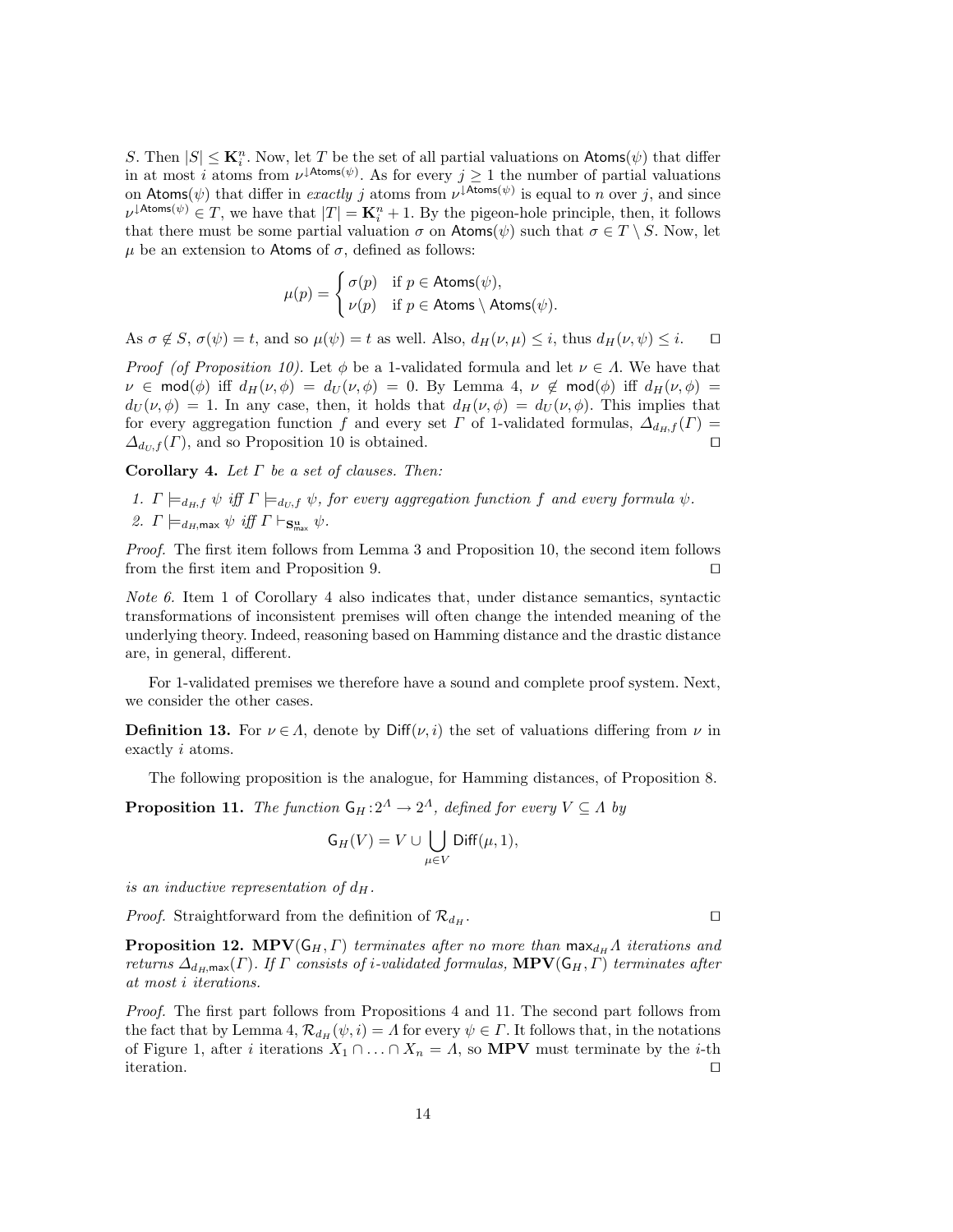## 4 Reasoning by Voting

A common way of reasoning in the presence of contradictions is to draw conclusions that are supported by "sufficiently many" evidences. Prominent examples for this method are operators for database merging by majority votes [15, 21, 40] and various voting methods that are used in social choice theory [7, 41, 45]. Below, we define a corresponding distancebased setting and show how the most plausible valuations may be computed in this case. Logical properties of voting operators and their computational complexity are considered in [21].

**Definition 14.** Given a multiset  $D = \{d_1, \ldots, d_n\}$ , denote the number of zeros in D by Zero(D). A  $\frac{k}{m}$ -voting function vote  $\frac{k}{m}$ , where  $1 \leq k \leq m \in \mathbb{N}$ , is defined as follows:

$$
\text{vote}_{\frac{k}{m}}(D) = \begin{cases} 0 & \text{if } \mathsf{Zero}(D) = n, \\ \frac{1}{2} & \text{if } \lceil \frac{k}{m}n \rceil \le \mathsf{Zero}(D) < n, \\ 1 & \text{otherwise.} \end{cases}
$$

In what follows, we shall assume that the argument of  $\mathsf{vote}\frac{k}{m}$  is a multiset of elements in  $\{0,1\}$  (e.g., a multiset of drastic distances). In this case, it is easy to verify that vote  $\frac{k}{m}$ is an aggregation function. Intuitively,  $\mathsf{vote}_{\frac{k}{m}}$  simulates a poll and requires a quorum of at least  $\lceil \frac{k}{m} \rceil$  of the 'votes' to determine implications of inconsistent theories. Indeed, if  $\Gamma$ is not consistent and there are valuations that satisfy at least  $\lceil \frac{k}{m} \rceil$  of the elements of  $\Gamma$ , then  $\Delta_{d_U, \text{vote}}(\Gamma)$  contains all such valuations. Otherwise,  $\Delta_{d_U, \text{vote}}(\Gamma) = \Lambda$ . It follows that for  $\frac{k}{m} = \frac{1}{2}$ , vote  $\frac{k}{m}$  acts as a *majority-vote function*, so we denote

$$
\mathsf{majority}(D) = \mathsf{vote}_{\frac{1}{2}}(D).
$$

**Definition 15.** Let  $\Gamma = \{\psi_1, \ldots, \psi_n\}$ . Let  $\mathsf{Sub}_{\frac{k}{m}}(\Gamma)$  be the set of all sub-multisets of  $\Gamma$ of size  $\lceil \frac{k}{m}n \rceil$ , and denote  $\text{\rm mod}_{\frac{k}{m}}(\Gamma) = \bigcup_{H \in \text{\rm Sub}_{\frac{k}{m}}(\Gamma)} \text{\rm mod}(H)$ .

**Proposition 13.** For every theory  $\Gamma$ ,

$$
\varDelta_{d_U, \text{vote}\frac{k}{m}}(\Gamma) = \begin{cases} \text{mod}(\Gamma) & \text{if } \text{mod}(\Gamma) \neq \emptyset, \\ \text{mod}\frac{k}{m}(\Gamma) & \text{otherwise, if } \text{mod}\frac{k}{m}(\Gamma) \neq \emptyset, \\ \varLambda & \text{otherwise.} \end{cases}
$$

Proof. For the proof we need the following lemma:

**Lemma 5.** For all  $\mu \in \Lambda$ ,  $\delta_{d_U, \text{vote}} \frac{k}{m} (\mu, \Gamma) < 1$  iff  $\mu \in \text{mod}(H)$  for some  $H \in \text{Sub}_{\frac{k}{m}}(\Gamma)$ .

*Proof.* It holds that  $\mu \in \text{mod}(H)$  for some  $H \in \text{Sub}_{\frac{k}{m}}(F)$  iff  $\mu$  satisfies at least  $\lceil \frac{k}{m} \cdot n \rceil$ formulas in  $\Gamma$ , iff  $\mathsf{Zero}(\{d_U(\mu, \psi_1), \ldots, d_U(\mu, \psi_n)\}) \geq \lceil \frac{k}{m}n \rceil$ , iff  $\delta_{d_U, \mathsf{vote}_{\frac{k}{m}}}(\mu, \Gamma) < 1$ .

Back to the proof of Proposition 13. If  $mod(\Gamma) \neq \emptyset$  then  $\Gamma$  is consistent and so  $\varDelta_{d_U,{\sf vote}} \frac{k}{m}( \varGamma ) = {\sf mod}(\varGamma).$ 

For the second case, suppose that  $mod(\Gamma) = \emptyset$  but  $mod_k(\Gamma) \neq \emptyset$ . Let  $\mu \in mod_k(\Gamma)$ . If  $\mu \notin \Delta_{d_U, \text{vote}_{\frac{k}{m}}}(F)$ , then there is some  $\nu \in \Delta_{d_U, \text{vote}_{\frac{k}{m}}}(F)$  such that  $\delta_{d_U, \text{vote}_{\frac{k}{m}}}(v, F)$  $\delta_{d_U,\text{vote}}\frac{k}{m}(\mu,\Gamma)$ . But as  $\mu \in \text{mod}_{\frac{k}{m}}(F)$ , it is a model of some subset  $H \in \text{Sub}_{\frac{k}{m}}(F)$ , and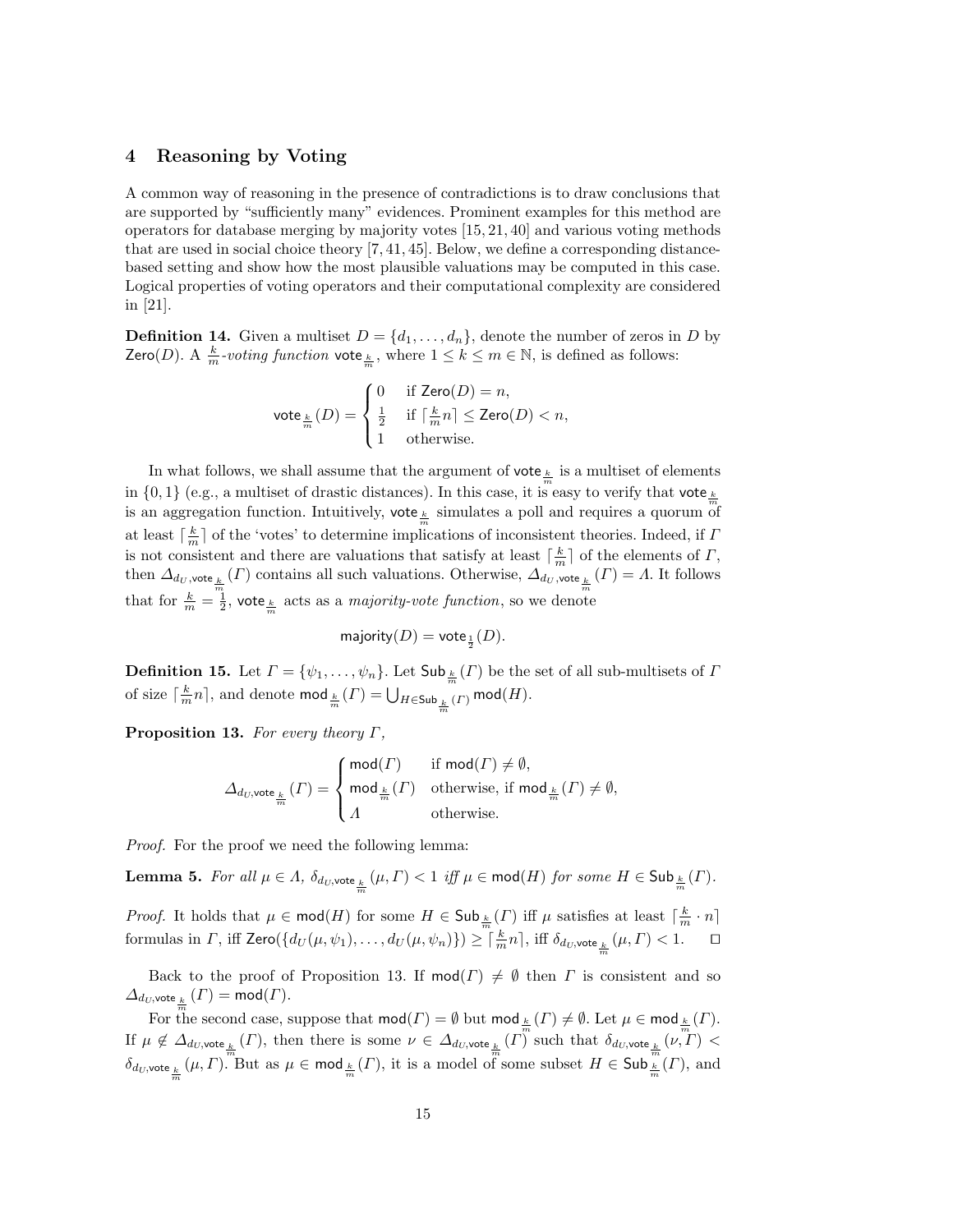so, by Lemma 5,  $\delta_{d_U, \text{vote}} \frac{k}{m}(\mu, \Gamma) < 1$ . It follows that necessarily  $\delta_{d_U, \text{vote}} \frac{k}{m}(\mu, \Gamma) = \frac{1}{2}$  and  $\delta_{d_U,\text{vote}}$   $\frac{k}{m}$   $(\nu, \Gamma) = 0$ , which means that  $\nu$  satisfies all the formulas in  $\Gamma$ , in contradiction to the assumption that  $mod(\Gamma) = \emptyset$ . We conclude, therefore, that  $\mu \in \Delta_{d_U, \text{vote}_{\frac{k}{m}}}(\Gamma)$ . For the converse, let  $\mu \in \Delta_{d_U, \text{vote}\frac{k}{m}}(F)$ . If  $\mu \notin \text{mod}\frac{k}{m}(F)$ , then  $\mu \notin \text{mod}(H)$  for every subset  $H \in$ Sub  $_{\frac{k}{m}}(F)$ . Thus, by Lemma 5,  $\delta_{d_U, \text{vote}}_{\frac{k}{m}}(\mu, \Gamma) = 1$ . But as  $\text{mod}_{\frac{k}{m}}(\Gamma) \neq \emptyset$ , there is some valuation  $\nu$  that satisfies an element  $H \in Sub_{\frac{k}{m}}(I)$ , so by Lemma 5,  $\delta_{d_U, \text{vote}_{\frac{k}{m}}}(\nu, I)$  < 1. It follows that  $\delta_{d_U, \text{vote}\frac{k}{m}}(\nu, \Gamma) < \delta_{d_U, \text{vote}\frac{k}{m}}(\mu, \Gamma)$ , but this is a contradiction to the assumption that  $\mu \in \Delta_{d_U, \text{vote}\frac{k}{m}}(\Gamma)$ .

For the last case, suppose that  $mod(\Gamma) = \emptyset$  and  $mod(\frac{k}{m}(\Gamma)) = \emptyset$ . Then there is no valuation that satisfies some  $H \in \mathsf{Sub}_{\frac{k}{m}}(T)$ , and so by Lemma 5 again, for all  $\mu \in \Lambda$ ,  $\delta_{d_U, \text{vote}\frac{k}{m}}(\mu, \Gamma) = 1$ . Thus,  $\Delta_{d_U, \text{vote}\frac{k}{m}}(\Gamma) = \Lambda$ .

The following conclusions easily follow from Proposition 13.

**Corollary 5.** If  $\Gamma \models_{d_U, \text{vote}_{\frac{k}{m}}} \psi$  then  $\Gamma \models_{d_U, \text{vote}_{\frac{1}{m}}} \psi$  for every  $l \geq k$ .

*Proof.* By Proposition 13,  $\Delta_{d_U, \text{vote}_{\frac{L}{m}}}(\Gamma) \subseteq \Delta_{d_U, \text{vote}_{\frac{k}{m}}}(\Gamma)$ . Thus, if  $\Delta_{d_U, \text{vote}_{\frac{k}{m}}}(\Gamma) \subseteq \text{mod}(\Gamma)$ , so  $\Delta_{d_U, \text{vote}_{\frac{L}{m}}}(\Gamma) \subseteq \text{mod}(\Gamma)$ , which implies that if  $\Gamma \models_{d_U, \text{vote}_{\frac{k}{m}}} \psi$  then  $\Gamma \models_{d_U, \text{vote}_{\frac{L}{m}}} \psi$ . **Corollary 6.** Let  $\Gamma$  be an inconsistent theory. Then  $\Gamma \models_{d_U, \text{vote}_1} \psi$  iff  $\psi$  is a tautology.

*Proof.* When  $k = m$ , mod  $\frac{k}{m}(T) = \text{mod}(T)$ , and so, by Proposition 13, when  $T$  is not consistent  $\Delta_{d_U,\text{vote}_1}(T) = \Lambda$ . Thus,  $\Gamma \models_{d_U,\text{vote}_1} \psi$  iff  $\Lambda \subseteq \text{mod}(\psi)$  iff  $\psi$  is a tautology.  $\Box$ 

Taken together, Proposition 2 and Corollary 6 mean that if a 'consensus' is required for making decisions, then consistent premises entail exactly their standard logical consequences, and inconsistent premises entail just tautological assertions, as intuitively expected (cf. Corollary 2).

Another consequence of Proposition 13 is the algorithm in Figure 4 for computing  $\varDelta_{d_U,{\sf vote}_{\frac{k}{m}}(\varGamma)}$  .

 $\mathbf{Vote}_{\frac{k}{m}}(\{\psi_1,\ldots,\psi_n\})$  $\gamma^\ast$  Most plausible valuations of  $\{\psi_1,\ldots,\psi_n\}$  w.r.t.  $d_U$  and vote  $\frac{k}{m}$   $^{\ast}/\gamma$ for  $i \in \{1, \ldots, n\}$ :  $X_i \leftarrow \text{mod}(\psi_i)$ ;  $Y \leftarrow \emptyset$ ; if  $(X_1 \cap ... \cap X_n)$  is nonempty, return  $(X_1 \cap ... \cap X_n)$ ; for every subset  ${\rm\bf I}$  of  $\{1,\ldots,n\}$  of size  $\lceil \frac km n\rceil\colon\ Y\leftarrow Y\cup \bigcap_{j\in {\rm\bf I}} X_j;$ if Y is nonempty return Y else return  $\Lambda$ ;

**Fig. 4.** Computing the most plausible valuations of  $\{\psi_1, \ldots, \psi_n\}$  w.r.t.  $d_U$  and vote  $\frac{k}{m}$ 

**Proposition 14.** The procedure  $\text{Vote}_{\frac{k}{m}}(\Gamma)$  in Figure 4 always terminates and returns  $\varDelta_{d_{U},\mathsf{vote}\frac{k}{m}}(\varGamma).$ 

*Proof.* Immediately follows from Proposition 13.  $\Box$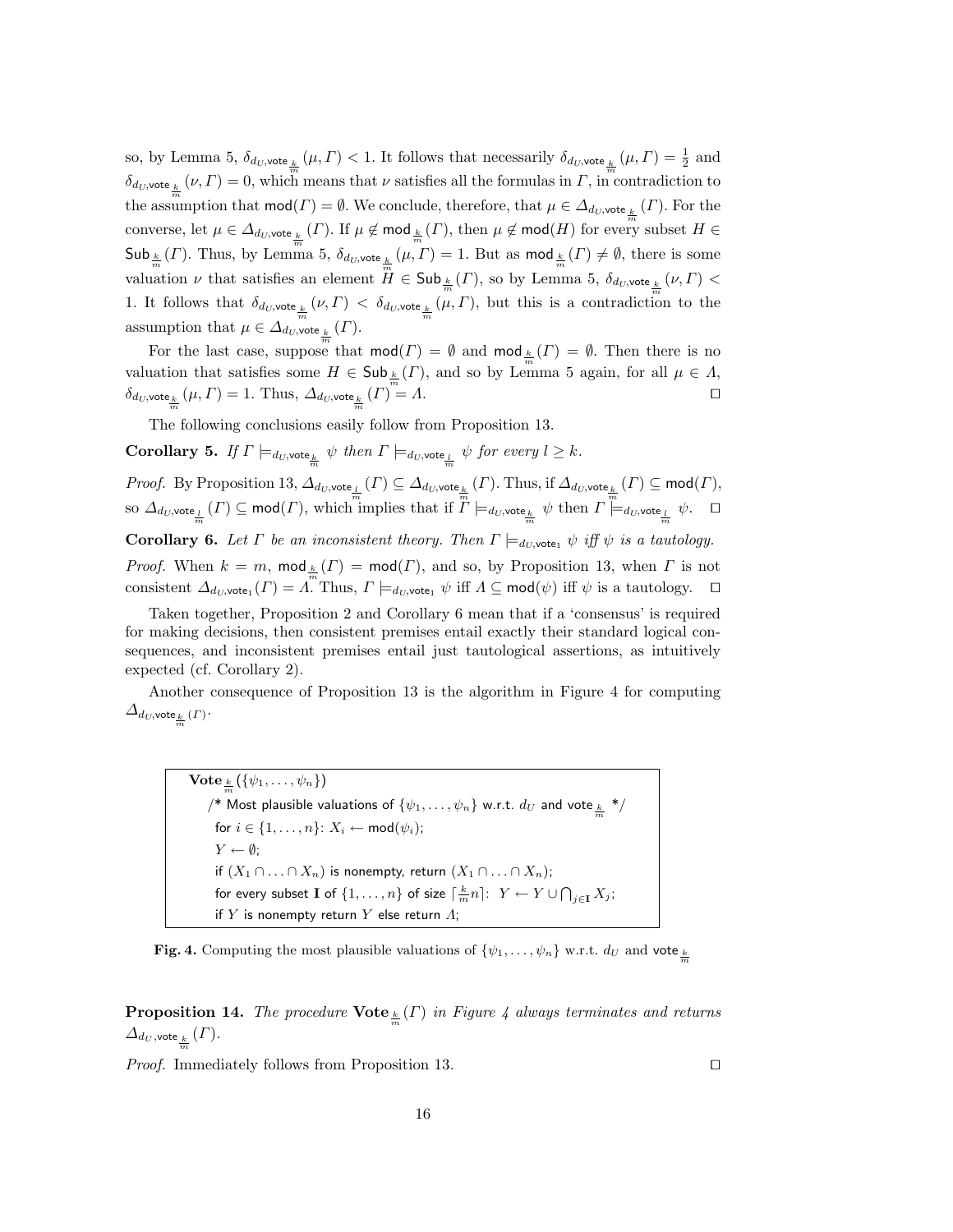## 5 Summation of Distances

Summation of distances is probably the most common semantics for distance-based reasoning. In this section we consider this kind of reasoning. Again, we first examine the general case and then concentrate on more specific distances.

## 5.1 Arbitrary Pseudo Distances

Consider the system  $S_{\Sigma}$  in Figure 5. Again,  $S_{\Sigma}$  manipulates expressions of the form  $\Gamma: V$ , where  $\Gamma$  is a theory and  $V \subseteq \Lambda$ .

| $-$ Axioms:                                                                                                                                             |                                                          |         |  |  |  |  |
|---------------------------------------------------------------------------------------------------------------------------------------------------------|----------------------------------------------------------|---------|--|--|--|--|
| $\emptyset$ : $\Lambda$                                                                                                                                 |                                                          | $(A_0)$ |  |  |  |  |
|                                                                                                                                                         | $\{\psi\}$ : mod $(\psi)$ if mod $(\psi) \neq \emptyset$ | $(A_1)$ |  |  |  |  |
| $\{\psi\}: \Lambda$                                                                                                                                     | if mod $(\psi) = \emptyset$                              | $(A_2)$ |  |  |  |  |
| – Inference Rule:<br>$\frac{\Gamma_1 : V_1 \quad \Gamma_2 : V_2}{\Gamma_1 \cup \Gamma_2 : V_1 \cap V_2}$<br>if $V_1 \cap V_2 \neq \emptyset$<br>$(J_1)$ |                                                          |         |  |  |  |  |
|                                                                                                                                                         |                                                          |         |  |  |  |  |

Fig. 5. The system  $S_{\Sigma}$ 

We denote by  $\Gamma \vdash_{\mathbf{S}_{\Sigma}} \psi$  that  $\Gamma : V$  is provable in  $\mathbf{S}_{\Sigma}$  (i.e., that  $\vdash_{\mathbf{S}_{\Sigma}} \Gamma : V$ ) for some  $V \subseteq \text{mod}(\psi)$ .

**Proposition 15 (soundness).** For every pseudo distance d, if  $\Gamma \vdash_{\mathbf{S}_{\Sigma}} \psi$  then  $\Gamma \models_{d,\Sigma} \psi$ .

The proof of Proposition 15 follows from the next lemma:

**Lemma 6.** For every pseudo distance d, if  $\vdash_{S_{\Sigma}} \Gamma : V$  then  $V = \Delta_{d,\Sigma}(\Gamma)$ .

*Proof.* By induction on the length of the proof of  $\Gamma : V$  in  $\mathbf{S}_{\Sigma}$ . The claim clearly holds for the axioms. Assume now that  $\Gamma: V$  is obtained by  $(J_1)$ . By induction hypothesis, we have to show that in case that  $\Delta_{d,\Sigma}(\Gamma_1) \cap \Delta_{d,\Sigma}(\Gamma_2) \neq \emptyset$  (that is, the side condition of  $(J_1)$  is satisfied), then  $\Delta_{d,\Sigma}(\Gamma_1 \cup \Gamma_2) = \Delta_{d,\Sigma}(\Gamma_1) \cap \Delta_{d,\Sigma}(\Gamma_2)$ . Indeed, let  $\nu_1 \in \Delta_{d,\Sigma}(\Gamma_1)$ and  $\nu_2 \in \Delta_{d,\Sigma}(\Gamma_2)$ . Denote  $k_1 = \delta_{d,\Sigma}(\nu_1,\Gamma_1)$  and  $k_2 = \delta_{d,\Sigma}(\nu_2,\Gamma_2)$ . Then for every valuation  $\mu \in \Lambda$ ,  $\delta_{d,\Sigma}(\mu,\Gamma_1) \geq k_1$  and  $\delta_{d,\Sigma}(\mu,\Gamma_2) \geq k_2$ . Suppose for a contradiction that there is some  $\mu \in \Delta_{d,\Sigma}(\Gamma_1 \cup \Gamma_2)$  such that  $\mu \notin \Delta_{d,\Sigma}(\Gamma_1)$ . Then  $\delta_{d,\Sigma}(\mu,\Gamma_1) > k_1$  and  $\delta_{d,\Sigma}(\mu,\Gamma_2) \geq k_2$ . Thus,  $\delta_{d,\Sigma}(\mu,\Gamma_1 \cup \Gamma_2) > k_1 + k_2$ . But since  $\Delta_{d,\Sigma}(\Gamma_1) \cap \Delta_{d,\Sigma}(\Gamma_2)$  is not empty, there is some  $\nu_0$ , for which  $\delta_{d,\Sigma}(\nu_0, \Gamma_1 \cup \Gamma_2) = k_1 + k_2$ , in contradiction to our assumption that  $\mu \in \Delta_{d,\Sigma}(\Gamma_1 \cup \Gamma_2)$ . Thus  $\mu \in \Delta_{d,\Sigma}(\Gamma_1)$ . The proof for  $\mu \in \Delta_{d,\Sigma}(\Gamma_2)$ is symmetric. For the converse, suppose that  $\mu \in \Delta_{d,\Sigma}(\Gamma_1) \cap \Delta_{d,\Sigma}(\Gamma_2)$  and assume for a contradiction that  $\mu \notin \Delta_{d,\Sigma}(\Gamma_1 \cup \Gamma_2)$ . Then there is some  $\nu \in \Delta_{d,\Sigma}(\Gamma_1 \cup \Gamma_2)$ , such that  $\delta_{d,\Sigma}(\nu, \Gamma_1 \cup \Gamma_2) < \delta_{d,\Sigma}(\mu, \Gamma_1 \cup \Gamma_2)$ . Denote:  $k_1 = \delta_{d,\Sigma}(\nu, \Gamma_1)$  and  $k_2 = \delta_{d,\Sigma}(\nu, \Gamma_2)$ . Since  $\delta_{d,\Sigma}(\nu,\Gamma_1\cup\Gamma_2)=k_1+k_2$ , it must be the case that  $\delta_{d,\Sigma}(\mu,\Gamma_1\cup\Gamma_2)>k_1+k_2$ . But this means that either  $\delta_{d,\Sigma}(\mu,\Gamma_1) > k_1$  or  $\delta_{d,\Sigma}(\mu,\Gamma_2) > k_2$ , thus either  $\mu \notin \Delta_{d,\Sigma}(\Gamma_1)$  or  $\mu \notin \Delta_{d,\Sigma}(\Gamma_2)$ , in contradiction to our assumption that  $\mu \in \Delta_{d,\Sigma}(\Gamma_1) \cap \Delta_{d,\Sigma}(\Gamma_2)$ .  $\Box$ 

*Proof (of Proposition 15).* Suppose that  $\Gamma \vdash_{S_{\Sigma}} \psi$ . Then  $\vdash_{S_{\Sigma}} \Gamma : V$  for some  $V \subseteq \text{mod}(\psi)$ . By Lemma 6,  $V = \Delta_{d,\Sigma}(\Gamma)$ , and so  $\Delta_{d,\Sigma}(\Gamma) \subseteq \text{mod}(\psi)$ . Thus,  $\Gamma \models_{d,\Sigma} \psi$ .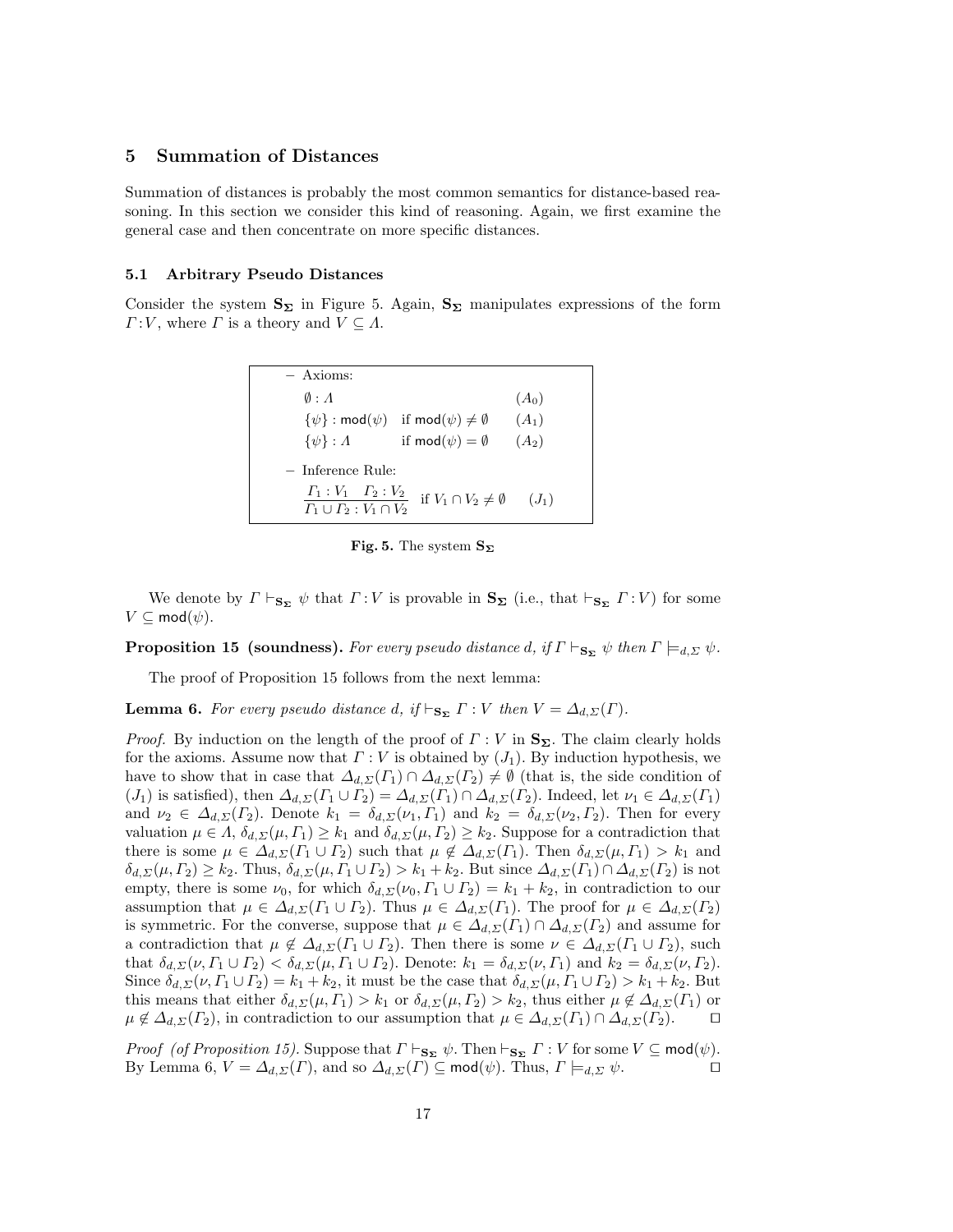For another way of reasoning with summation of distances we note that, as in the case of max and the voting function, it is possible to characterize distance-summation conclusions by a set-theoretical condition.

Definition 16. Let d be an inductively representable pseudo distance. Denote:

$$
\Omega_d^{i_1,...,i_n}(\{\psi_1,...,\psi_n\}) = \bigcap_{k=1}^n \mathcal{R}_d^{i_k}(\psi_i).
$$

**Proposition 16.** For an inductively representable pseudo distance d and a theory  $\Gamma$  =  $\{\psi_1,\ldots,\psi_n\}$ , let m be the minimal number s.t.  $\Omega_d^{i_1,\ldots,i_n}(\{\psi_1,\ldots,\psi_n\})$  is not empty for a sequence  $i_1, \ldots, i_n$ , in which  $\sum_{k=1}^n i_k = m$ . Then  $\Delta_{d,\Sigma}(\Gamma) = \bigcup_{j_1 + \ldots + j_n = m} \Omega_d^{j_1, \ldots, j_n}(\Gamma)$ .

Example 8. Consider again the theory  $\Gamma$  of Example 4. As is shown in Figure 6,

$$
\mathcal{R}_{d_H}^0(\neg p \vee \neg q) \cap \mathcal{R}_{d_H}^1(p \wedge q \wedge r) \cap \mathcal{R}_{d_H}^0(\neg p \vee \neg r) \neq \emptyset,
$$

therefore, in terms of Proposition 16,  $\Omega_{d_H}^{0,1,0}(\Gamma) \neq \emptyset$  and  $m = 1$ . Now, since  $\Omega_{d_H}^{1,0,0}(\Gamma) =$ 



Fig. 6. Computations of  $\Delta_{d_H,\Sigma}(\Gamma)$  (Examples 4 and 8) by intersection of spheres

 $\Omega_{d_H}^{0,0,1}(\Gamma) = \emptyset$  (see again Figure 6), by Proposition 16 it holds that  $\Delta_{d_H,\Sigma}(\Gamma) = \Omega_{d_H}^{0,1,0}(\Gamma)$ , i.e., in the notations of Table 1,  $\Delta_{d_H,\Sigma}(\Gamma) = \{\nu_5\}$ . Indeed, this set is the one that is obtained in Examples 4 for the same theory and semantic setting.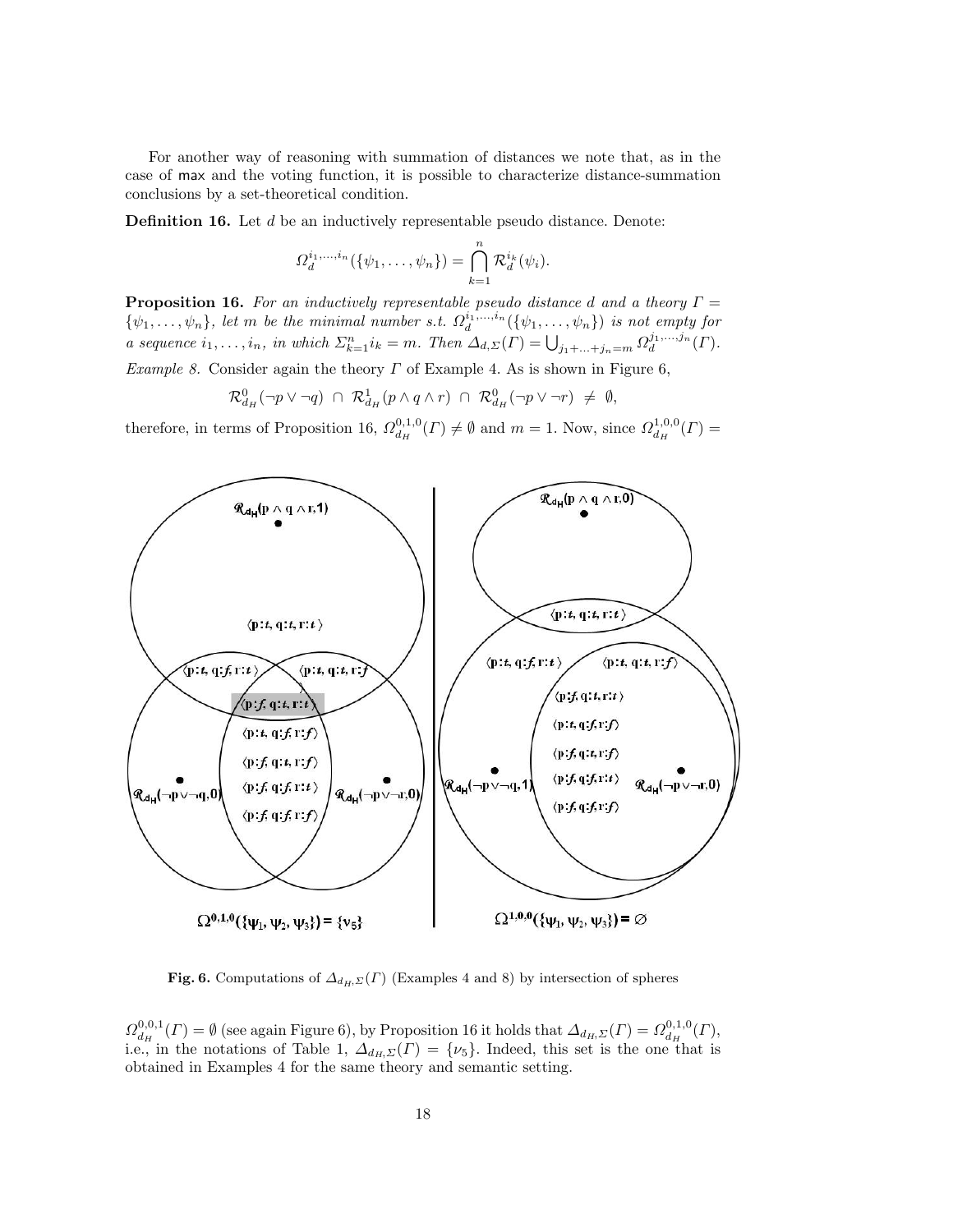Proof (of Proposition 16). Let  $\mu \in \Delta_{d,\Sigma}(\Gamma)$ , and suppose that  $d(\mu,\psi_i) = k_i$  for  $i =$  $1, \ldots, n$ . Then for every  $1 \leq i \leq n$ ,  $\mu \in \mathcal{R}_d^{k_i}(\psi_i)$ . Now, if there is no sequence  $i_1, \ldots, i_n$ , such that  $\sum_{k=1}^n i_k = m$ , and for which  $\mu \in \Omega_d^{i_1,\dots,i_n}(F)$ , then, by the minimality of m, it is not the case that  $k_1 + \ldots + k_n < m$ . Thus, since  $k_1 + \ldots + k_n \neq m$ , necessarily  $k_1 + \ldots + k_n > m$ . By the assumption of the proposition, there is a sequence  $i_1, \ldots, i_n$ such that  $\Sigma_{k=1}^n i_k = m$  and for which  $\Omega_d^{i_1,\ldots,i_n}(\{\psi_1,\ldots,\psi_n\})$  is not empty. So let  $\nu \in$  $\Omega_d^{i_1,...,i_n}(\{\psi_1,...,\psi_n\})$ . Then  $\nu \in \bigcap_{k=1}^n \mathcal{R}_d^{i_k}(\psi_i)$ , and so  $\delta_{d,\Sigma}(\nu,\Gamma) = m < \Sigma_{i=1}^n k_i$  $\delta_{d,\Sigma}(\mu,\Gamma)$ , in contradiction to our assumption that  $\mu \in \Delta_{d,\Sigma}(\Gamma)$ .

For the converse, suppose that  $\mu \in \bigcup_{j_1+\ldots+j_n=m} \Omega_d^{j_1,\ldots,j_n}(F)$ . Then  $d(\mu,\psi_i) = j_i$ for some sequence  $j_1, \ldots, j_n$ , such that  $j_1 + \ldots j_n = m$ . If  $\mu \notin \Delta_{d,\Sigma}(\Gamma)$  there is some  $\nu \in \Delta_{d,\Sigma}$  such that  $\delta_{d,\Sigma}(\nu,\Gamma) < \delta_{d,\Sigma}(\mu,\Gamma)$ . But then  $d(\nu,\psi_1) + \ldots + d(\nu,\psi_n) < m$  and so there is a sequence  $d(\nu, \psi_1), \ldots, d(\nu, \psi_n)$ , such that  $\Omega_d^{d(\nu, \psi_1), \ldots, d(\nu, \psi_n)}(\Gamma)$  is not empty, in contradiction to the minimality of  $m$ .

As a matter of fact, Proposition 16 indicates that reasoning with summation of distances is a constraint programming problem: for a given theory  $\Gamma = {\psi_1, \ldots, \psi_n}$ , the goal is to minimize the value of  $\sum_{j=i}^n i_j$  for which the intersection  $\mathcal{R}^{i_1}_d(\psi_1) \cap \ldots \cap \mathcal{R}^{i_n}_d(\psi_n)$ is not empty. This problem may be implemented, e.g., by off-the-shelf constraint logic programming (CLP) solvers, such as SICStus Prolog CLP(FD) [14].

We note, finally, that for summation of distances, tautologies and contradictions have a degenerate role (cf. Proposition 5).

**Proposition 17.** For any pseudo distance d, a tautology or a contradiction  $\varphi$ , and a theory  $\Gamma$ , it holds that  $\Delta_{d,\Sigma}(\Gamma) = \Delta_{d,\Sigma}(\Gamma \setminus \{\varphi\}).$ 

*Proof.* Similar to that of Proposition 5, replacing max by  $\Sigma$ , and using the fact that for every  $\mu_1, \mu_2 \in A$ ,  $\delta_{d,\Sigma}(\mu_1, \varphi) = \delta_{d,\Sigma}(\mu_2, \varphi)$ .

### 5.2 Drastic Distances

As we show below, summation of drastic distances is closely related to the all-max-SAT problem, in which, given a theory, the valuations that satisfy sub-theories with maximal cardinality should be computed.<sup>12</sup>

**Definition 17.** Given a theory  $\Gamma$ . Denote:

- $SAT(\Gamma)$  is the set of all the *satisfiable multisets* in  $\Gamma$ ,
- mSAT(Γ) is the set of the *cardinality maximally satisfiable* elements in  $SAT(\Gamma)$ , <sup>13</sup>
- mod(mSAT( $\Gamma$ )) = { $\mu \in \Lambda \mid \mu \in \text{mod}(\Upsilon)$  for some  $\Upsilon \in \text{mSAT}(\Gamma)$  }.

*Note 7.* Clearly, mSAT( $\Gamma$ ) is not empty for any  $\Gamma$  that contains a satisfiable element. Also, all the elements in  $\mathsf{mSAT}(\Gamma)$  have the same size.

<sup>&</sup>lt;sup>12</sup> Note that the original formulation of max-SAT is about finding a valuation that satisfies a maximally satisfiable set of clauses in a set  $\Gamma$  (see, e.g., [44] for some complexity results and [29] for related approximation methods). By the all-max-SAT problem in our context we mean a harder version of this problem, according to which one has to find all the valuations that satisfy a maximally satisfiable multiset of  $formulas$  of a multiset  $\Gamma$ .

<sup>&</sup>lt;sup>13</sup> That is, mSAT(*Γ*) consists of all  $\Upsilon \in \mathsf{SAT}(I)$  such that  $|\Upsilon'| \leq |\Upsilon|$  for every  $\Upsilon' \in \mathsf{SAT}(I)$ .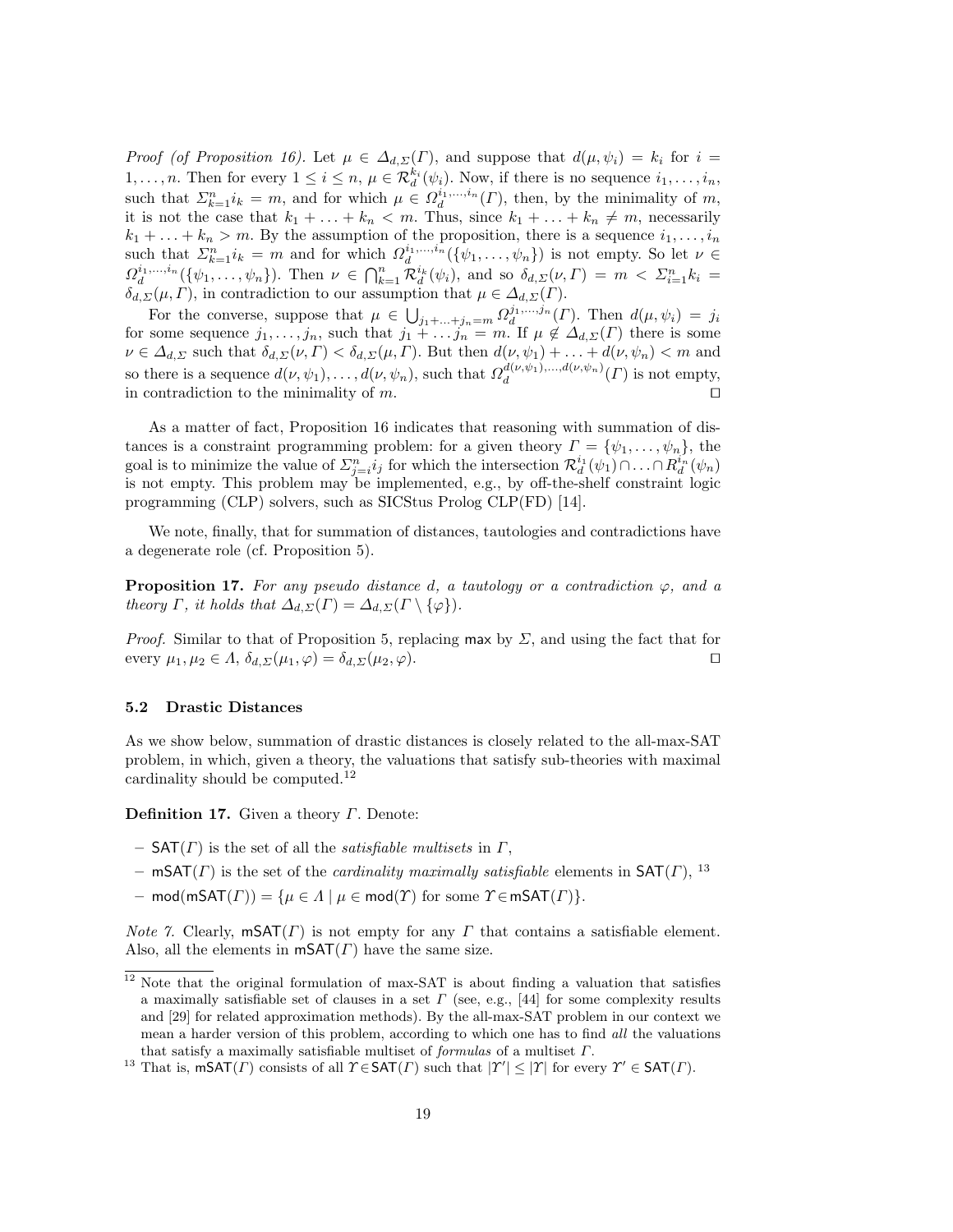**Proposition 18.** For every theory  $\Gamma$ ,

$$
\Delta_{d_U, \Sigma}(\Gamma) = \begin{cases} \text{mod}(\text{mSAT}(\Gamma)) & \text{if } \text{mSAT}(\Gamma) \neq \emptyset, \\ \Lambda & \text{otherwise.} \end{cases}
$$

*Proof.* Let  $\Gamma = {\psi_1, \ldots, \psi_n}$ . First assume that  $\mathsf{mSAT}(\Gamma) \neq \emptyset$ . Then for every  $\psi \in \Gamma$ and every  $\nu \in \Lambda$ ,  $d_U(\nu, \psi) = 0$  if  $\nu \in \text{mod}(\psi)$  and otherwise  $d_U(\nu, \psi) = 1$ . Now,

$$
\delta_{d_U, \Sigma}(\nu, \Gamma) = d_U(\nu, \psi_1) + \ldots + d_U(\nu, \psi_n) = |\{\psi \in \Gamma \mid \nu \notin \mathsf{mod}(\psi)\}|.
$$

Thus,  $\nu \in \Delta_{d_U, \Sigma}(\Gamma)$  iff the set  $\{\psi \in \Gamma \mid \nu \notin \mathsf{mod}(\psi)\}\$ is minimal in its size, iff the set  $\{\psi \in \Gamma \mid \nu \in \text{mod}(\psi)\}\$ is maximal in its size, iff this set belongs to mSAT(Γ).

If  $\mathsf{mSAT}(\Gamma) = \emptyset$  then every  $\psi \in \Gamma$  is not satisfiable. Thus,

$$
\delta_{d_U, \Sigma}(\nu, \Gamma) = d_U(\nu, \psi_1) + \ldots + d_U(\nu, \psi_n) = n \cdot (1 + \max_{d_U} \Lambda) = 2n,
$$

and so each valuation is equally distant from  $\Gamma$ .

By Proposition 18 we conclude that reasoning with  $\models_{d_U, \Sigma}$  is reducible to the allmax-SAT problem. Consequence with respect to  $\models_{d_U, \Sigma}$  may thus be computed by using max-SAT solving techniques and by incorporating off-the shelf max-SAT solvers (see, e.g., [13, 26, 28, 47]) for computing the valuations that satisfy a maximally consistent multiset in Γ.

The system  $S_{\Sigma}$  defined above is not complete for  $\models_{d_U, \Sigma}$ , as its inference rule does not cover all the inter-relations among the premises. Proposition 18 implies that for a complete system one has to add the following rule:

$$
\frac{\Gamma_1: V_1 \quad \Gamma_2: V_2}{\Gamma_1 \cup \Gamma_2: \text{mod}(\text{mSAT}(\Gamma_1 \cup \Gamma_2))} \quad \text{if } V_1 \cap V_2 = \emptyset \quad (J_2)
$$

Obviously,  $(J_2)$  is not an inference rule in the usual sense, as its conclusion is not affected by  $V_1$  and  $V_2$ . As such, this rule is not very useful. Yet, the combination of  $(J_1)$  and  $(J_2)$ is helpful, e.g., in the context of belief revision, as:

- a) if the condition of  $(J_1)$  is satisfied, the most plausible valuations of the revised theory should not be recomputed, and
- b) if the condition of  $(J_1)$  is not satisfied,  $(J_2)$  indicates what is the auxiliary source of computations, namely: revision should be determined by maxSAT calculations.

**Definition 18.** Denote by  $S_{\Sigma}^{\mathbf{u}}$  the system  $S_{\Sigma}$  together with  $(J_2)$ .

Proposition 19 (soundness and completeness).  $\varGamma\vdash_{\mathbf{S^u_{\mathbf{\Sigma}}}}\psi\ if\varGamma\models_{d_U,\varSigma}\psi.$ 

#### 5.3 Hamming Distances

Summation of Hamming distances is a common approach in the context of belief revision and database integration. Yet, the deductive systems developed so far for automated reasoning with this kind of semantics are limited to a very narrow fragment of propositional languages. This is the case, for instance, with the logic  $MF$  defined in [15], which is suitable only for theories that consist of sets of literals. In this case, reasoning with  $\models_{d_H,\Sigma}$  reduces to 'counting' majority votes: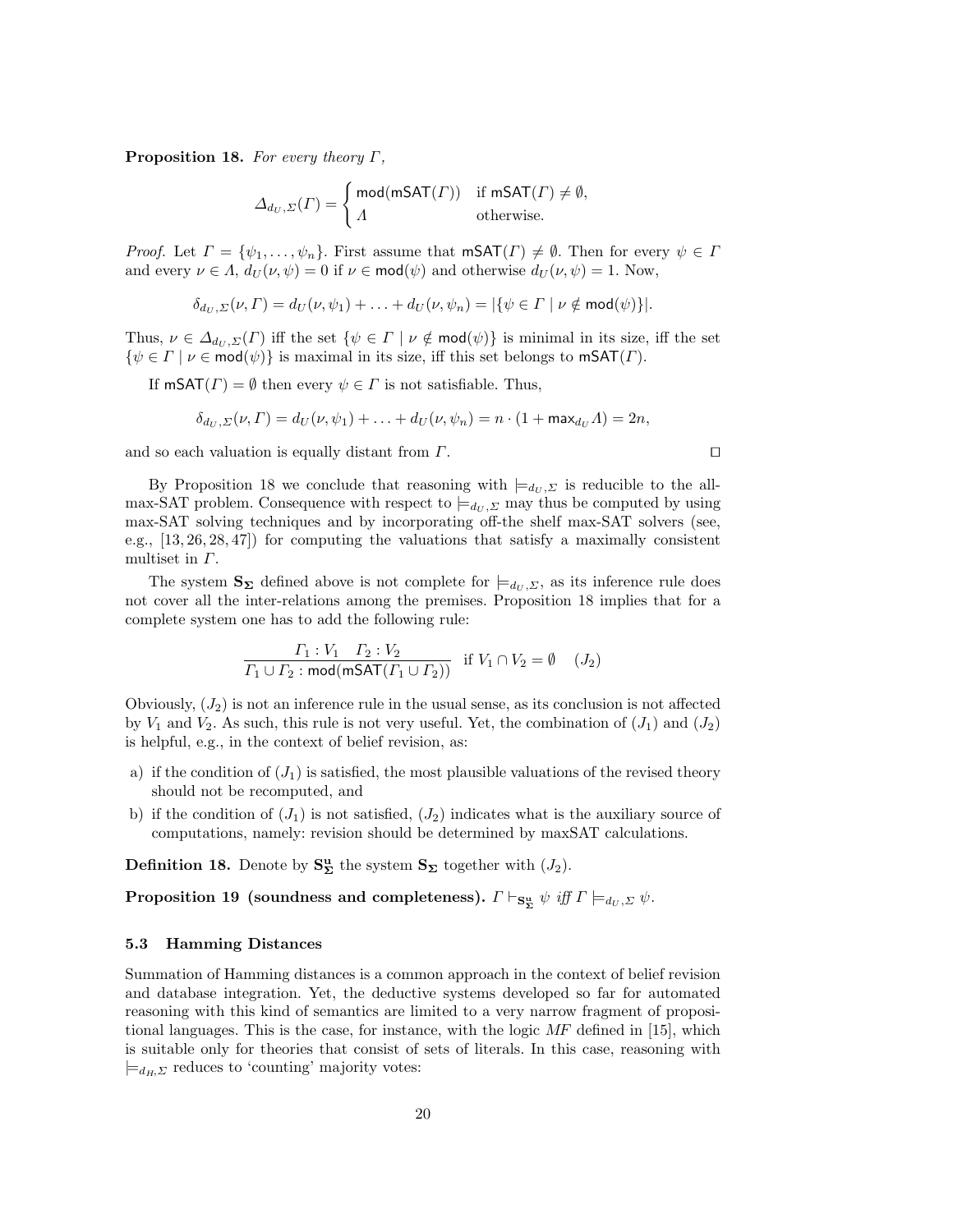*Note 8.* Let *Γ* be a multiset of literals. Then  $\Gamma \models_{d_H,\Sigma} \psi$  iff  $\psi$  belongs to the transitive closure of Maj $(\Gamma)$ , where Maj $(\Gamma)$  is the set of literals in  $\Gamma$  whose number of appearances in  $\Gamma$  is strictly bigger than the number of appearances in  $\Gamma$  of their negations.

Following this, Cholvy and Garion [15] developed a modal logic for reasoning with summation of Hamming distances when the information sources are sets of literals. The idea is to gather these sources in a multiset, and represent the fact that a literal  $l$  appears *i* times in  $\Gamma$  by the modal operator  $B^i_{\Gamma}$ . Then, *l* follows from  $\Gamma$  (*l* is believed;  $B_{\Gamma}$ *l*) if it holds that  $B^i_{\Gamma} l \wedge B^j_{\Gamma} \neg l$  for some  $i > j \geq 0$ .

The following result suggests an alternative way for automated reasoning with summation of Hamming distances, in a more general context:

**Proposition 20.** For every theory  $\Gamma$  and formula  $\psi$ ,

– if  $\Gamma \vdash_{\mathbf{S}_{\Sigma}} \psi$  then  $\Gamma \models_{d_H, \Sigma} \psi$  $-$  if  $\Gamma$  is a set of clauses, then  $\Gamma \models_{d_H, \Sigma} \psi$  iff  $\Gamma \vdash_{\mathbf{S^u_{\Sigma}}} \psi$ .

Proof. The first part is a particular case of Proposition 15; the second part follows from Corollary 4 and Proposition 19.  $\Box$ 

When the premises are in a clause form, we also have the following result:

**Proposition 21.** Let  $\Gamma$  be a multiset of clauses. Then:

$$
\Delta_{d_H, \Sigma}(\Gamma) = \begin{cases} \text{mod}(\text{mSAT}(\Gamma)) & \text{if } \text{mSAT}(\Gamma) \neq \emptyset, \\ \Lambda & \text{otherwise.} \end{cases}
$$

*Proof.* By the first item of Corollary 4 and by Proposition 18.  $\Box$ 

Proposition 21 resembles a similar result by Lin and Mendelzon [39] for merging sets of atomic formulas (database instances) under integrity constraints. As shown in [39], for merging distributed database instances by summation of Hamming distances, one has to compute the multiset  $\Gamma$  obtained by combining all the databases, and then to take into account the maximal (with respect to cardinality) sub-multisets that are consistent with respect to a certain (consistent) set of constraints. In our terms, this is the analogue of  $\mathsf{mSAT}(\Gamma)$ . It follows, then, that the computational framework that is described in [39] is extended in our context to (multi)sets of clauses. Indeed,

**Proposition 22.** Let  $\Gamma_1, \ldots, \Gamma_n$  be n sets of clauses in L (the distributed sources) and IC a consistent set of formulas in  $\mathcal L$  (the integrity constraints of the merging). Define:

$$
\mathsf{Merge}(\{ \varGamma_1,\ldots,\varGamma_n\},\mathcal{IC})=\{\nu\in \mathsf{mod}(\mathcal{IC})\mid \forall \mu\in \varLambda\,\, \delta_{d_H,\varSigma}(\nu,\cup_{i=1}^n\varGamma_i)\leq \delta_{d_H,\varSigma}(\mu,\cup_{i=1}^n\varGamma_i)\}.
$$

Then:

$$
\mathsf{Merge}(\{\Gamma_1,\ldots,\Gamma_n\},\mathcal{IC})=\left\{\begin{matrix} \mathsf{mod}(\mathcal{IC})\cap \mathsf{mod}(\mathsf{mSAT}(\Gamma)) & \text{if } \mathsf{mSAT}(\Gamma)\neq \emptyset, \\ \mathsf{mod}(\mathcal{IC}) & \text{otherwise.} \end{matrix}\right.
$$

Again, the last propositions suggest that max-SAT solvers may be incorporated for reasoning with (or for merging of) multisets of clauses by summation of Hamming distances.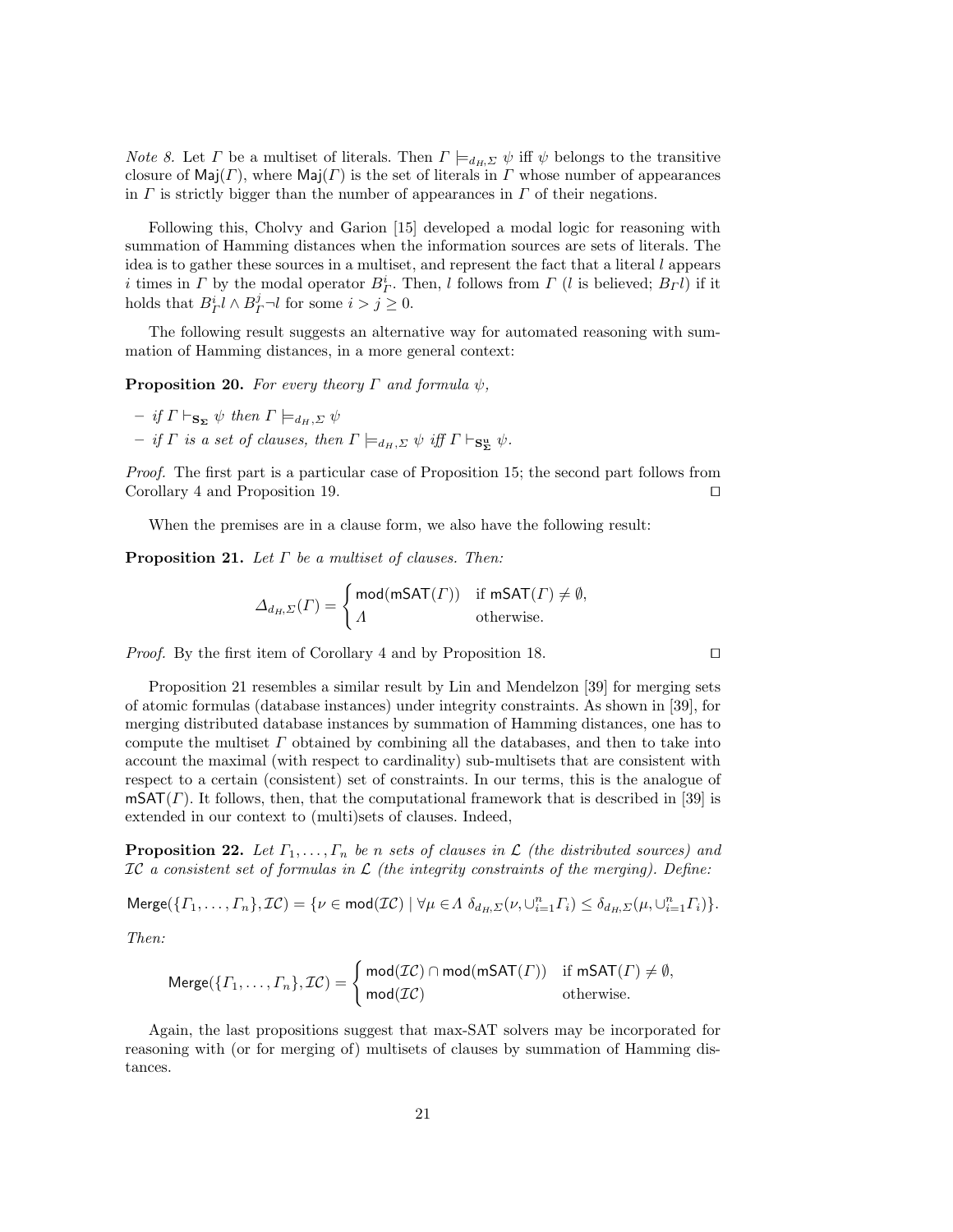## 6 Incorporation of Infinite Languages

Often, it is convenient to have an infinite repository of atomic formulas at our disposal. Since in such cases valuations are functions over an infinite domain, already at the representation level some modifications in the distance definitions are usually necessary (see, e.g., the definition of Hamming distance in Example 2, which is meaningless when Atoms is not finite). In this section we introduce a uniform way of handling these cases which, moreover, preserves the decidability of the inference process. As a consequence, the assumption about the finiteness of Atoms in Section 2.1 may be safely lifted.

We therefore assume that  $\mathcal L$  is a propositional language with a possibly infinite set of atomic formulas Atoms. The idea is to limit the distance computations to a certain context, which is a finite set of formulas, closed under subformulas. In what follows we shall concentrate on contexts of the form  $\mathcal{C}_{\Gamma} = \mathsf{Atoms}(\Gamma)$  for a theory  $\Gamma$ . Note that as  $\Gamma$ is finite,  $\mathcal{C}_{\Gamma}$  is indeed a context.

#### **Definition 19** (restrictions). Let  $\mathcal{C}$  be a context.

- The restriction to C of a valuation  $\nu \in \Lambda$  is a valuation  $\nu^{\downarrow c}$  on C, such that  $\nu^{\downarrow c}(\psi)$  =  $\nu(\psi)$  for every  $\psi$  in C.
- The restriction to C of a set of valuations  $S \subseteq \Lambda$  is the set  $S^{\downarrow c} = \{ \nu^{\downarrow c} \mid \nu \in S \}$ . In particular,  $\Lambda^{\downarrow\mathcal{C}}$  consists of all the valuations for  $\mathcal{L}$  on  $\mathcal{C}$ .
- The restriction to C of a (pseudo) distance d is a function  $d<sup>l</sup>$  that applies d on valuations in  $\Lambda^{\downarrow \mathcal{C}}$ .<sup>14</sup>

*Example 9.* It is easy to verify that for every context  $\mathcal C$  the following functions are distances on  $\Lambda^{\downarrow c}$ :

- The drastic distance restricted to C:  $d_U^{\downarrow c}(\nu,\mu) = 0$  if  $\nu = \mu$ , otherwise  $d_U^{\downarrow c}(\nu,\mu) = 1$ .
- The Hamming distance restricted to C:  $d_H^{\downarrow\mathcal{C}}(\nu,\mu) = |\{p \in \text{Atoms}(\mathcal{C}) \mid \nu(p) \neq \mu(p)\}|.$

Next, we show that distance-based entailments are not 'biased' by information that is not an actual part of the premises.

**Proposition 23.**  $\Gamma \models_{d,f} \psi \text{ iff } (\Delta_{d,f}(\Gamma))^{\downarrow \mathcal{C}_{\Gamma}} \subseteq (\text{mod}(\psi))^{\downarrow \mathcal{C}_{\Gamma}}$ .

*Proof.* This is immediate from the fact that for every valuation  $\nu \in \Lambda$ ,  $\nu \in \Delta_{d,f}(\Gamma)$  iff  $\nu^{\downarrow c}$   $\in$   $(\Delta_{d,f}(\Gamma))^{\downarrow c}$ .

**Proposition 24.** Let d be a computable pseudo distance<sup>15</sup> and f a computable aggregation function. Then the question whether  $\Gamma \models_{d,f} \psi$  is decidable.

Proof. First, we extend to partial valuations the notions of distance between valuations and formulas, and distance between valuations and theories. Given a theory  $\Gamma$  we define, for every  $\nu \in \Lambda^{\downarrow C_r}$  and every  $\psi \in \Gamma$ ,

$$
- d^{\downarrow}{}_{\mathcal{C}_\Gamma}(\nu,\psi) = \begin{cases} \min \{ d^{\downarrow}{}_{\mathcal{C}_\Gamma}(\nu^{\downarrow}{}_{\mathcal{C}_\Gamma},\mu^{\downarrow}{}_{\mathcal{C}_\Gamma}) \mid \mu \in (\text{mod}(\psi))^{\downarrow}{}_{\mathcal{C}_\Gamma} \} & \text{if } (\text{mod}(\psi))^{\downarrow}{}_{\mathcal{C}_\Gamma} \neq \emptyset, \\ 1 + \max \{ d^{\downarrow}{}_{\mathcal{C}_\Gamma}(\mu^{\downarrow}{}_{\mathcal{C}_\Gamma},\mu^{\downarrow}{}_{\mathcal{C}_\Gamma}) \mid \mu_1, \mu_2 \in \Lambda^{\downarrow}{}_{\mathcal{C}_\Gamma} \} & \text{otherwise.} \end{cases}
$$

<sup>&</sup>lt;sup>14</sup> Formally, one defines a function d on  $\bigcup_{\{C_{\Gamma}| \Gamma \in 2^{\mathcal{L}} \setminus \emptyset\}} \Lambda^{\mathcal{L}_{\Gamma}} \times \Lambda^{\mathcal{L}_{\Gamma}}$ , and then  $d^{\mathcal{L}}$  is a function on  $A^{\mathcal{L}} \times A^{\mathcal{L}}$ , obtained by letting  $d^{\mathcal{L}}(\nu,\mu) = d(\nu,\mu)$  for every  $\nu,\mu \in A^{\mathcal{L}}$ .

<sup>&</sup>lt;sup>15</sup> That is, there is an algorithm that computes  $d^{l}(\mu,\nu)$  for every context  $\mathcal{C} = \text{Atoms}(\Gamma)$  and valuations  $\nu, \mu \in \Lambda^{\downarrow c}$ .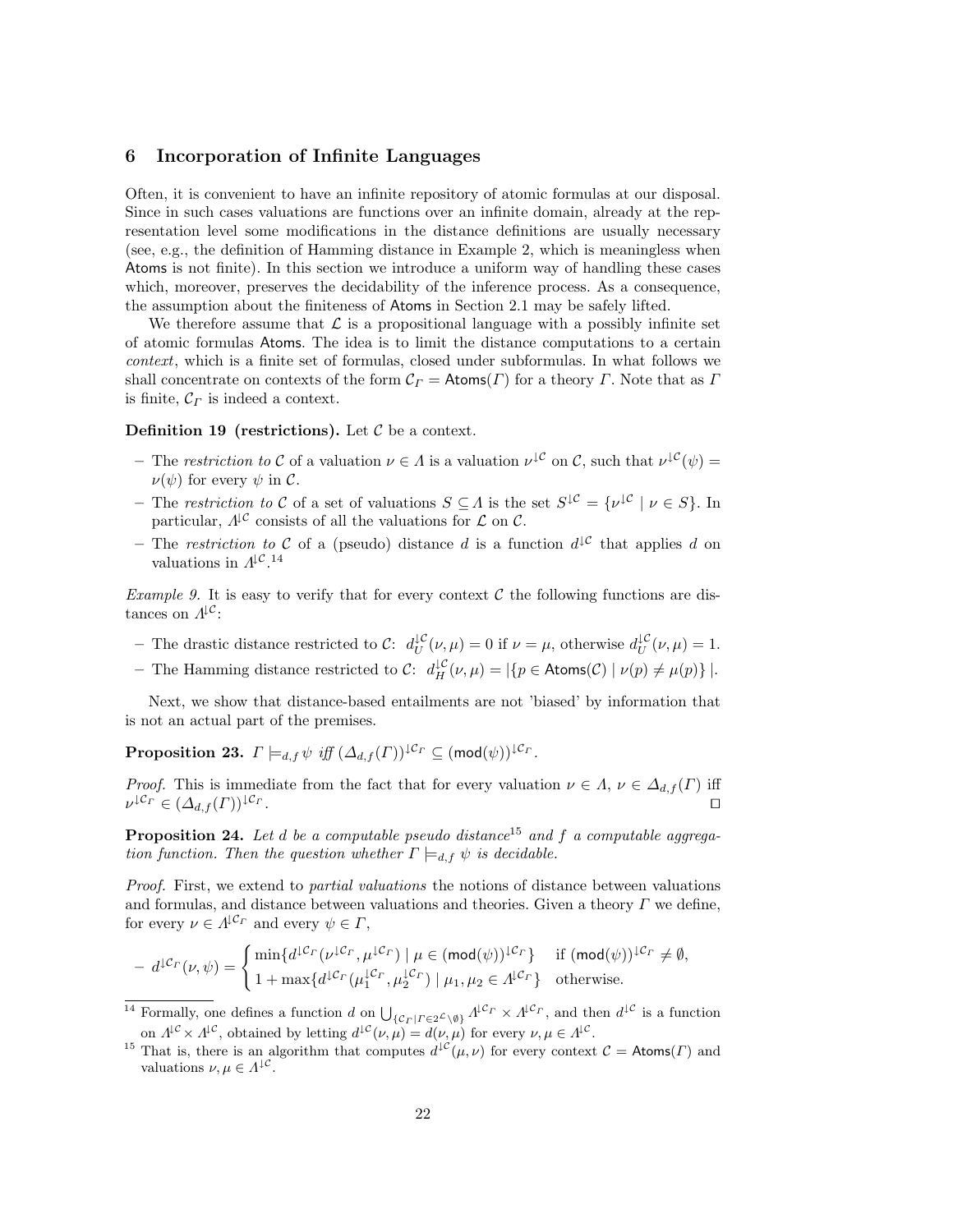$$
- \delta_{d,f}^{\mathcal{L}_{\Gamma}}(\nu,\Gamma) = f(\{d^{\mathcal{L}_{\Gamma}}(\nu,\psi_1),\ldots,d^{\mathcal{L}_{\Gamma}}(\nu,\psi_n)\}).
$$

Note that since all the partial valuations involved in the definitions above are defined on (finite) contexts, there are finitely many such valuations to check, and so  $d^{\downarrow c}(\nu, \psi)$  and  $\delta_{d,f}^{\downarrow\mathcal{C}_\Gamma}(\nu,\Gamma)$  are computable for every  $\nu \in \Lambda^{\downarrow\mathcal{C}_\Gamma}$ . Now, consider the following set of partial valuations on  $\mathcal{C}_{\Gamma}$ :

$$
\Delta_{d,f}^{\downarrow C_{\varGamma}}(T) = \begin{cases} \{ \nu \in \Lambda^{\downarrow C_{\varGamma}} \mid \forall \mu \in \Lambda^{\downarrow C_{\varGamma}} \, \delta_{d,f}^{\downarrow C_{\varGamma}}(\nu, \varGamma) \le \delta_{d,f}^{\downarrow C_{\varGamma}}(\mu, \varGamma) \} & \text{if } \varGamma \ne \emptyset, \\ \Lambda^{\downarrow C_{\varGamma}} & \text{otherwise.} \end{cases}
$$

It is easy to see that  $\Delta_{d,f}^{\downarrow C_{\varGamma}}(\varGamma)=(\Delta_{d,f}(\varGamma))^{\downarrow C_{\varGamma}}$ . Moreover, both of  $\Delta_{d,f}^{\downarrow C_{\varGamma}}(\varGamma)$  and  $(\textsf{mod}(\psi))^{\downarrow C_{\varGamma}}$ are computable. Decidability now follows from the fact that  $\Gamma \models_{d,f} \psi$  iff  $\Delta_{d,f}(\Gamma) \subseteq$  $\mathsf{mod}(\psi), \text{ iff } (\Delta_{d,f}(\Gamma))^{\downarrow\mathcal{C}_\Gamma} \subseteq (\mathsf{mod}(\psi))^{\downarrow\mathcal{C}_\Gamma} \text{ (by Proposition 23), iff } \Delta_{d,f}^{\downarrow\mathcal{C}_\Gamma}(\Gamma) \subseteq (\mathsf{mod}(\psi))^{\downarrow\mathcal{C}_\Gamma}.$ The latter is decidable by the fact that both sets are computable.

## 7 Reasoning with Priorities

There are many situations in which different assertions have different importance or reliability. For instance, default assumptions are usually less accurate than actual information, in database systems integrity constraints are usually superior to arbitrary data about the underlying domain of discourse, in expert systems different sources of information may have different reputations, and so forth. This kind of situations may be captured by attaching a quantitative information to each formula, intuitively representing the formula's priority (or weight). As shown, e.g. in [4], distance-based semantics is a very useful framework for representing situations as those described above. In this section we show that the reasoning methods presented in the previous sections can be naturally extended to the prioritized case.

Definition 20 (prioritized theories). A prioritized formula is an expression of the form  $\psi$ :w, where  $\psi$  is a formula and  $\mathsf{w} \in \mathbb{Q}^+ \cap (0,1]$ . A prioritized theory is a multiset of prioritized formulas.

A prioritized formula is therefore a well-formed formula  $\psi$  augmented with a quantitative factor, w, representing the formula's weight. Intuitively, a formula with a higher weight has a higher priority. Note that different occurrences of the same formula in a theory may have different weights. This may happen, for instance, when a theory reflects several opinions of different experts on the same assertions.

**Definition 21.** Given a pseudo distance  $d$  and an aggregation function  $f$ , define for every prioritized theory  $\Gamma = {\psi_1 : w_1, \ldots, \psi_n : w_n}$  and valuation  $\nu \in \Lambda$ ,

$$
\delta_{d,f}(\nu,\Gamma)=f\big(\{\mathsf{w}_1\!\cdot\!d(\nu,\psi_1),\ldots,\mathsf{w}_n\!\cdot\!d(\nu,\psi_n)\}\big),
$$

where  $d(\nu, \psi)$  is a 'distance' between  $\nu$  and a formula  $\psi$ , just as in Definition 4.

The set  $\Delta_{d,f}(\Gamma)$  of the most plausible valuations of a prioritized theory  $\Gamma$ , and the entailment relation  $\models d, f$  between prioritized theories and formulas, are defined just like in Definitions 5 and 7, respectively.

Note 9. When the weight of all the formulas in a prioritized theory is uniformly 1, the definition of  $\delta_{d,f}$  in Definition 21 coincides with that of Definition 4. Thus, prioritized distance-based reasoning can be viewed as an extension of the non-prioritized case.

Below, we extend the distance-based reasoning strategies considered in the previous sections to the prioritized case.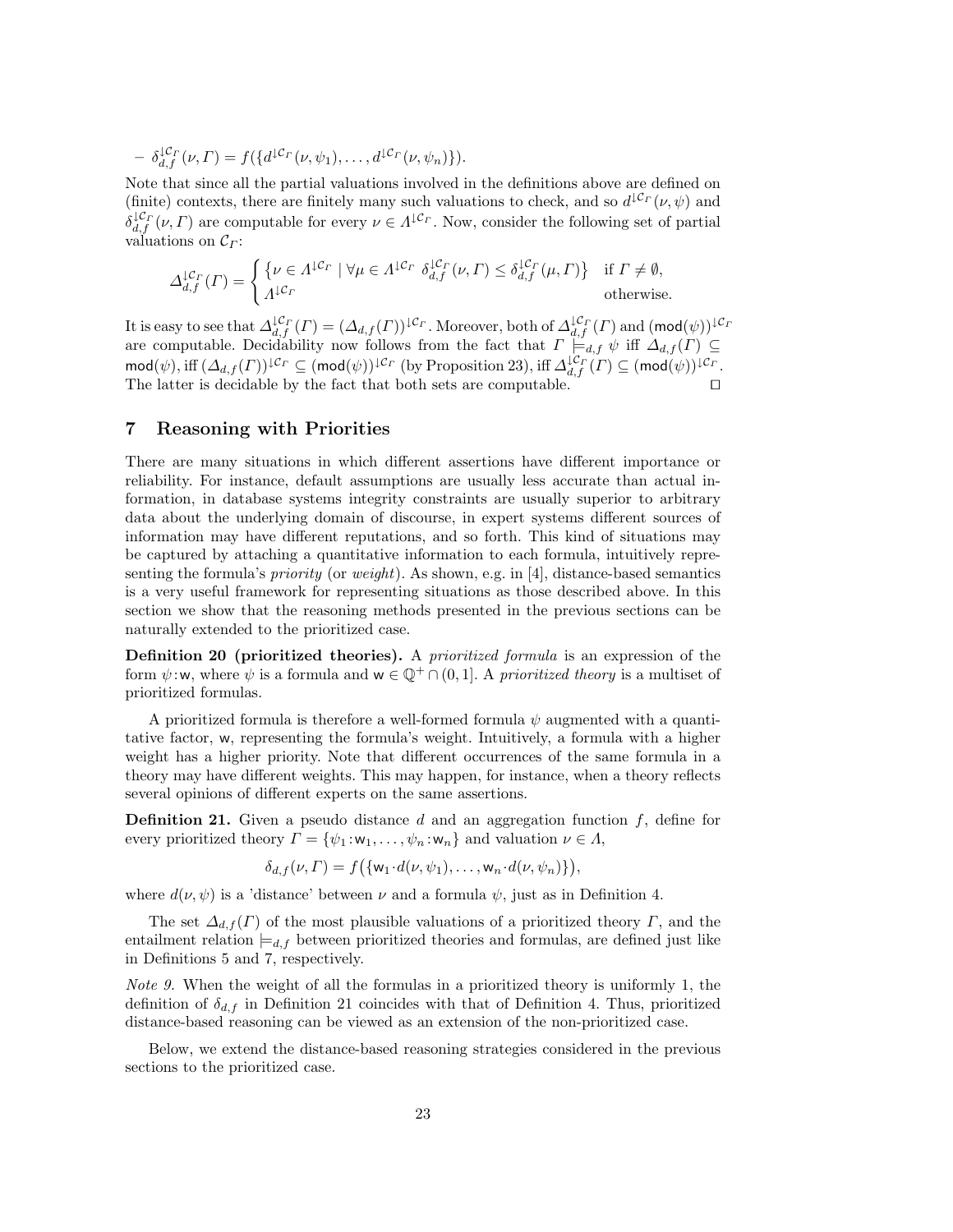#### 7.1 MinMax Reasoning

Definition 22. As weights are rational numbers in the unit interval, they are represented by  $\mathsf{w} = \frac{s}{t}$  for some  $t \geq s \in \mathbb{N}^+$ . Given a prioritized theory  $\Gamma = \{\psi_1 : \frac{s_1}{t_1}, \dots, \psi_n : \frac{s_n}{t_n}\}$ , we denote  $\mathsf{M}_{\Gamma} = t_1 \cdot t_2 \cdot \ldots \cdot t_n$ .

The following proposition is an analogue, for prioritized theories, of Proposition 3.

**Proposition 25.** Let d be any pseudo distance and  $\Gamma = {\psi_1 : \psi_1, \ldots, \psi_n : \psi_n}$  a prioritized theory.

a) If there is a non-satisfiable formula in  $\Gamma$ , then  $\Delta_{d,\max}(\Gamma) = \Lambda$ .

b) If all the formulas in  $\Gamma$  are satisfiable, then

$$
\varDelta_{d,\max}(\varGamma)=\bigcap_{1\leq i\leq n}\mathcal{R}_d(\psi_i,\lfloor\frac{m}{\mathsf{w}_i\mathsf{M}_\varGamma}\rfloor),
$$

where  $m \in \mathbb{N}$  is the minimal number such that  $\bigcap_{1 \leq i \leq n} \mathcal{R}_d(\psi_i, \lfloor \frac{m}{w_i M_{\Gamma}} \rfloor)$  is not empty.

Proof. The proof of the first part is the same as the proof of Part (a) of Proposition 3. For the second part we need the following lemma, which is a straightforward consequence of Lemma 1:

**Lemma 7.** Let d be a pseudo distance. Suppose that  $\Gamma = {\psi_1 : w_1, \ldots, \psi_n : w_n}$  contains only satisfiable formulas. Then there is an  $m \in \mathbb{N}$ , such that  $\bigcap_{1 \leq i \leq n} \mathcal{R}_d(\psi_i, \lfloor \frac{m}{w_i M_r} \rfloor) \neq \emptyset$ .

Note that by the lemma above, the number m from Proposition 25 indeed exists. Now, let  $\mu \in \bigcap_{1 \leq i \leq n} \mathcal{R}_d(\psi_i, \lfloor \frac{m}{w_i M_\Gamma} \rfloor)$ . Thus,  $d(\mu, \psi_i) \leq \frac{m}{w_i M_\Gamma}$  for all  $\psi_i \in \Gamma$ , and so  $w_i \cdot d(\mu, \psi_i) \leq \frac{m}{M_\Gamma}$ . Thus,  $\delta_{d, \max}(\mu, \Gamma) = \max\{w_1 d(\mu, \psi_1), \ldots, w_n d(\mu, \psi_n)\} \leq \frac{m}{M_\Gamma}$ . If  $\mu \notin \Delta_{d, \max}(\$ there is a valuation  $\nu \in \Lambda$  such that  $\delta_{d,\max}(\nu,\Gamma) < \delta_{d,\max}(\mu,\Gamma) \leq \frac{m}{M_{\Gamma}}$ . For  $w_j d(\nu,\psi_j) =$  $\max\{w_1d(\nu,\psi_1),\ldots,w_nd(\nu,\psi_n)\},$   $w_jd(\nu,\psi_j)<\frac{m}{M_r}\text{ holds, and so }w_j\mathsf{M}_Td(\nu,\psi_j). But$  $d(\nu, \psi_j) \in \mathbb{N}$  and  $\mathsf{w}_j \mathsf{M}_{\Gamma} \in \mathbb{N}$  (as  $\mathsf{M}_{\Gamma} = t_1 \cdot t_2 \cdot \ldots \cdot t_n$  and  $\mathsf{w}_j = \frac{s_j}{t_j}$  $(\frac{s_j}{t_j})$ , thus  $\mathsf{w}_j \mathsf{M}_{\Gamma} \cdot d(\nu, \psi_j) \leq$  $(m-1)$ , i.e.,  $w_j \cdot d(\nu, \psi_j) \leq \frac{m-1}{M_F}$ . It follows that for every  $1 \leq i \leq n$ ,  $w_i \cdot d(\nu, \psi_i) \leq$  $\mathsf{w}_j \cdot d(\nu, \psi_j) \leq \frac{m-1}{\mathsf{M}_{\Gamma}}$ , and since  $d(\nu, \psi_i) \in \mathbb{N}$ , we conclude that  $d(\nu, \psi_i) \leq \lfloor \frac{m-1}{\mathsf{w}_i \mathsf{M}_{\Gamma}} \rfloor$ . Thus  $\nu \in \bigcap_{1 \leq i \leq n} \mathcal{R}_d(\psi_i, \lfloor \frac{m-1}{w_i M_\Gamma} \rfloor)$ , in contradiction to the minimality of m.

For the converse, suppose that  $\mu \in \Delta_{d,\max}(\Gamma)$  and let  $m = \mathsf{M}_{\Gamma} \cdot \delta_{d,\max}(\mu, \Gamma)$ . Then for every  $1 \leq i \leq n$ ,  $w_i \cdot d(\mu, \psi_i) \leq \delta_{d, \max}(\mu, \Gamma) = \frac{m}{M_{\Gamma}}$ . Since  $d(\mu, \psi_i) \in \mathbb{N}$ ,  $d(\mu, \psi_i) \leq$  $\lfloor \frac{m}{w_i M_r} \rfloor$ , and so  $\mu \in \mathcal{R}_d(\psi_i, \lfloor \frac{m}{w_i M_r} \rfloor)$ . Suppose that there is some  $r < m$  such that  $\bigcap_{1\leq i\leq n}^{n} \mathcal{R}_d(\psi_i, \lfloor \frac{r}{w_i M_{\Gamma}} \rfloor)$  is non-empty, and let  $\nu \in \bigcap_{1\leq i\leq n} \mathcal{R}_d(\psi_i, \lfloor \frac{r}{w_i M_{\Gamma}} \rfloor)$ . Then  $d(\nu, \psi_i) \leq$  $\lfloor \frac{m}{w_i M_T} \rfloor \leq \frac{r}{w_i M_T}$ , and so  $w_i \cdot d(\nu, \psi_i) \leq \frac{r}{M_T}$  for every  $\psi_i \in \Gamma$ . Thus,  $\delta_{d, \max}(\nu, \Gamma) \leq \frac{r}{M_T} < \frac{m}{M_T} \leq \delta_{d, \max}(\mu, \Gamma)$ , in contradiction to the assumption that  $\mu \in \Delta_{d, \max}(\Gamma)$ .

As in the non-prioritized case, the proof of Part (b) of the last proposition, implies the following corollary:

Corollary 7. For a pseudo distance d and a prioritized theory  $\Gamma$  that contains only satisfiable formulas, it holds that  $\Delta_{d,\max}(\Gamma) = \bigcap_{1 \leq i \leq n} \mathcal{R}_d(\psi_i, \lfloor \frac{m}{w_i M_{\Gamma}} \rfloor)$ , where  $m = M_{\Gamma}$ .  $min\{\delta_{d,max}(\nu,\Gamma) \mid \nu \in \Lambda\}.$ 

The results above imply that when the underlying pseudo distance d is inductively representable, the procedure MPV of Figure 1 may be incorporated also in the prioritized case for computing  $\Delta_{d,\max}(\Gamma)$ .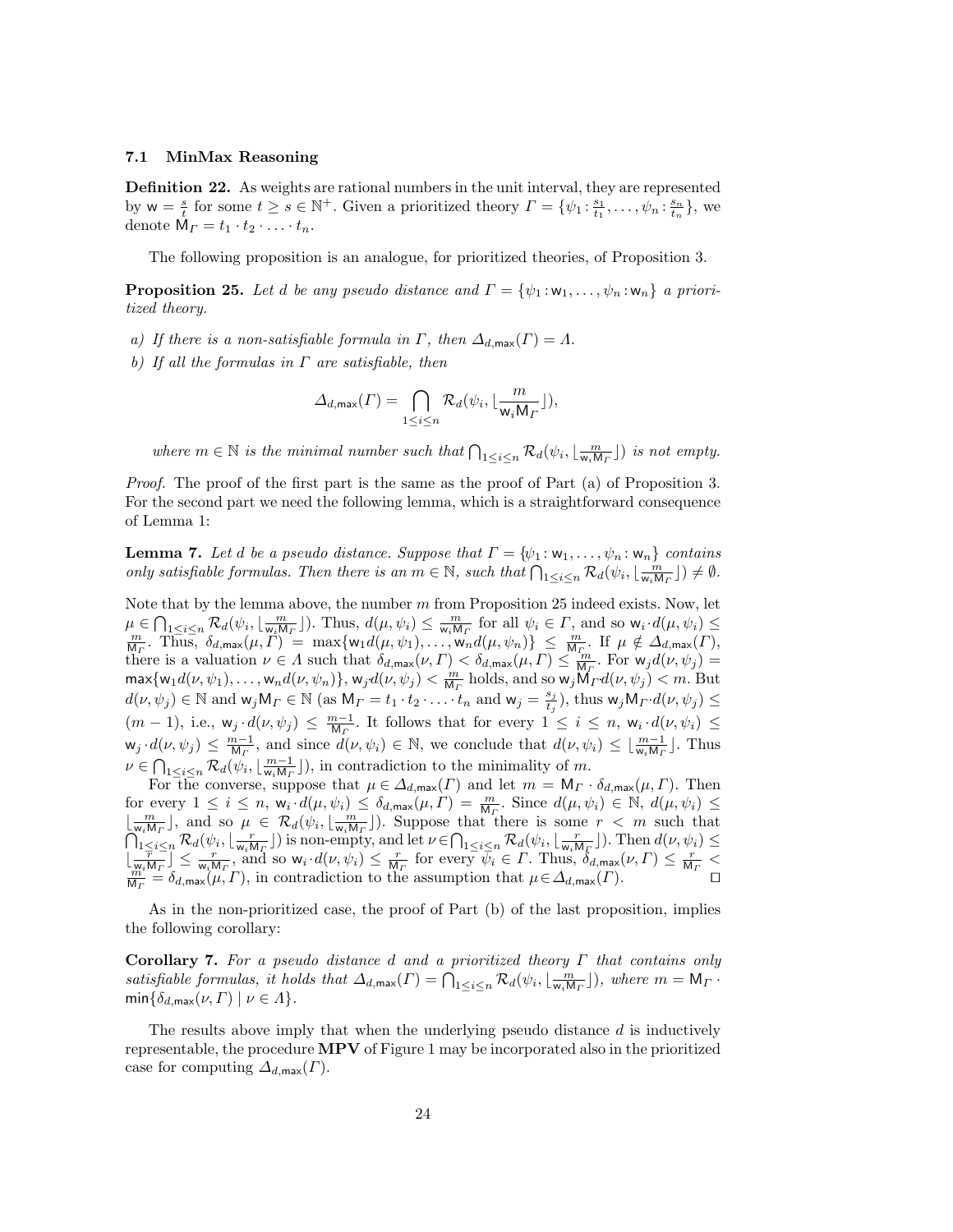#### 7.2 Summation of Distances

We now consider summation of weighted distances. We show that, interestingly, the prioritized case is closely related to weighted counterpart of the maxSAT-based approach, used in Section 5.2 for the non-prioritized case. We call it *weighted max-SAT*. According to this variant, one has to find a valuation that maximizes the sum of the weights of the satisfiable set of clauses in a theory  $\Gamma$  of weighted clauses (see, e.g. [27, 28, 47]). Again, in our context we consider an extension of the problem, weighted all-max-SAT, in which one has to find all the valuations that maximize the sum of weights of satisfiable sets of  $formulas$  in a theory  $\Gamma$ .

**Definition 23.** For a prioritized theory  $\Gamma = {\psi_1, \dots, \psi_n; w_n}, \text{let } \overline{\Gamma} = {\psi_1, \dots, \psi_n},$ and  $w(\Gamma) = w_1 + \ldots + w_n$ .

**Definition 24.** Let  $\Gamma$  be a prioritized theory.

a) The set of the *weighted maximally satisfiable subtheories of*  $\Gamma$  is defined by

$$
\text{wmSAT}(\Gamma) = \{ \Upsilon \subseteq \Gamma \mid \overline{\Upsilon} \in \text{SAT}(\overline{\Gamma}) \text{ and for all } \overline{\Upsilon'} \in \text{SAT}(\overline{\Gamma}), \, w(\Upsilon') \leq w(\Upsilon) \}.
$$

b) Define: mod(wmSAT( $\Gamma$ )) = { $\nu \in \Lambda \mid \nu \in \text{mod}(\overline{\Upsilon})$  for some  $\Upsilon \in \text{wmSAT}(\Gamma)$ }. <sup>16</sup>

**Proposition 26.** For every prioritized theory  $\Gamma$ ,

$$
\Delta_{d_U, \Sigma}(\Gamma) = \begin{cases} \text{mod}(\text{wmSAT}(\Gamma)) & \text{if } \text{wmSAT}(\Gamma) \neq \emptyset, \\ \Lambda & \text{otherwise.} \end{cases}
$$

*Proof.* Let  $\Gamma = {\psi_1 : w_1, \ldots, \psi_n : w_n}$ . Assume first that wmSAT $(\Gamma) \neq \emptyset$ . Then  $d_U(\nu, \psi)$  = 0 if  $\nu \in \text{mod}(\psi)$  and  $d_U(\nu, \psi) = 1$  otherwise. Now,

$$
\delta_{d_U, \Sigma}(\nu, \Gamma) = \mathsf{w}_1 \cdot d(\nu, \psi_1) + \ldots + \mathsf{w}_n \cdot d(\nu, \psi_n) = \mathsf{w}(\{\psi_i \in \Gamma \mid \nu \notin \mathsf{mod}(\psi_i)\}).
$$

So  $\nu \in \Delta_{d_U, \Sigma}(\Gamma)$  iff  $w(\{\psi \in \Gamma \mid \nu \notin \text{mod}(\psi)\})$  is minimal, iff  $w(\{\psi \in \Gamma \mid \nu \in \text{mod}(\psi)\})$ is maximal, iff  $\{\psi \in \Gamma \mid \nu \in \text{mod}(\psi)\}\in \text{wmSAT}(\Gamma)$ .

If wmSAT $(\Gamma) = \emptyset$  then every  $\psi \in \Gamma$  is not satisfiable. Thus,

$$
\delta_{d_U, \Sigma}(\nu, \Gamma) = \mathsf{w}_1 \cdot d(\nu, \psi_1) + \ldots + \mathsf{w}_n \cdot d(\nu, \psi_n) = \mathsf{w}(\Gamma) \cdot (1 + \max_{d_U} \Lambda),
$$

and so each valuation is equally distant from  $\Gamma$ .

*Note 10.* Proposition 26 may be generalized as follows. For a prioritized theory  $\Gamma = {\psi_1}$ :  $w_1, \ldots, \psi_n$ : $w_n$ } and a numeric aggregation function f, denote:  $w_f(\Gamma) = f({w_1, \ldots, w_n})$ and wmSAT $f(\Gamma) = \{ \Upsilon \subseteq \Gamma \mid \overline{\Upsilon} \in \text{SAT}(\overline{\Gamma}) \text{ and for all } \overline{\Upsilon'} \in \text{SAT}(\overline{\Gamma}), w_f(\Upsilon') \leq w_f(\Upsilon) \}.$ Suppose that f is an aggregation function such that for every  $x_1, \ldots, x_n$ , and  $k \in \mathbb{N}^+$ ,

$$
f(\lbrace k \cdot x_1,\ldots,k \cdot x_n \rbrace) = k \cdot f(\lbrace x_1,\ldots,x_n \rbrace).
$$

Then for every prioritized theory  $\Gamma$ ,

$$
\Delta_{d_U, f}(\Gamma) = \begin{cases} \text{mod}(\text{wmSAT}_f(\Gamma)) & \text{if } \text{wmSAT}_f(\Gamma) \neq \emptyset, \\ \Lambda & \text{otherwise.} \end{cases}
$$

<sup>&</sup>lt;sup>16</sup> Again, this is a generalization of the non-prioritized case, as wmSAT( $\Gamma$ ) = mSAT( $\Gamma$ ) when  $w_i = 1$  for all  $1 \leq i \leq n$ .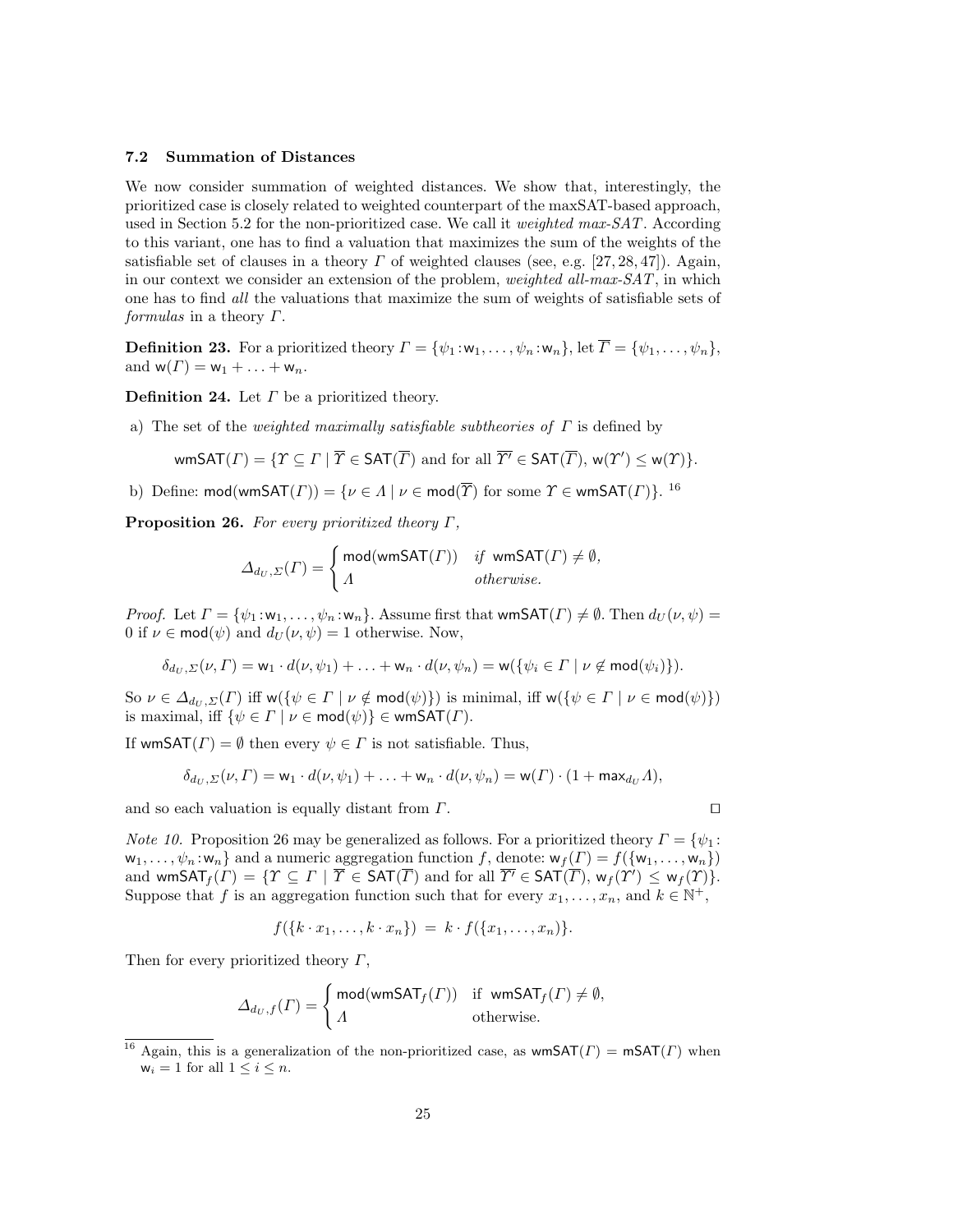#### 7.3 Handling Priorities Among Different Theories

The algorithms above can be easily generalized for simultaneously processing several theories with different priorities. This is useful, for instance, when integrating distributed sources that are not equally reliable.

Suppose that there are m sources, where source i is of priority  $w_i$ . Let  $\Gamma_i$  be a theory representing the information provided by source i, and denote by  $\overline{\Gamma} = \{\Gamma_1, \ldots, \Gamma_m\}$  the overall information depicted by all the sources. The following methods may be applied for computing consequences of  $\overline{T}$ :

- I In case that all the source theories are non-prioritized and that each theory  $\Gamma_i$  may be associated with the conjunction of its elements  $\psi_i = \bigwedge_{\gamma \in \Gamma_i} \gamma$  (as, e.g., is the case in [21, 31, 32]), the prioritized theory  $\Gamma = {\psi_1 : \mathbf{w}_1, \dots, \psi_m : \mathbf{w}_m}$  faithfully represents the integrated data and its respective priority, so the algorithms considered previously in this section may be applied to this theory for drawing (distance-based) conclusions from  $\overline{\Gamma}$ . In other words, in this case a formula  $\phi$  follows from  $\overline{\Gamma}$  with respect to a pseudo distance d and an aggregation function f, if  $\Gamma \models_{d,f} \phi$ .
- II Suppose, without loss of generality, that the sources are indexed by their priorities: lower indices mean higher priorities (that is,  $w_1 > \ldots > w_m$ ). In case that several sources have the same priority they may be considered as one source whose theory is the union of the original source theories. Drawing conclusions from  $\overline{\Gamma}$  with respect to a pseudo distance  $d$  and an aggregation function  $f$  may be done by an iterative process, induced by the following sequence of sets (see also [4]):

$$
\nabla_{d,f}^1(\overline{\Gamma}) = \Delta_{d,f}(\Gamma_1),
$$
  
\n
$$
\nabla_{d,f}^i(\overline{\Gamma}) = \{ \nu \in \nabla_{d,f}^{i-1}(\overline{\Gamma}) \mid \forall \mu \in \nabla_{d,f}^{i-1}(\overline{\Gamma}) \; \delta_{d,f}(\nu,\Gamma_i) \leq \delta_{d,f}(\mu,\Gamma_i) \} \quad (1 < i \leq m).
$$

Here,  $\phi$  follows from  $\overline{\Gamma}$  (with respect to d and f) if  $\nabla_{d,f}^{m}(\overline{\Gamma}) \subseteq \text{mod}(\phi)$ . The sequence  $\nabla^1_{d,f}(\overline{\Gamma}),\ldots,\nabla^n_{d,f}(\overline{\Gamma})$  is clearly non-increasing, as sets with higher indices are subsets of those with smaller indices. This reflects the intuitive idea that smaller-indexed sources are preferred over higher-indexed sources, thus the most plausible valuations of the (theories of the) latter are determined by the most plausible valuations of the former. Since the relevant valuations are derived by distance considerations, each set in the sequence above contains the valuations that are  $\delta_{d,f}$ -closest to the corresponding source theory among the elements of the preceding set in the sequence. Note that in this case the source theories themselves may also be prioritized and the computation of each  $\nabla_{d,f}^{i}$  can be performed by the distance-based algorithms introduced previously.

Example 10. Given three sources, suppose that the theory of the most preferred one is  $\Gamma_1 = \{p\}$ , the theory of the intermediate one is  $\Gamma_2 = \{\neg p \vee q\}$ , and the theory of the least preferred source is  $\Gamma_3 = \{\neg q, r\}$ . Here, the combined theory of the two preferred sources classically entails q, while the least prioritized source indicates the opposite, so the indication of the third source should be ruled out. On the other hand, the assertion  $r$  of the same source should be accepted, as there is no counter information from more reliable sources. Indeed, according to the iterative method described above, each one of p, q and r follows from  $\overline{\Gamma}$ , while their complements are not deducible from  $\overline{T}$ . Note that the same conclusions remain the same even in case that  $\Gamma_i$  are prioritized theories and the assertion  $\neg q$  has higher priority than any other formula. This follows from the facts that 'external' preferences (among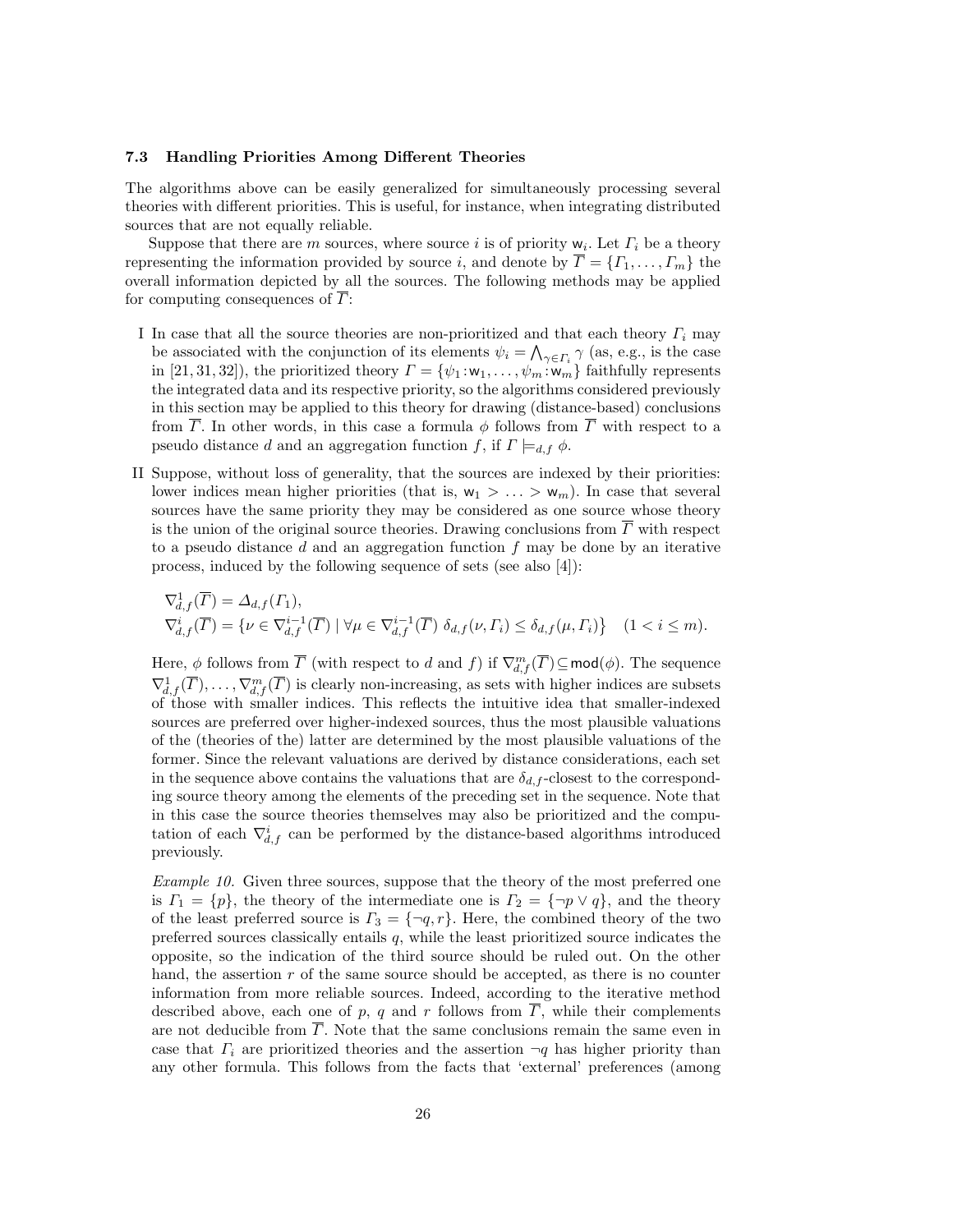sources) override 'internal' preferences (among formulas in the same theory), and that preferences of formulas are relative to other formulas in the same theory only.

The above iterative method of integrating ranked sources by distance considerations was introduced and investigated in [4], where is it shown that for  $d = d_U$  and  $f = \max$ this method corresponds to the possibilistic merging operator of Benferhat et al. [9, 10] and for  $d = d_U$  and  $f = \Sigma$  we get the merging operator considered in [36] (see also [20] for a discussion in the context of iterated belief revision). When each source theory  $\Gamma_i$  is a singleton, this is a linear revision in the sense of Nebel [43]. All of these methods are therefore implementable by consecutive applications of the algorithms for computing most plausible valuations, considered in this paper.

# 8 Conclusion

The principle of minimal change has a major role in different areas of artificial intelligence, and it is often implicitly derived by distance considerations. Yet, inference systems for automated reasoning with distance-based entailments are still in their early stages. In this paper, we have considered two simple methods for distance-based computerized reasoning, applied them to several common forms of distance semantics, and demonstrated the (so far implicit) relations between distance-based reasoning and several variants of known SAT problems.

By the discussion in this paper, it is evident that automated reasoning with distance semantics is not an easy task. One of the main reasons for this difficulty is, as implied by Note 2, that standard syntactic transformations (such as idempotence, commutativity, associativity, distributivity and de-Morgan's laws) may harm the intended inferences in specific cases, so in general their application is not possible in a general distance-based framework (see also Note 6). This also implies that many structural rules like contraction (if  $\Gamma, \psi, \psi \vdash \phi$  then  $\Gamma, \psi \vdash \phi$ ) or expansion (if  $\Gamma, \psi \vdash \phi$  then  $\Gamma, \psi, \psi \vdash \phi$ ), and logical rules for introducing or eliminating connectives (e.g., if  $\Gamma, \psi, \phi \vdash \sigma$  then  $\Gamma, \psi \land \phi \vdash \sigma$ ) are not sound for many forms of distance-based reasoning. The 'best' we can achieve in general is what Proposition 2 suggests: as long as the set of premises is consistent, we are safe, and classically valid rules may be applied. Once the consistency of the premises is lost, extra cautiousness is required and the (paraconsistent) reasoning process is determined by the choice of the distance semantics at hand.

We conclude, then, that there is still a way to go before a full automation for distancebased logics is reached, and most probably the more successful systems will be adequate for very specific forms of distance-based reasoning. Introducing a comprehensive system for reasoning with summation of Hamming distances with respect to premises that are not necessarily in a clause form, and efficient implementations of such systems, are among the most challenging and practical open questions in this respect.

## References

- 1. M. Arenas, L. Bertossi, and J. Chomicki. Answer sets for consistent query answering in inconsistent databases. Theory and Practice of Logic Programming, 3(4–5):393–424, 2003.
- 2. O. Arieli. Commonsense reasoning by distance semantics. In Proc. TARK'07, pages 33–41. ACM Press, 2007.
- 3. O. Arieli. Distance-based paraconsistent logics. International Journal of Approximate Reasoning, 48(3):766–783, 2008.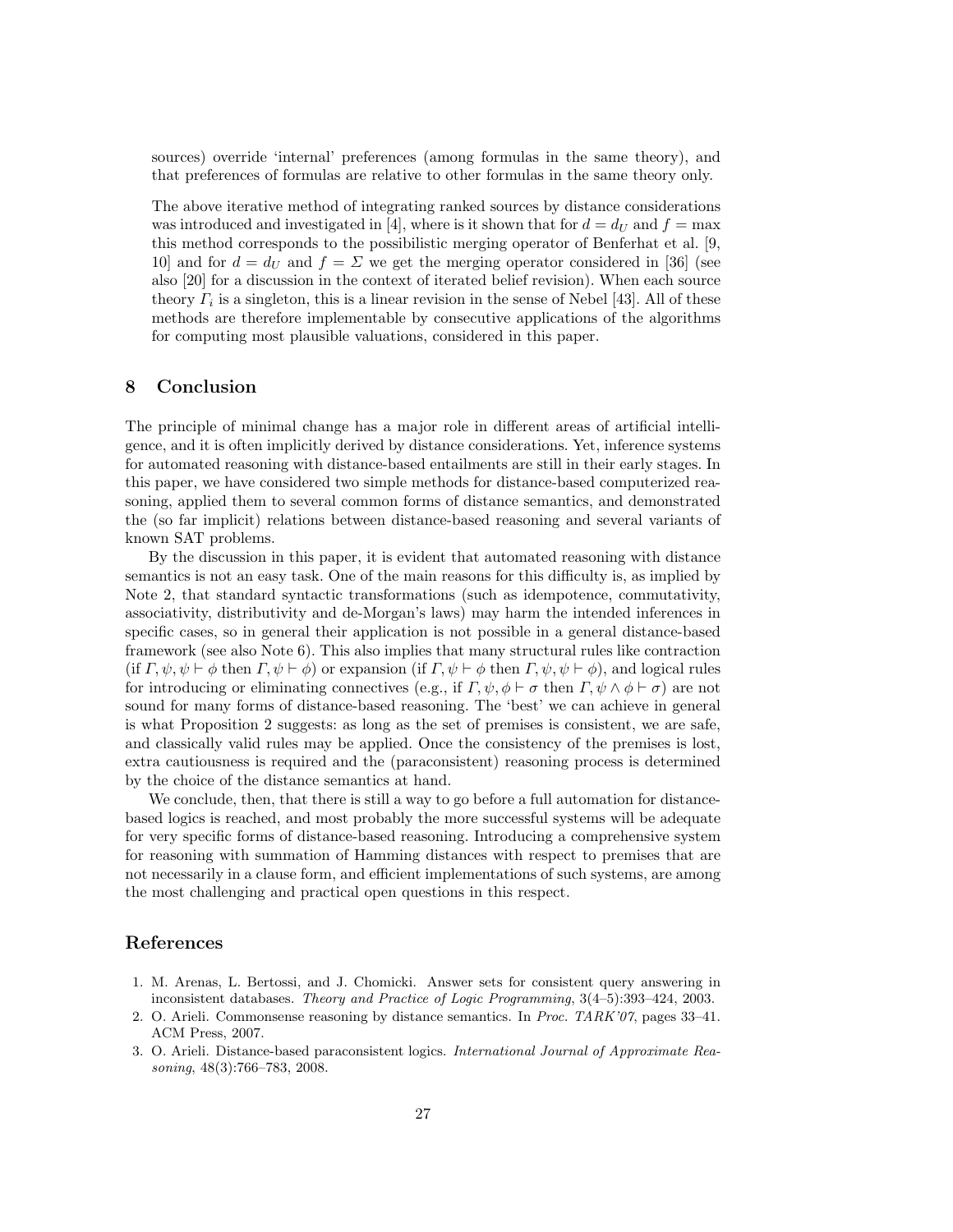- 4. O. Arieli. Reasoning with prioritized information by iterative aggregation of distance functions. Journal of Applied Logic,  $6(4):589-605$ , 2008.
- 5. O. Arieli, M. Denecker, and M. Bruynooghe. Distance semantics for database repair. Annals of Mathematics and Artificial Intelligence, 50(3–4):389–415, 2007.
- 6. O. Arieli and A. Zamansky. Some simplified forms of reasoning with distance-based entailments. In Proc. 21st Canadian AI, LNAI 5032, pages 36–47. Springer, 2008.
- 7. S. Barberà, H. Sonnenschein, and L. Zhou. Voting by committees. *Econometrica*, 59(3):595– 609, 1991.
- 8. J. Ben Naim. Lack of finite characterizations for the distance-based revision. In Proc. KR'06, pages 239–248, 2006.
- 9. S. Benferhat, C. Cayrol, D. Dubois, J. Lang, and H. Prade. Inconsistency management and prioritized syntax-based entailment. In Proc. IJCAI'93, pages 640–645, 1993.
- 10. S. Benferhat, D. Dubois, and H. Prade. How to infer from inconsistent beliefs without revising? In Proc. IJCAI'95, pages 1449–1455, 1995.
- 11. W. D. Blizard. Multiset theory. Notre Dame Journal of Formal Logic, 30(1):36–66, 1989.
- 12. I. Bloch and J. Lang. Towards mathematical morpho-logics. In Proc. IPMU'2000, volume III, pages 1405–1412, 2000.
- 13. M. L. Bonet, J. Levy, and F. Manyá. Resolution for Max-SAT. Artificial Intelligence, 171(8–9):606–618, 2007.
- 14. M. Carlsson, G. Ottosson, and B. Carlson. An open-ended finite domain constraint solver. In Proc. PLILP'97, LNCS 1292, pages 191–206. Springer, 1997.
- 15. L. Cholvy and C. Garion. A logic to reason on contradictory beliefs with a majority approach. In IJCAI'01 Workshop on Inconsistency in Data and Knowledge, 2001.
- 16. J. Chomicki and J. Marchinkowski. Minimal-change integrity maintenance using tuple deletion. Information and Computation,  $197(1-2):90-121$ , 2005.
- 17. J. da Silva and S. Veloso. A sphere world semantics for default reasoning. In Proc. LP-NMR'95, LNCS 928, pages 175–188. Springer, 1995.
- 18. M. Dalal. Investigations into a theory of knowledge base revision. In Proc. AAAI'88, pages 475–479. AAAI Press, 1988.
- 19. J. Delgrande. Preliminary considerations on the modelling of belief change operators by metric spaces. In *Proc. NMR*'04, pages  $118-125$ , 2004.
- 20. J. Delgrande, D. Dubois, and J. Lang. Iterated revision and prioritized merging. In Proc. KR'06, pages 210–220, 2006.
- 21. P. Everaere, S. Konieczny, and P. Marquis. Quota and Gmin merging operators. In Proc. IJCAI'05, pages 424–429, 2005.
- 22. M. Ginsberg, A. Parkes, and A. Roy. Supermodels and robustness. In Proc. AAAI'98, pages 334–339, 1998.
- 23. N. Gorogiannis and A. Hunter. Implementing semantic merging operators using binary decision diagrams. International Journal of Approximate Reasoning, 49(1):234–251, 2008.
- 24. A. Grove. Two modellings for theory change. Journal of Philosophical Logic, 17:157–180, 1988.
- 25. R. W. Hamming. Error detecting and error correcting codes. Bell System Technical Journal, 26:147–160, 1950.
- 26. F. Heras and J. Larrosa. New inference rules for efficient Max-SAT solving. In Proc. AAAI'06, pages 68–73. AAAI Press, 2006.
- 27. F. Heras, J. Larrosa, and A. Oliveras. MiniMaxSAT: a new weighted max-sat solver. In Proc. SAT'07, LNCS 4501, pages 44–55. Springer, 2007.
- 28. S. Joy, J. Mitchell, and B. Borchers. A branch-and-cut algorithm for max-sat and weighted max-sat. Satisfiability Problem: Theory and Applications, 35, 1997.
- 29. H. Karloff and U. Zwick. A 7/8-approximation algorithm for MAX 3SAT? In Proc. FOCS'97, pages 406–415. IEEE Press, 1997.
- 30. K. Knight. Measuring inconsistency. Journal of Philosophical Logic, 31(1):77–98, 2002.
- 31. S. Konieczny, J. Lang, and P. Marquis. Distance-based merging: A general framework and some complexity results. In Proc. KR'02, pages 97–108, 2002.